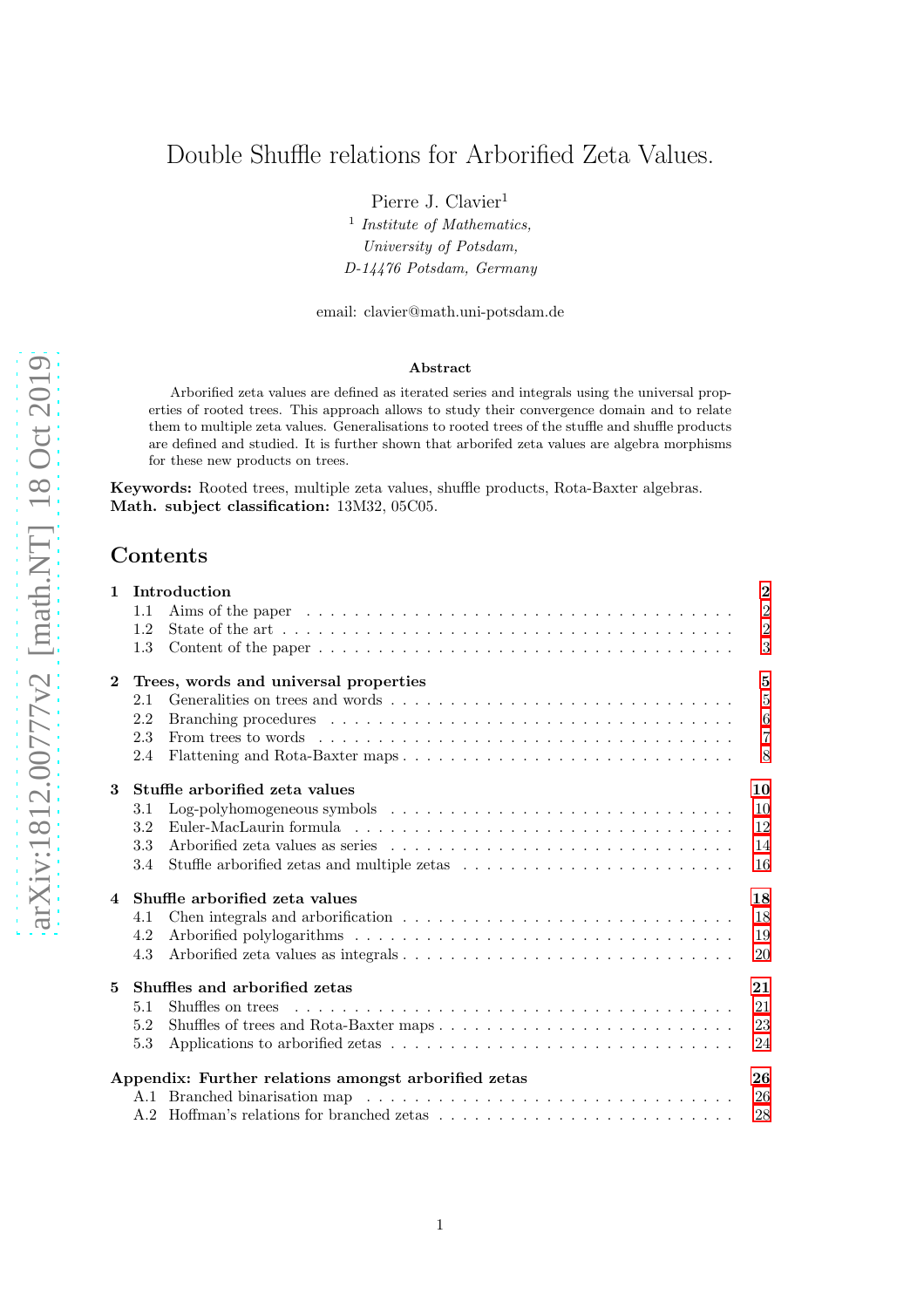## <span id="page-1-0"></span>1 Introduction

## 1.1 Aims of the paper

Arborified zeta values is a generalisation of multiple zeta values that have not yet been fully explored. This paper aims at closing this gap. More precisely, the aims of this paper are threefold:

- To rigorously define arborified zeta values and prove their domain of convergence.
- To relate arborified zeta values to multiple zeta values.
- To study relations obeyed by the arborified zeta values.

The approach adopted here is inspired by [\[CGPZ1\]](#page-28-0) and [\[MP\]](#page-29-0) where the focus was on renormalised values yet the algebraic and analytic tools used in those papers can also be implemented in the convergent case studied here. The new input of the present work is

- i. The application of the analytic tools of [\[MP\]](#page-29-0) and [\[Pa\]](#page-29-1) to arborified zeta values to characterise their convergence domain.
- ii. The application of the algebraic tools of [\[CGPZ1\]](#page-28-0) and [\[CGPZ2\]](#page-28-1) to study the relations obeyed by arborified zeta values.
- iii. The construction of new (to the author's knowledge) algebraic structures on trees relevant to arborified zeta values.
- iv. A relation between the two versions of arborified zeta values present in [\[M\]](#page-29-2).

The first two results above are obtained in Sections [3](#page-9-0) (for arborified zeta values defined as iterated series) and [4](#page-17-0) (for arborified zeta values defined as iterated integrals). The third result is achieved in Section [5,](#page-20-0) where the shuffles of trees are defined and their relations to arborified zeta values explored. The last achievement is presented in the Appendix [5.3](#page-25-1) where Hoffman's relations are studied in the context of arborified zeta values.

## 1.2 State of the art

Multiple zeta values  $(MZVs)^1$  $(MZVs)^1$  have by now a substantial history as they can be traced back to Euler [\[Eu\]](#page-29-3). Over the following two centuries, they were nearly forgotten although they would appear here and there in various independent works. In the 80s, MZVs have arisen in Ecalle's [\[Ec\]](#page-29-4) ´ theory of mould calculus. A systematic study of MZVs was later initiated by Hoffman [\[Ho1\]](#page-29-5) and Zagier [\[Za\]](#page-29-6).

MZVs are nowadays a well-established subject, with many known results concerning their algebraic and number-theoretic properties, and ambitious conjectures. For a more detailed account of the historical background and recent developments, we refer the reader to one of the many available very good introductions to MZVs, for example [\[Wa\]](#page-29-7). Yet let us list known results on MZVs which we will generalise to trees.

Let  $\Omega$  be a set. In the following, we write  $\mathcal{W}_{\Omega}$  for the algebra freely generated over R by words written in the alphabet  $\Omega$ . This algebra can also be seen as the algebra of noncommutative polynomials with variables in  $\Omega$  over R. Stuffle MZVs can be seen as a map

<span id="page-1-2"></span>
$$
\zeta_{\perp} : \mathcal{W}_{\mathbb{N}^*}^{\text{conv}} \subseteq \mathcal{W}_{\mathbb{N}^*} \longrightarrow \mathbb{R}
$$
\n
$$
(s_1 \cdots s_k) \mapsto \sum_{n_1 > \cdots n_k > 0}^{\infty} \prod_{i=1}^k n_i^{-s_i}
$$
\n
$$
(1)
$$

where  $\mathcal{W}_{\mathbb{N}^*}^{\text{conv}}$  is a subset of  $\mathcal{W}_{\mathbb{N}^*}$  on which the series in [\(1\)](#page-1-2) are well-defined. **Shuffle MZVs** on the other hand, are given by a map

<span id="page-1-3"></span>
$$
\zeta_{\sqcup} : \mathcal{W}_{\{x,y\}}^{\text{conv}} \subseteq \mathcal{W}_{\{x,y\}} \longrightarrow \mathbb{R}
$$

$$
(\epsilon_1 \cdots \epsilon_k) \mapsto \int_{1 \ge t_1 \ge \cdots \ge t_k \ge 0} \prod_{i=1}^k \omega_{\epsilon_i}(t) \tag{2}
$$

<span id="page-1-1"></span><sup>&</sup>lt;sup>1</sup>also called "multizeta numbers" by Écalle, "multiple harmonic sums" by Hoffman, "Euler-Zagier numbers" by the Borwein brothers and "polyzeta numbers" (in order to respect Weil's principles) by Cartier. We will follow the referee's suggestion and Zagier's denomination of multiple zeta values as it seems to be the most widespread nowadays.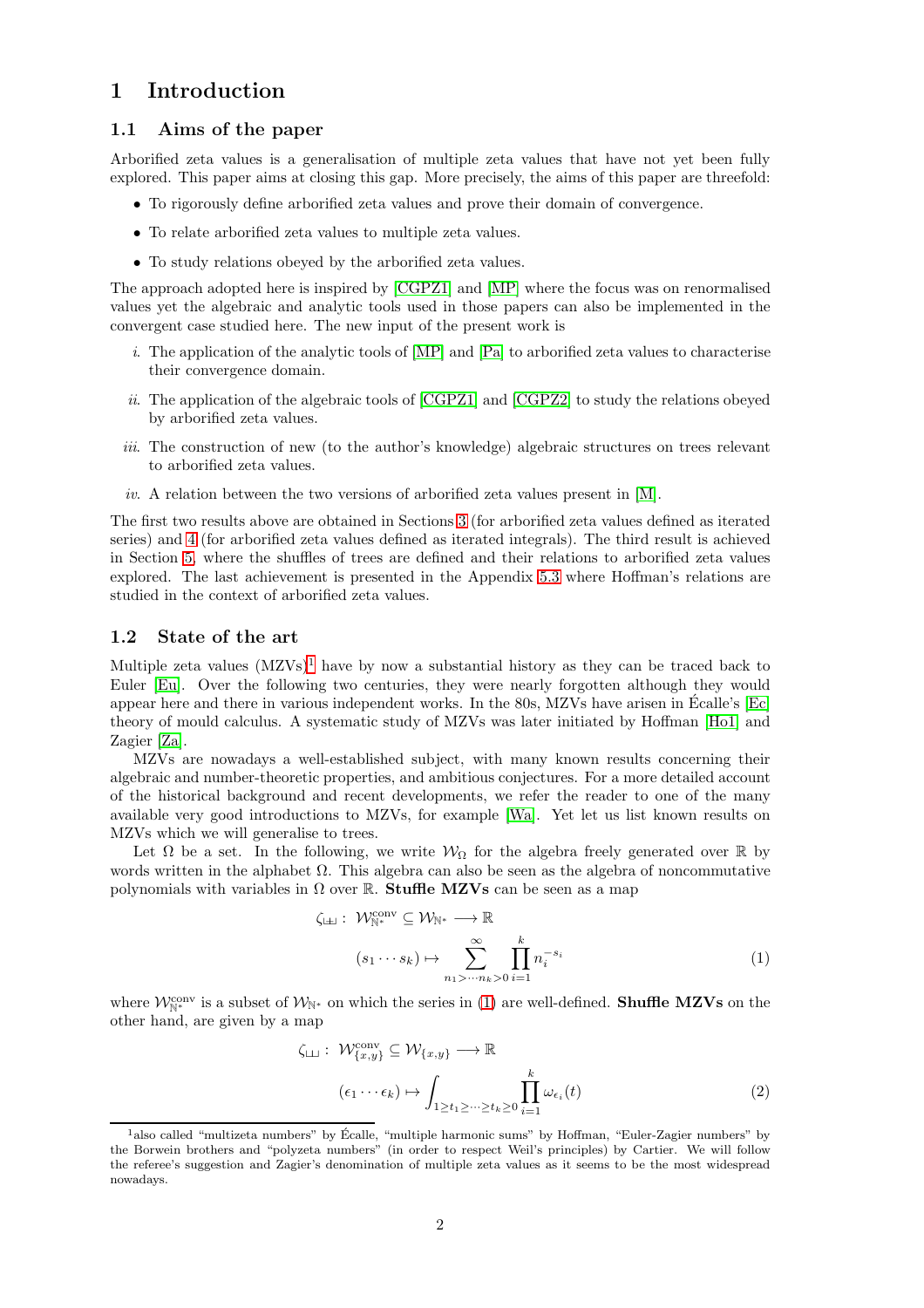with  $\omega_x(t) = dt/t$ ,  $\omega_y(t) = dt/(1-t)$  and where  $\mathcal{W}_{\{x,y\}}^{\text{conv}}$  is a subset of  $\mathcal{W}_{\{x,y\}}$  ensuring convergence of the integral in [\(2\)](#page-1-3). More precise definitions of stuffle and shuffle MZVs will be given in Sections [3](#page-9-0) and [4](#page-17-0) respectively. The terminology comes from the simple, yet crucial, observation that stuffle (resp. shuffle) MZVs are algebra morphisms for the stuffle[2](#page-2-1) (resp. shuffle) product:

$$
\zeta_{\perp\perp}(w \perp \perp w') = \zeta_{\perp\perp}(w)\zeta_{\perp\perp}(w'), \qquad \zeta_{\perp\perp}(w \perp \perp w') = \zeta_{\perp\perp}(w)\zeta_{\perp\perp}(w'). \tag{3}
$$

The stuffle  $\perp$  and shuffle  $\perp$  products are rigorously defined in Definition 2.12.

Stuffle and shuffle MZVs are linked through what we call the binarisation map

$$
\mathfrak{s}: \mathcal{W}_{\mathbb{N}^*} \longrightarrow \mathcal{W}_{\{x,y\}}(n_1 \cdots n_k) \longrightarrow (\underbrace{x \cdots x}_{n_1-1} y \cdots \underbrace{x \cdots x}_{n_k-1} y).
$$
\n(4)

This result is based on an observation of Kontsevitch, as reported in [\[Za,](#page-29-6) section 9]. Indeed, a fundamental result of the theory of MZVs is that, for any convergent word  $w \in \mathcal{W}_{\mathbb{N}^*}$ , one has

<span id="page-2-6"></span><span id="page-2-4"></span>
$$
\zeta_{\Box\Box}(\mathfrak{s}(w)) = \zeta_{\Box\Box}(w). \tag{5}
$$

This, together with the fact that  $\mathfrak{s}(\mathcal{W}_{\mathbb{N}^*}^{\text{conv}}) = \mathcal{W}_{\{x,y\}}^{\text{conv}}$  implies that  $\text{Im}(\zeta_{\perp\perp}) = \text{Im}(\zeta_{\perp\perp})$  and justifies the name " multiple zeta *values*"; i.e. that we identify these maps and the elements of their image.

The third set of relations that MZVs obey are Hoffman's regularisation relations [\[Ho1,](#page-29-5) [Ho2\]](#page-29-8): for any convergent word w,  $\mathfrak{s}((1)\pm w) - (y)\pm \mathfrak{s}(w)$  is a convergent word and

<span id="page-2-5"></span>
$$
\mathfrak{s}\left((1)\boxplus w\right)-(y)\boxminus\mathfrak{s}(w)\in\operatorname{Ker}(\zeta_{\boxminus}).\tag{6}
$$

The shuffle, stuffle and Hoffman's regularisation relations are merged under the common denomination regularised double shuffle relations. While other relations among MZVs are known (e.g. the duality relation) it is conjectured that regularised double shuffle relations generate every algebraic relations between MZVs.

MZVs have many generalisations, conical zeta values [\[GPZ\]](#page-29-9), Hurwitz MZVs [\[Bo\]](#page-28-2), elliptic MZVs [\[En\]](#page-29-10), Witten's MZVs [\[Wi\]](#page-29-11) among others. **Arborified zeta values**  $(AZVs)^3$  $(AZVs)^3$  are one generalisation to trees of MZVs. While these objects are also present in Ecalle's work [\[Ec\]](#page-29-4), they were not, by ´ far, as extensively studied as MZVs. A systematic study of arborified MZVs started only of 2016 with the work of D. Manchon [\[M\]](#page-29-2). They did, however, appear two years earlier in the work of Yamamoto [\[Y\]](#page-29-12).

In  $[M]$ , the stuffle and shuffle<sup>[4](#page-2-3)</sup> versions of AZVs are presented and some of their properties are shown. Furthermore the question of lifting the map s to trees is raised in that same paper.

Finally, let us mentioned that (divergent) AZVs were defined and studied in [\[CGPZ1\]](#page-28-0) as a testing ground for multivariate renormalisation techniques.

## <span id="page-2-0"></span>1.3 Content of the paper

Section [2](#page-4-0) introduces the concepts used in the rest of the paper. In particular, the branching procedures of [\[CGPZ1\]](#page-28-0) are recalled in Definitions [2.8](#page-5-1) and [2.10.](#page-6-1) We give in Section [2](#page-4-0) a purely combinatorial proof of Theorem [2.20](#page-8-0) which links Rota-Baxter operators and the branching procedure of Definition [2.8.](#page-5-1) The original proof of this result can be found in [\[CGPZ1,](#page-28-0) Theorem 2.13].

A procedure was presented in [\[CGPZ1\]](#page-28-0) which takes advantage of the universal property of rooted forest (Theorem [2.7\)](#page-5-2) to lift a map  $\phi : A \longrightarrow A$  to a morphism of operated algebras  $\hat{\phi} : \mathcal{F}_A \longrightarrow A$ .  $\hat{\phi}$  is called the **branching** of  $\phi$ . In Section [3](#page-9-0) we apply this procedure to build arborified zeta values as iterated series.

Following [\[MP,](#page-29-0) [CGPZ1\]](#page-28-0), we use branching procedures on the Euler-MacLaurin operator on classical symbols. These techniques allow us to keep track of the order of symbols, see Proposition [3.13.](#page-13-1) Stuffle arborified zeta values are then defined (and a convergence criterion given) in Definition-Proposition [3.15.](#page-14-0) Stuffle AZVs are then shown to be algebra morphisms for the concatenation product of trees in Proposition [3.16.](#page-15-1)

<sup>&</sup>lt;sup>2</sup>also called "quasi-shuffle" and "sticky shuffle", shortened in "stuffle".

<span id="page-2-2"></span><span id="page-2-1"></span><sup>3</sup>also called "branched zeta values" in [\[CGPZ1\]](#page-28-0)

<span id="page-2-3"></span><sup>&</sup>lt;sup>4</sup>respectively called "contracting arborification" and "simple arborification" in [\[M\]](#page-29-2), thus following in that the names given by Écalle.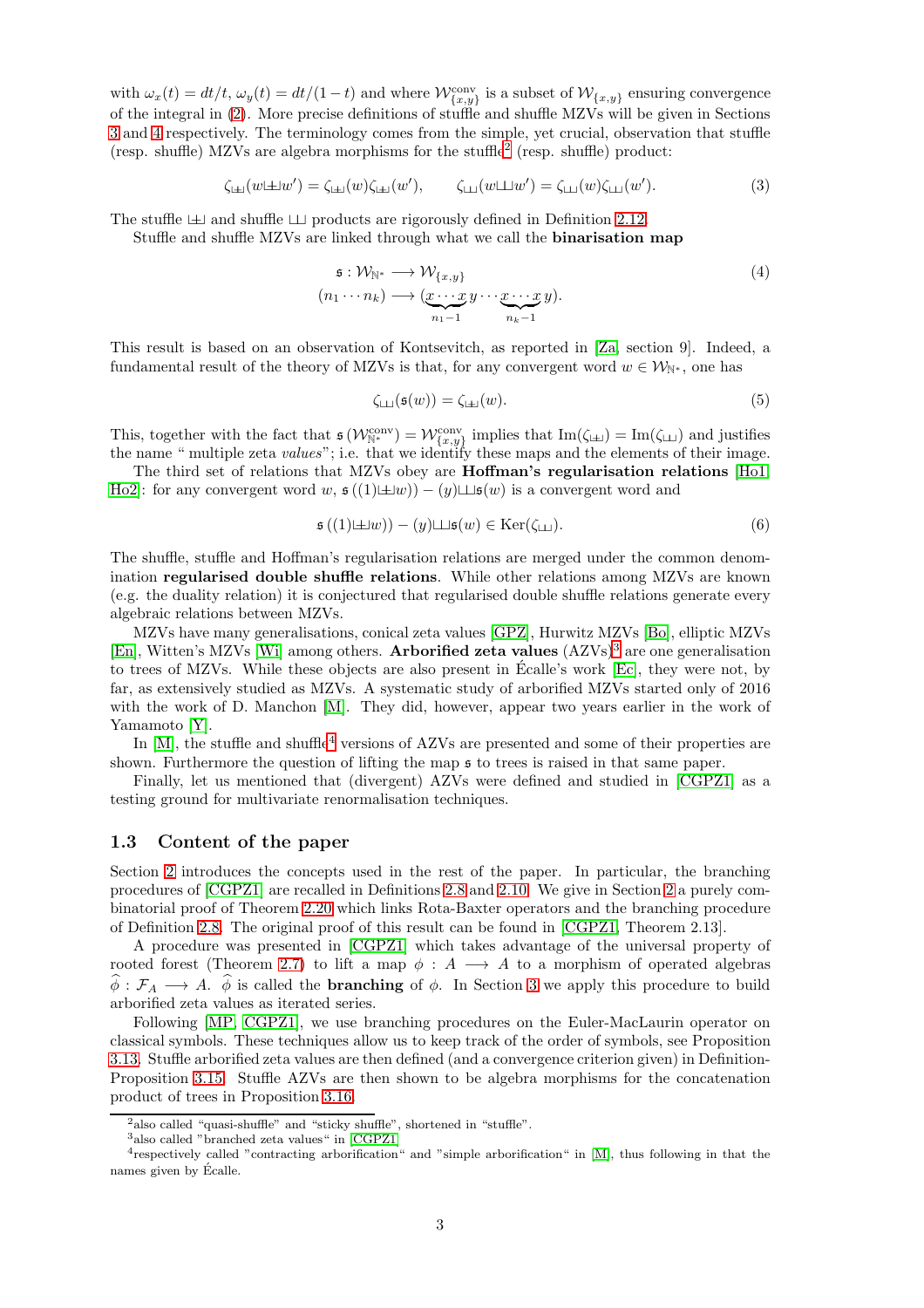Later in Section [3,](#page-9-0) the same techniques are further applied to words to built MZVs. The order of symbols obtained after the iteration of the Euler-MacLaurin operator is given in Theorem [3.19,](#page-15-2) and the definition of MZVs (also with a convergence criterion) in Definition-Proposition [3.22.](#page-15-3) This allows to prove the following first main result of this paper (Theorem [3.25\)](#page-16-0):

**Theorem 1.** For any convergent forest F, the convergent arborified zeta value  $\zeta_{\text{L}}^T(F)$  (resp.  $\zeta_{\perp}^{T, \star}(F)$  is a finite linear combination of convergent multiple zeta values  $\zeta_{\perp\perp}(w)$  (resp.  $\zeta_{\perp\perp}^{\star}(w)$ ) with rational coefficients. More precisely, it can be written as a finite linear combination of multiple zeta values with integer coefficients.

The two statements of this result, which differ only by the words rational/integer is a consequence from the fact that one can choose with which MZVs we write the  $\zeta^T_{\text{L}(F)}$ . We claim that there is one particular choice for which the rational coefficients are all integers. Another choice would lead to a linear combination of MZVs with rational coefficients rather than integer (under the standard conjecture that the shuffle, stuffle and Hoffman's regularisation relations are the only rational relations between MZVs). This observation will also hold for the next results relating arborified zeta and arborified polylogarithms to their non-arborified counterparts.

The techniques of Section [2](#page-4-0) are used in Section [4](#page-17-0) to build arborified zeta values as iterated integrals in a different fashion from that of Section [3.](#page-9-0) Indeed, in Section [3,](#page-9-0) branching procedures were used in a given ambient space (the algebra of classical symbols). In Section [3,](#page-9-0) we relate the arborified versions of iterated integrals to their unbranched counterparts at each steps. This is done for practical purpose, yet it illustrates the flexibility of branching procedures.

Since shuffle MZVs are defined by Chen's iterated integral, we recall the definition of Chen's iterated integrals in Definition-Proposition [4.1.](#page-17-2) This allows us to define arborified Chen integrals in Definition [4.2.](#page-17-3) The relation between these two objects is given in Proposition [4.4.](#page-17-4) In a special case, arborified Chen integrals are arborified polylogarithms, whose definition (together with a convergence criterion) is given in Definition-Proposition [4.8.](#page-18-1) Similar techniques are used to defined the usual multiple polylogarithms in Definition [4.7.](#page-18-2) A second important result of this paper is then Theorem [4.10](#page-19-1) which states

**Theorem 2.** For any semiconvergent forest  $F$ , the arborified polylogarithm associated to  $F$  enjoys the following properties

- i. it is a  $\mathbb Q$ -linear sum of multiple polylogarithms;
- ii. it is a smooth map on  $[0, 1]$ ;
- *iii.* The arborified polylogarithm map  $Li^T : F \mapsto Li_F^T$  is an algebra morphism for the concatenation of trees and the pointwise product of functions.

Shuffle AZVs (resp. MZVs) are then introduced in Definition [4.14](#page-20-2) (resp [4.12\)](#page-19-2). These two objects are related in Theorem [4.15,](#page-20-3) which reads

**Theorem 3.** For any convergent forest  $F \in \mathcal{F}_{\{x,y\}}^{\text{conv}}, \zeta_{\sqcup\sqcup}^T(F)$  is a Q-linear combination of multiple zeta values that can be written as a finite linear combination of multiple zeta values with integer coefficients. Furthermore the map  $\zeta_{\perp\perp}^T : \mathcal{F}_{\{x,y\}}^{\text{conv}} \longrightarrow \mathbb{R}$  is an algebra morphism for the concatenation product of trees.

Let us emphasize that the techniques used to build arborified objects also allow to prove results about the usual, unbranched objects; for example MZVs and polylogarithms. Beside the convergence criteria already mentioned, we have been able to provide new (to the author's knowledge) proofs that stuffle zeta are stuffle morphism (see Proposition [3.23\)](#page-15-4) and new proofs that multiple polylogarithms and shuffle MZVs are algebra morphisms for the shuffle product in Propositions [4.11](#page-19-3) and [4.17](#page-20-4) respectively.

In Section [5](#page-20-0) we define (Definition [5.1\)](#page-20-5)  $\lambda$ -shuffle products on trees. We show in Proposition [5.4](#page-21-0) that these products equip rooted forests with nonassociative algebra structures. Theorem [5.8](#page-22-1) states that branchings of Rota-Baxter operators are algebra morphisms for these  $\lambda$ -shuffle products on trees. This result is applied in Theorem [5.11](#page-24-0) to show that the various versions of the AZVs are algebra morphisms for specific  $\lambda$ -shuffle products on trees:

**Theorem 4.** The map  $\zeta_{\perp\perp}^T : \mathcal{F}_{\mathbb{N}^*}^{\text{conv}} \longrightarrow \mathbb{R}$  (resp.  $\zeta_{\perp\perp}^T : \mathcal{F}_{\mathbb{N}^*}^{\text{conv}} \longrightarrow \mathbb{R}$ , resp.  $\zeta_{\perp\perp}^T : \mathcal{F}_{\{x,y\}}^{\text{conv}} \longrightarrow \mathbb{R}$ ) is an algebra morphism for the stuffle (resp. anti-stuffle, resp. shuffle) product on trees.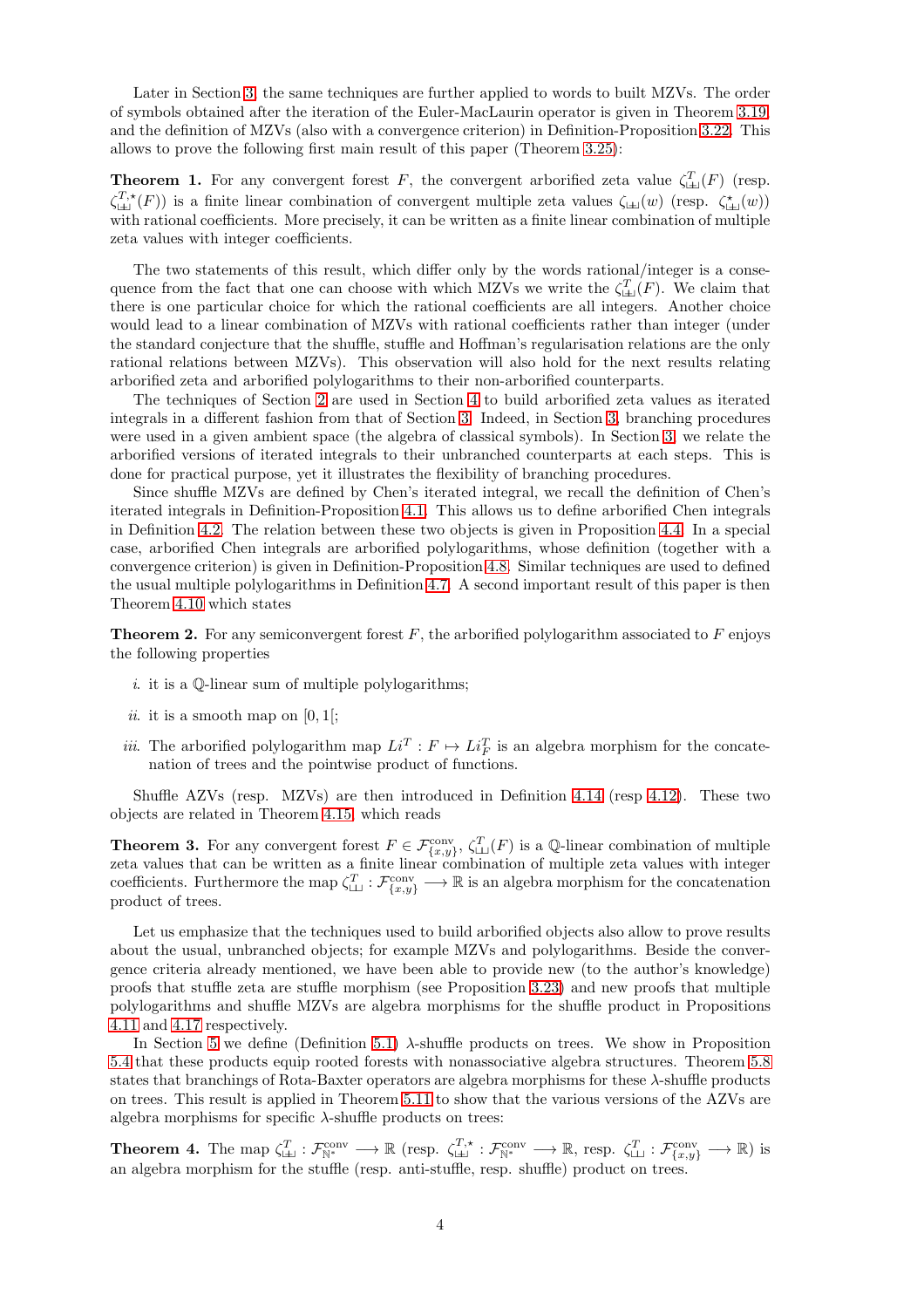This induces relations amongst AZVs that have no direct equivalent for MZVs (Corollary [5.13\)](#page-24-1).

We finish this article with an Appendix, whose purpose is the arborification of other properties of MZVs, namely the binarisation map [\(4\)](#page-2-4) and Hoffman's regularisation relations [\(6\)](#page-2-5). The branched version of the binarisation map is given in Definition [A.1.](#page-25-2) The main result of this Appendix is Theorem [A.4:](#page-25-3)

**Theorem 5.** For any convergent forest  $F \in \mathcal{F}_{\mathbb{N}^*}^{\text{conv}}$  we have

$$
\zeta_{\text{LJ}}^T(\mathfrak{s}^T(F)) \le \zeta_{\text{LJ}}^T(F).
$$

Furthermore, the inequality is an equality if and only if  $F$  has no branching vertex (i.e.  $F$  is the empty tree or  $F = l_1 \cdots l_k$  with  $l_i$  being ladder trees).

Finally, Propositions [A.5](#page-27-1) and [A.6](#page-27-2) give two arborified versions of Hoffman's regularisation relations.

While completing the tasks set for this paper, new structures have been unraveled (in particular in Section [5\)](#page-20-0). It leads to further natural questions, such as their links to known structures on trees, in particular Connes-Kreimer's coproduct. Moreover it is pointed out in the Appendix that Hoffman's regularisation relations do not naturally lift to trees. We feel that the quantities arising in this discrepancy are worth studying. Another possible approach could be to study another generalisation  $\zeta^t$  of MZVs to trees, for which the relation  $\zeta^t_{\perp\perp}(\mathfrak{s}^T(F)) = \zeta^t_{\perp\perp}(F)$  holds.

## <span id="page-4-0"></span>2 Trees, words and universal properties

Unless otherwise specified, the word algebra will stand in this paper for a unital, associative algebra over R. We also set  $\mathbb{N} := \mathbb{Z}_{\geq 0}$  and  $\mathbb{N}^* := \mathbb{Z}_{\geq 1}$ .

### <span id="page-4-1"></span>2.1 Generalities on trees and words

We recall here some well-known definitions and results on trees, see for example [\[Fo\]](#page-29-13).

**Definition 2.1.** A tree T is a finite connected loopless graph:  $T = (V(T); E(T))$ . We use the short-hand notation  $\emptyset$  for the **empty graph**  $(\emptyset, \emptyset)$ . A **rooted tree** is a tree together with a partial order  $\geq$  on the set of vertices such that this partial order has a minimum element, called the root. A rooted forest is a finite disjoint union of rooted trees. The partial orders on the vertices of each tree induce a partial order on the vertices of the forest. We write  $\mathcal F$  the commutative algebra freely generated by rooted forests.

A vertex that is maximal for the partial order on the vertices is called a leaf. If for two vertices v and v' are such that  $v' \geq v$ ,  $v' \neq v$  and for any vertex  $v''$ ,  $v' \geq v'' \geq v$  implies  $v' = v''$  or  $v = v''$ , then  $v'$  is called a **direct successor** to v. A vertex that has strictly more than one direct successor is called a branching vertex. A tree with non branching vertex is a ladder tree.

Let  $\Omega$  be a set. A  $\Omega$ -decorated rooted forest is a rooted forest F together with a decoration map  $d: V(F) \to \Omega$ . When there is no need to specify the decoration map we simply write F for a decorated forest  $(F, d)$ . Let  $\mathcal{F}_{\Omega}$  be the commutative algebra freely generated by Ω-decorated rooted trees.

We now fix our notation for words.

**Definition 2.2.** For a set  $\Omega$ , we write  $\mathcal{W}_{\Omega}$  the linear span (over R) of **words** written in the alphabet  $\Omega$ .  $W_{\Omega}$  is therefore the algebra over R of non-commutative polynomials with variables in  $\Omega$ . We also write  $\emptyset$  for the empty word. Furthermore we write  $\iota_{\Omega}: \mathcal{W}_{\Omega} \hookrightarrow \mathcal{F}_{\Omega}$  the canonical injection which sends the empty word to the empty tree and non empty words to ladder trees:

$$
\iota_{\Omega}(\omega_1\cdots\omega_k):=B_+^{\omega_1}\circ\cdots\circ B_+^{\omega_k}(\emptyset)
$$

with  $B_+$  the branching operator on forests, to be defined below.

Finally, let us define some gradings on trees and words.

- **Definition 2.3.** Let w be a word written in the alphabet  $\Omega$ . We define its length  $|w|$  to be 0 if w is the empty tree and  $|\omega_1 \cdots \omega_k| := k$  otherwise.
	- Similarly, let  $F = (V(F), E(F))$  be a rooted forest. We set  $|F| := |V(F)|$ .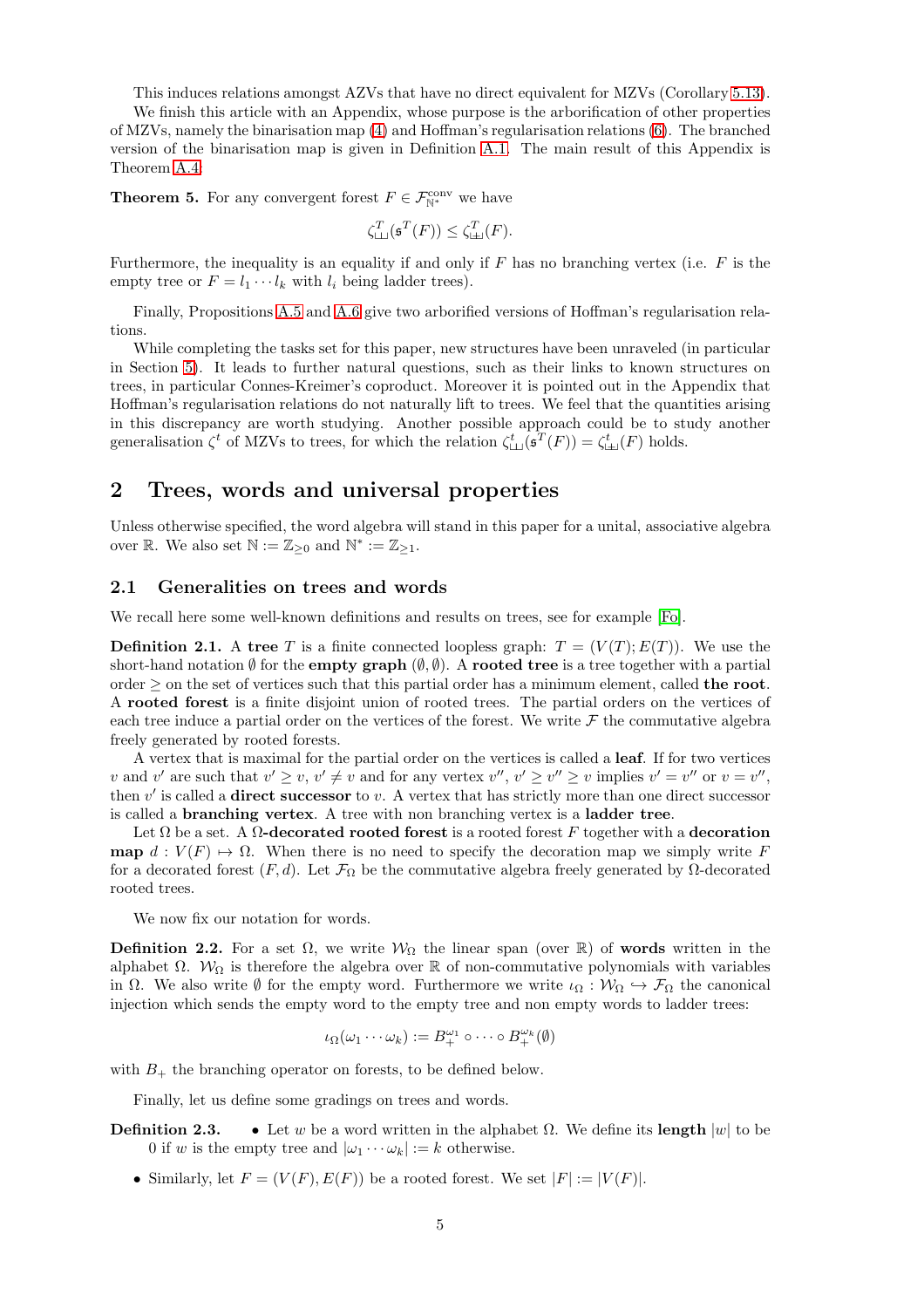• For any  $\omega \in \Omega$  and F a forest decorated by  $\Omega$ , let  $\sharp_{\omega} F$  the number of vertices of F decorated by  $\omega$ :

$$
\sharp_{\omega} F := |\{ v \in V(F) : d(v) = \omega \}|.
$$

- Similarly, we write  $\sharp_{\omega} w$  the number of times that the letter  $\omega$  appears in a word w.
- Let  $(\Omega, \bullet)$  be a commutative semigroup. We define the weight with respect to the product •  $||w||_p$  of a word  $w \in \mathcal{W}_Q$  to be 0 is  $w = \emptyset$  and  $||\omega_1 \cdots \omega_k||_p := \omega_1 \bullet \cdots \bullet \omega_k$ . If the product on  $\Omega$  is clear from context, we will speak of the weight of w and write  $||w||$ .
- Similarly, let  $(\Omega, \bullet)$  be a commutative semigroup and  $(F, d) = ((V(F), E(F)), d) \in \mathcal{F}_{\Omega}$  be a rooted forest. We set  $||F||_{\bullet} := \sum_{v \in V(F)}^{\bullet} d(v)$ ; where the sum is for the product  $\bullet$ .

### <span id="page-5-0"></span>2.2 Branching procedures

We start by recalling the definition of operated structures [\[G1\]](#page-29-14), as written in [\[CGPZ2\]](#page-28-1).

Definition 2.4. Let  $\Omega$  be a set. An  $\Omega$ -operated set (resp. semigroup, monoid, vector space, algebra) is a set (resp. semigroup, monoid, vector space, algebra) U together with a map  $\beta : \Omega \times U \mapsto U.$ 

Let  $\Omega$  be a set and  $(U, \beta)$  be an  $\Omega$ -operated set (resp. semigroup, monoid, vector space, algebra). For any  $\omega$  in  $\Omega$  we write  $\beta^{\omega}: U \to U$  the map defined by  $\beta^{\omega}(u) := \beta(\omega, u)$ . Notice that we do not require these maps  $\beta^{\omega}$  to fulfill any compatibility conditions with the semigroup (resp. monoid, vector space, algebra) structure of the operated set U.

**Example 2.5.** Let  $\Omega$  be a set and  $B_+ : \Omega \times \mathcal{F}_{\Omega} \mapsto \mathcal{F}_{\Omega}$  be the operation defined through the grafting operator which, to a doublet  $(\omega, F = T_1 \cdots T_k)$  associates the decorated tree obtained from F by adding a root decorated by  $\omega$  linked to each root of  $T_i$  for i going from 1 to k as shown for some small trees<sup>[5](#page-5-3)</sup> below:

$$
B^\omega_+(\emptyset) = \centerdot_\omega \qquad B^\omega_+(\centerdot_{\omega'}) = \mathbf{1}^{\omega'}_\omega \qquad B^\omega_+(\centerdot_{\omega'}\centerdot_{\omega''}) = \overset{\omega'}{\mathbf{1}}\hspace{-1.5pt}\chi^{\omega''}_\omega.
$$

Then  $(\mathcal{F}_{\Omega}, B_+)$  is an  $\Omega$ -operated (commutative) algebra.

This example enjoys a universal property as will be recalled below. This universal property was originally shown in [\[KP\]](#page-29-15), and formulated in the present form in [\[G1\]](#page-29-14) and an alternative proof of this result can be found in [\[CGPZ2\]](#page-28-1). In order to state this property and derive some of its consequences we need to define the notion of morphism between operated structures.

**Definition 2.6.** Let  $\Omega$  be a set,  $(U, \beta_U)$  and  $(V, \beta_V)$  be two  $\Omega$ -operated sets (resp. semigroups, monoids, vector spaces, algebras). A morphism of  $\Omega$ -operated sets (resp. semigroups, monoids, vector spaces, algebras) between  $U$  and  $V$  is a map (resp. a semigroup morphism, a monoid morphism, a linear map, an algebra morphism)  $\phi: U \mapsto V$  such that, for any  $\omega$  in  $\Omega$  and u in U

$$
\phi(\beta_U(\omega, u)) = \beta_V(\omega, \phi(u)).
$$

In other words,  $\phi$  is such that diagram [1](#page-6-2) commutes.

<span id="page-5-2"></span>**Theorem 2.7.** [\[KP,](#page-29-15) [G1\]](#page-29-14) Let  $\Omega$  be a set. Then  $\mathcal{F}_{\Omega}$  is the initial object in the category of commutative  $\Omega$ -operated algebras, i.e. for any commutative  $\Omega$ -operated algebra  $(A, \beta)$ , there exists a unique algebra morphism  $\Phi : \mathcal{F}_{\Omega} \mapsto A$  such that diagram [2](#page-6-3) commutes for every  $\omega$  in  $\Omega$ .

These universal properties allow to lift maps on the decorating sets to maps on forests; using the original map to define an operation. This can be carried out in various ways, and we introduce here those that will be used later on. Such branchings were introduced in [\[CGPZ1\]](#page-28-0) and further used in [\[CGPZ2\]](#page-28-1).

<span id="page-5-1"></span>**Definition 2.8.** Let  $\Omega$  be a commutative algebra and  $\phi : \Omega \mapsto \Omega$  be a map. Let  $\beta_{\phi} : \Omega \times \Omega \mapsto \Omega$ be the operation of  $\Omega$  on itself defined by  $\beta_{\phi}(\omega_1, \omega_2) := \phi(\omega_1, \omega_2)$ . The **branched**  $\phi$ -map (or branching of φ) is the morphism of commutative  $\Omega$ -operated algebras  $\hat{\phi}$  :  $(\mathcal{F}_{\Omega}, B_+) \mapsto (\Omega, \beta_{\phi})$ whose existence and unicity is given by Theorem [2.7.](#page-5-2)

<span id="page-5-3"></span> $^5$  the code to generate these trees was written by Loïc Foissy.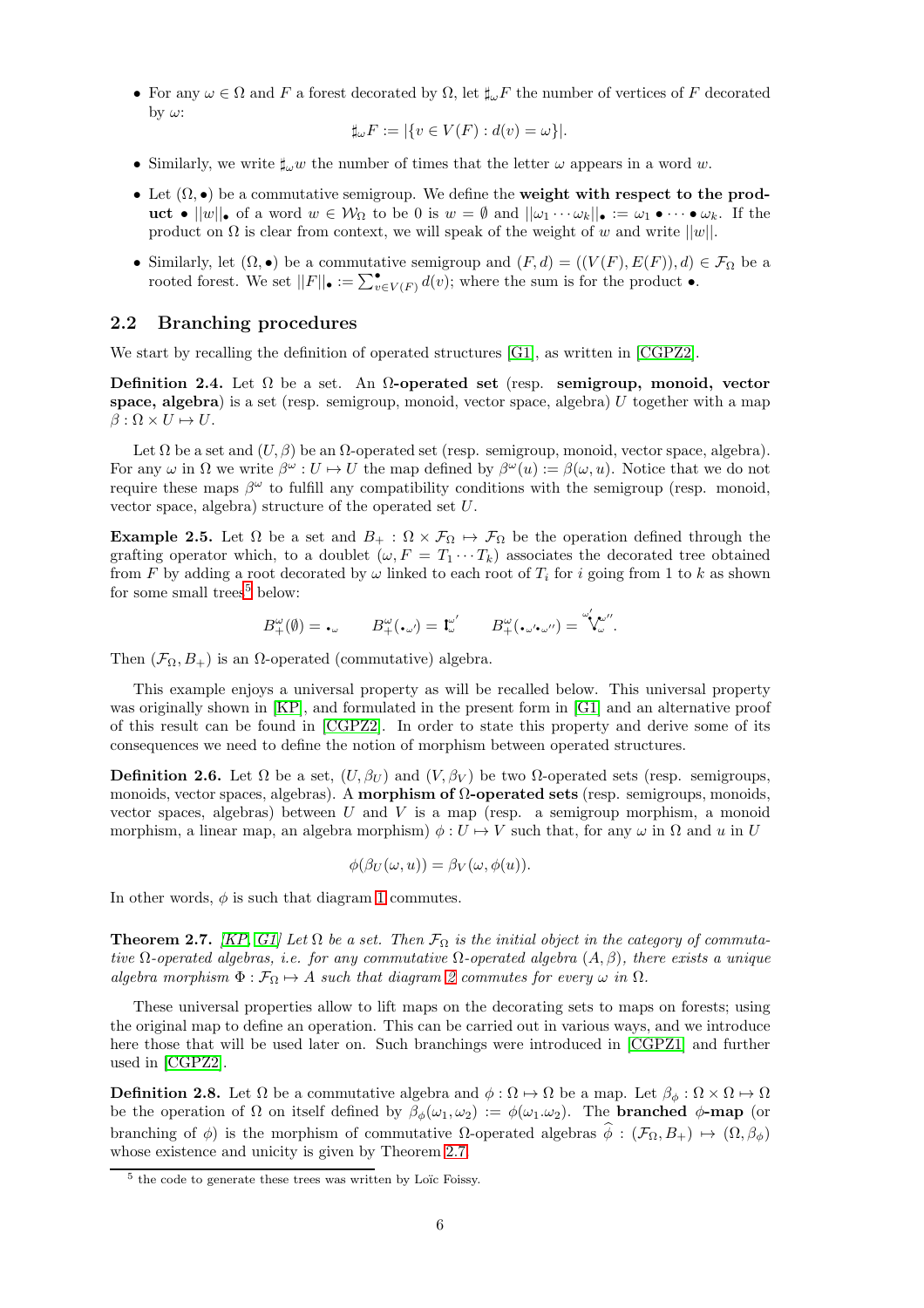

Figure 1: morphism of operated structures.

<span id="page-6-2"></span>

<span id="page-6-3"></span>Figure 2: Universal property of forests.

Notice that the map  $\hat{\phi}$  is entirely determined by the relations

<span id="page-6-4"></span>
$$
\phi(\emptyset) = 1_{\Omega},
$$
  
\n
$$
\widehat{\phi}(F_1 F_2) = \widehat{\phi}(F_1) \widehat{\phi}(F_2),
$$
  
\n
$$
\widehat{\phi}(B^{\omega}_{+}(F)) = \phi\left(\omega \widehat{\phi}(F)\right).
$$
\n(7)

Example 2.9. Let  $\Omega$  and  $\phi$  be as in the above Definition. We give some examples of the action of  $\phi$ :

$$
\widehat{\phi}(\emptyset) = 1_{\Omega}; \quad \widehat{\phi}(\mathbf{L}_{\omega}) = \phi(\omega); \quad \widehat{\phi}(\mathbf{L}_{\omega_1}^{\omega_2}) = \phi(\omega_1 \phi(\omega_2));
$$

$$
\widehat{\phi}(\mathbf{L}_{\omega_1}^{\omega_2}) = \phi(\omega_1 \phi(\omega_2) \phi(\omega_3)).
$$

<span id="page-6-1"></span>**Definition 2.10.** Let  $\Omega_1, \Omega_2$  be two commutative algebras and  $\phi : \Omega_1 \to \Omega_2$  be a map. Let  $\tilde{\beta}_{\phi}: \Omega_1 \times \mathcal{F}_{\Omega_2} \mapsto \mathcal{F}_{\Omega_2}$  be the operation of  $\Omega_1$  on  $\mathcal{F}_{\Omega_2}$  defined by  $\tilde{\beta}_{\phi}(\omega_1, F) := B_+(\phi(\omega_1), F)$ . The lifted  $\phi$ -map (or lifting of  $\phi$ ) is the morphism of commutative  $\Omega_1$ -operated algebras  $\phi^{\sharp}$ :  $(\mathcal{F}_{\Omega_1}, B_+) \mapsto (\mathcal{F}_{\Omega_2}, \tilde{\beta}_{\phi})$  whose existence and unicity is given by Theorem [2.7.](#page-5-2)

**Example 2.11.** Let  $\Omega_1, \Omega_2$  and  $\phi$  be as in the above Definition. We then have

$$
\begin{array}{ll}\phi^{\sharp}(\emptyset)=\emptyset; & \phi^{\sharp}(\centerdot_{\omega})=\centerdot_{\phi(\omega)}; & \phi^{\sharp}\left(\mathbf{I}_{\omega_{1}}^{\omega_{2}}\right)=\mathbf{I}_{\phi(\omega_{1}}^{\phi(\omega_{2})};\\ & \phi^{\sharp}\left(\sqrt{\mathbf{I}_{\omega_{1}}^{\omega_{2}}}\right)=\sqrt{\mathbf{I}_{\phi(\omega_{1})}^{\phi(\omega_{3}\omega_{2})}}\ .\end{array}
$$

### <span id="page-6-0"></span>2.3 From trees to words

We recall here some well-known structures that one can build on the set of words written in a given alphabet, referring the reader to one of the many introductions of the combinatorics of words (e.g. [\[G2\]](#page-29-16)) for a more detailed exposition.

**Definition 2.12.** *i.* The **concatenation product**  $\sqcup : \mathcal{W}_{\Omega} \times \mathcal{W}_{\Omega} \mapsto \mathcal{W}_{\Omega}$  is defined by

$$
\emptyset \sqcup w = w \sqcup \emptyset = w,
$$
  

$$
(\omega_1 \cdots \omega_k) \sqcup (\omega'_1 \cdots \omega'_n) = (\omega_1 \cdots \omega_k \omega'_1 \cdots \omega'_n)
$$

for any word w in  $\mathcal{W}_{\Omega}$  and letters  $\omega_1, \cdots, \omega_k, \omega'_1, \cdots, \omega'_n$  in  $\Omega$ .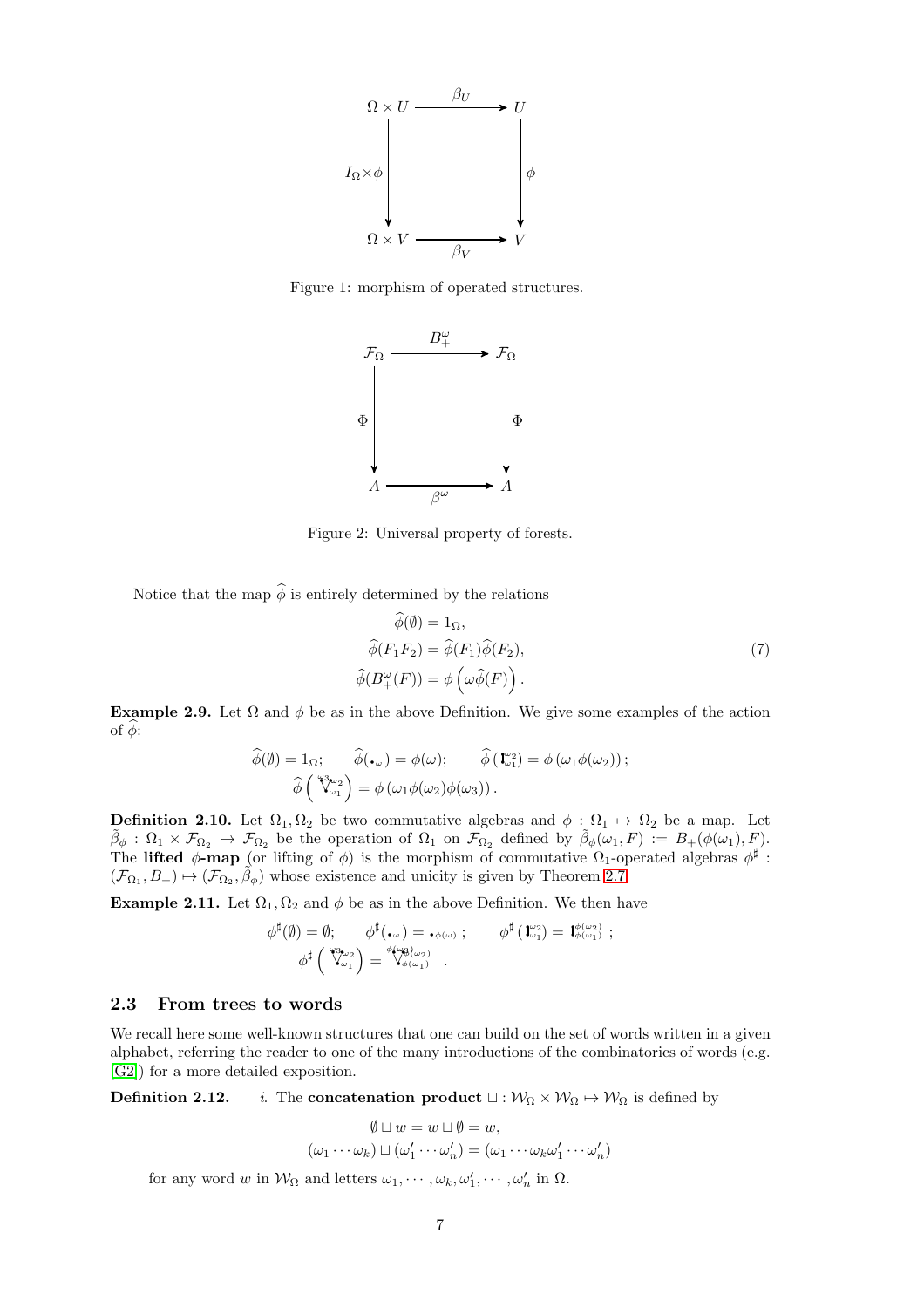ii. Let  $\Omega$  (resp.  $(\Omega, \bullet)$ ) be a set (resp. a commutative semigroup). The **shuffle product** (resp. the  $\lambda$ -shuffle product) is recursively defined by

$$
\emptyset \sqcup w = w \sqcup \emptyset = w,
$$
  

$$
((\omega) \sqcup w) \sqcup ((\omega') \sqcup w') = (\omega) \sqcup [w \sqcup ((\omega') \sqcup w')] + (\omega') \sqcup [((\omega) \sqcup w) \sqcup w']
$$

(resp. by

$$
\emptyset \sqcup_{\lambda} w = w \sqcup_{\lambda} \emptyset = w,
$$
  

$$
((\omega) \sqcup w) \sqcup_{\lambda} ((\omega') \sqcup w') = (\omega) \sqcup [w \sqcup_{\lambda} ((\omega') \sqcup w')] + (\omega') \sqcup [((\omega) \sqcup w) \sqcup_{\lambda} w']
$$
  

$$
+ \lambda(\omega \bullet \omega') \sqcup [w \sqcup_{\lambda} w']
$$

for any  $\lambda$  in  $\mathbb{R}$ ) extended by bilinearity to products  $\Box \Box, \Box \lambda : \mathcal{W}_{\Omega} \times \mathcal{W}_{\Omega} \longrightarrow \mathcal{W}_{\Omega}$ .

- **Remark 2.13.** We notice that  $\Box \Box = \Box \Box_0$ . Therefore we will not distinguish the shuffle and  $\lambda$ -shuffle and always implies that the stated results will hold for  $\Omega$  a set without a semigroup structure when  $\lambda = 0$ .
	- It is well-known that  $\Box \Box_{\lambda}$  is associative and commutative for any  $\lambda$  in  $\mathbb{R}$  (see e.g. [\[Ho3\]](#page-29-17)).
	- For  $\lambda = 1$ , one finds back the **stuffle product** (or sticky shuffle) written  $\pm 1$ .
	- For  $\lambda = -1$ , we call the product  $\sqcup \sqcup_{-1}$  the **anti-stuffle** product.

Following [\[CGPZ2\]](#page-28-1), we can now define a map from forests to words. It follows from the observation that  $(W_{\Omega}, \emptyset, \sqcup_{\lambda})$  is a commutative algebra operated by  $\Omega$  through the natural map

$$
C_{+}: \Omega \times \mathcal{W}_{\Omega} \mapsto \mathcal{W}_{\Omega}
$$
  
\n
$$
(\omega, w) \mapsto C_{+}^{\omega}(w) := (\omega) \sqcup w.
$$
\n(8)

<span id="page-7-2"></span>**Definition 2.14.** Let  $\Omega$  be a commutative semigroup and  $\lambda$  a real number. The **flattening map of weight**  $\lambda$  is the morphism of  $\Omega$ -operated algebras  $fl_\lambda : (\mathcal{F}_\Omega, B_+) \mapsto (\mathcal{W}_\Omega, C_+)$  whose existence and unicity is given by Theorem [2.7.](#page-5-2)

Notice that this map is entirely determined by the following relations:

$$
fl_{\lambda}(\emptyset) = \emptyset
$$
  

$$
fl_{\lambda}(F_1F_2) = fl_{\lambda}(F_1) \sqcup \lambda fl_{\lambda}(F_2)
$$
  

$$
fl_{\lambda}(B^{\omega}_{+}(F)) = (\omega) \sqcup fl_{\lambda}(F).
$$

Before we move on, let us state a simple yet important property of this flattening map.

<span id="page-7-1"></span>**Proposition 2.15.** Let  $\Omega$  be a commutative semigroup and  $\lambda$  a rational (resp. integer) number. For any finite forest F in  $\mathcal{F}_{\Omega}$ ,  $f l_{\lambda}(F)$  is a finite sum of finite words with rational (resp. integer) coefficients.

*Proof.* This result is easily shown by induction on the number of vertices of  $F$ . It follows from the fact that the flattening of the empty forest is trivially a finite sum of finite words with integer coefficients; that (provided  $\lambda$  is rational; resp. integer) the  $\lambda$ -shuffle of two finite sums of finite words with rational (resp. integer) coefficients is a finite sum of finite words with rational (resp. integer) coefficients since  $\mathbb Q$  (resp.  $\mathbb Z$ ) is stable under multiplication and addition; and finally that the concatenation by one letter of a finite sum of finite words with rational (resp. integer) coefficients is a finite sum of finite words with rational (resp. integer) coefficients.  $\Box$ 

#### <span id="page-7-0"></span>2.4 Flattening and Rota-Baxter maps

As in [\[CGPZ2\]](#page-28-1), one builds counterparts of Definitions [2.8](#page-5-1) and [2.10](#page-6-1) in the context of words.

**Definition 2.16.** Let  $\Omega$  be a commutative algebra,  $\Omega_1$  and  $\Omega_2$  be two sets. Let  $\iota_{\Omega}$  (resp.  $\iota_{\Omega_1}$ ,  $\iota_{\Omega_2}$ ) be the canonical inclusion of words into trees, which to any word associate a ladder tree. Let  $\phi: \Omega \mapsto \Omega$  and  $\psi: \Omega_1 \mapsto \Omega_2$  be two maps. The **W-branched**  $\phi$  **map**  $\phi_w: \mathcal{W}_\Omega \mapsto \Omega$  is defined by  $\widehat{\phi}_{\mathcal{W}} := \widehat{\phi} \circ \iota_{\Omega}$ ; and the **W-lifted**  $\phi$  **map**  $\phi_{\mathcal{W}}^{\sharp} : \mathcal{W}_{\Omega} \mapsto \text{by } \phi_{\mathcal{W}}^{\sharp} := \iota_{\Omega_2}^{-1} \circ \phi^{\sharp} \circ \iota_{\Omega_1}.$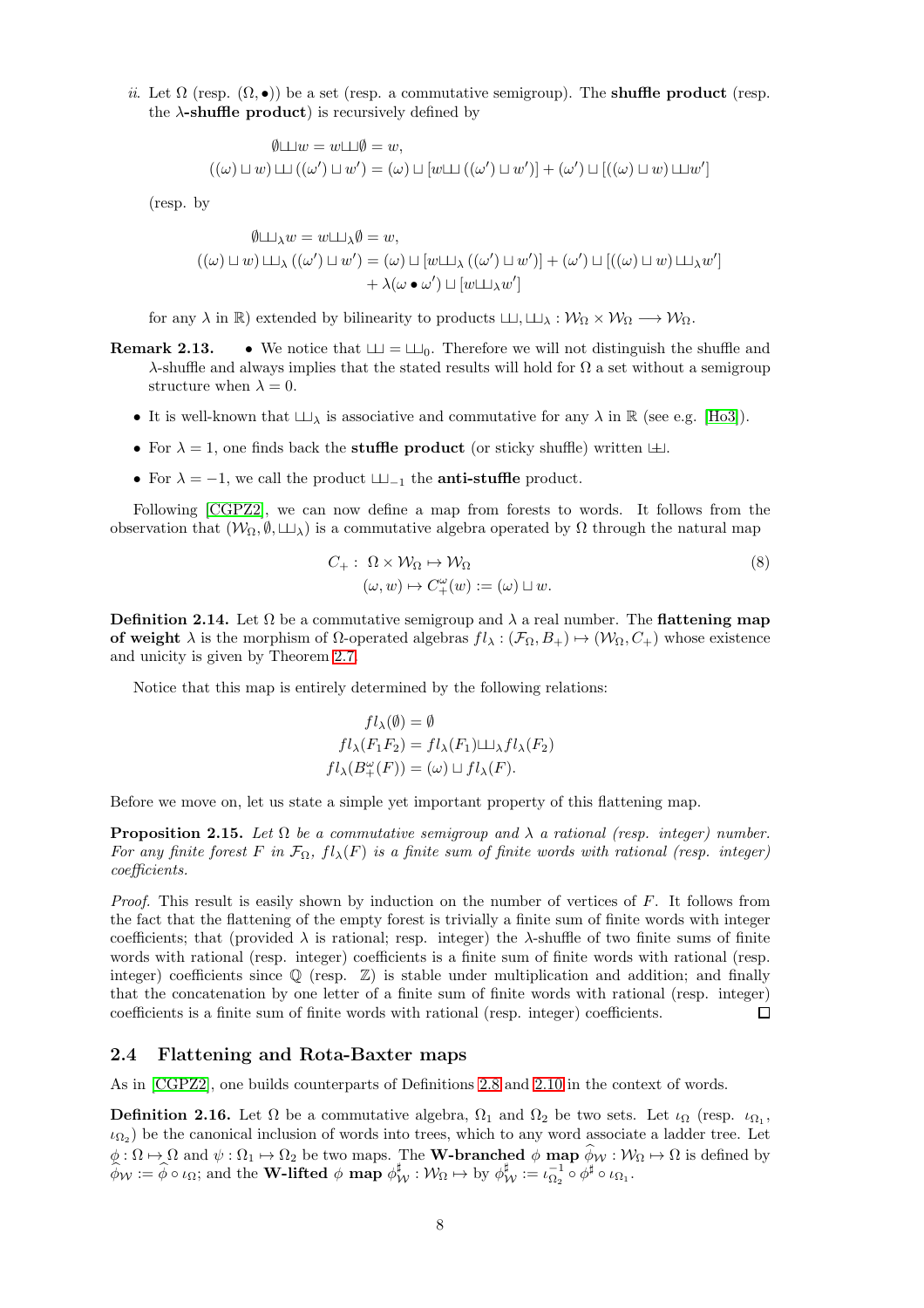**Remark 2.17.** • The W-lifted  $\phi$  map is well defined since  $\phi^{\sharp}$  maps ladder trees to ladder trees, thus the image of  $\phi^{\sharp} \circ \iota_{\Omega_1}$  is included in the image of  $\iota_{\Omega_2}$ .

• The maps  $\widehat{\phi}_{\mathcal{W}}$  and  $\phi_{\mathcal{W}}^{\sharp}$  can be recursively defined by the relations:

$$
\phi_{\mathcal{W}}(\emptyset) := 1_{\Omega}
$$

$$
\widehat{\phi}_{\mathcal{W}}((\omega) \sqcup w) := \phi\left(\omega \widehat{\phi}_{\mathcal{W}}(w)\right)
$$

for  $\widehat{\phi}_{\mathcal{W}}$  and

$$
\begin{aligned} \phi^{\sharp}_{\mathcal{W}}(\emptyset):=\emptyset \\ \phi^{\sharp}_{\mathcal{W}}\left((\omega)\sqcup w\right):=\phi(\omega)\sqcup\phi^{\sharp}_{\mathcal{W}}(w) \end{aligned}
$$

for  $\phi_W^{\sharp}$ .

The various structures described above are linked through the notion of Rota-Baxter map. A gentle introduction to this rich subject can be found in [\[G2\]](#page-29-16).

**Definition 2.18.** Let  $\Omega$  be a commutative algebra and  $\lambda$  a real number. A map  $P : \Omega \mapsto \Omega$  is a Rota-Baxter map of weight  $\lambda$  if

<span id="page-8-6"></span>
$$
P(a)P(b) = P(aP(b)) + P(P(a)b) + \lambda P(ab)
$$
\n(9)

for any  $a$  and  $b$  in  $\Omega$ .

<span id="page-8-5"></span>Let us give standard examples of Rota-Baxter maps, which will be of importance in the next Sections.

- <span id="page-8-2"></span>Example 2.19.  $\frac{1}{\text{loc}}(\mathbb{R})$  be an algebra of locally integrable functions on  $\mathbb{R}$  equipped with the pointwise product of functions stable under the integration map  $f \mapsto (x \to \int_a^x f(x) dx)$ . For any  $a, b$  in  $\mathbb{R}$ , the integration map is a Rota-Baxter operator of weight 0.
	- ii. Let  $l(\mathbb{R})$  be the algebra of sequences on  $\mathbb R$  equipped with the pointwise product of sequences. The summation operator  $\Sigma: l(\mathbb{R}) \to l(\mathbb{R})$  defined by  $\Sigma(u_n)(N) := \sum_{n=0}^{N} u_n$  is a Rota-Baxter map of weight  $-1$ .
	- iii. Let  $t_{-1} : \mathbb{N}^* \to \mathbb{N}$  be the translation map by  $-1$  and  $t_{-1}^*$  be its pull-back to  $l(\mathbb{R})$ . Then  $t^*\Sigma$ is a Rota-Baxter map of weight  $+1$ .

<span id="page-8-1"></span>We state a result of  $[CGPZ1]$  for which we provide an original, straightforward proof.

<span id="page-8-0"></span>**Theorem 2.20.** [\[CGPZ1,](#page-28-0) Theorem 2.13] Let  $\Omega$  be a commutative algebra and  $P : \Omega \to \Omega$  a linear map. For any real number  $\lambda$ , the following statements are equivalent:

- <span id="page-8-4"></span>i. P is a Rota-Baxter map of weight  $\lambda$ .
- <span id="page-8-3"></span>ii. The P-branched map factorises through words:  $\widehat{P} = \widehat{P}_{\mathcal{W}} \circ fl_{\lambda}$ .
- iii.  $\hat{P}_{\mathcal{W}}$  is a morphism for the  $\lambda$ -shuffle product, namely  $\hat{P}_{\mathcal{W}}(w \sqcup \perp_{\lambda} w') = \hat{P}_{\mathcal{W}}(w)\hat{P}_{\mathcal{W}}(w')$  for any  $w, w'$  in  $\mathcal{W}_{\Omega}$ .
- Remark 2.21. This statement was proven in [\[CGPZ2\]](#page-28-1) in the more general framework of locality structures. This Theorem can be seen as the case where the independence relation is complete:  $\top = \Omega \times \Omega$ .
	- The proof of this result was obtained in [\[CGPZ2\]](#page-28-1) by using a locality version of universal properties of words. We propose here a more straightforward proof, which also holds in the locality framework.

*Proof.* (*ii*)  $\Rightarrow$  (*i*): For any *a*, *b* in  $\Omega$ , applying *P* to the forest  $\cdot_a \cdot_b$  gives  $P(\cdot_a \cdot_b) = P(a)P(b)$ . On the other hand, if  $\widehat{P} = \widehat{P}_{\mathcal{W}} \circ fl_{\lambda}$  holds one has

$$
\widehat{P}(\bullet, \bullet, \bullet) = \widehat{P}_{\mathcal{W}}(fl_{\lambda}(\bullet, \bullet,)) = \widehat{P}_{\mathcal{W}}((a) \sqcup \downarrow_{\lambda}(b)) = \widehat{P}_{\mathcal{W}}((a) \sqcup (b)) + \widehat{P}_{\mathcal{W}}((b) \sqcup (a)) + \lambda \widehat{P}_{\mathcal{W}}((ab))
$$
\n
$$
= P(aP(b)) + P(P(a)b) + \lambda P(ab);
$$

thus P is a Rota-Baxter map of weight  $\lambda$ .

 $(i) \Rightarrow (iii)$ : Assuming that (i) holds, we prove this result by induction on  $p = |w| + |w'|$ . Let P be a Rota-Baxter operator of weight  $\lambda$ .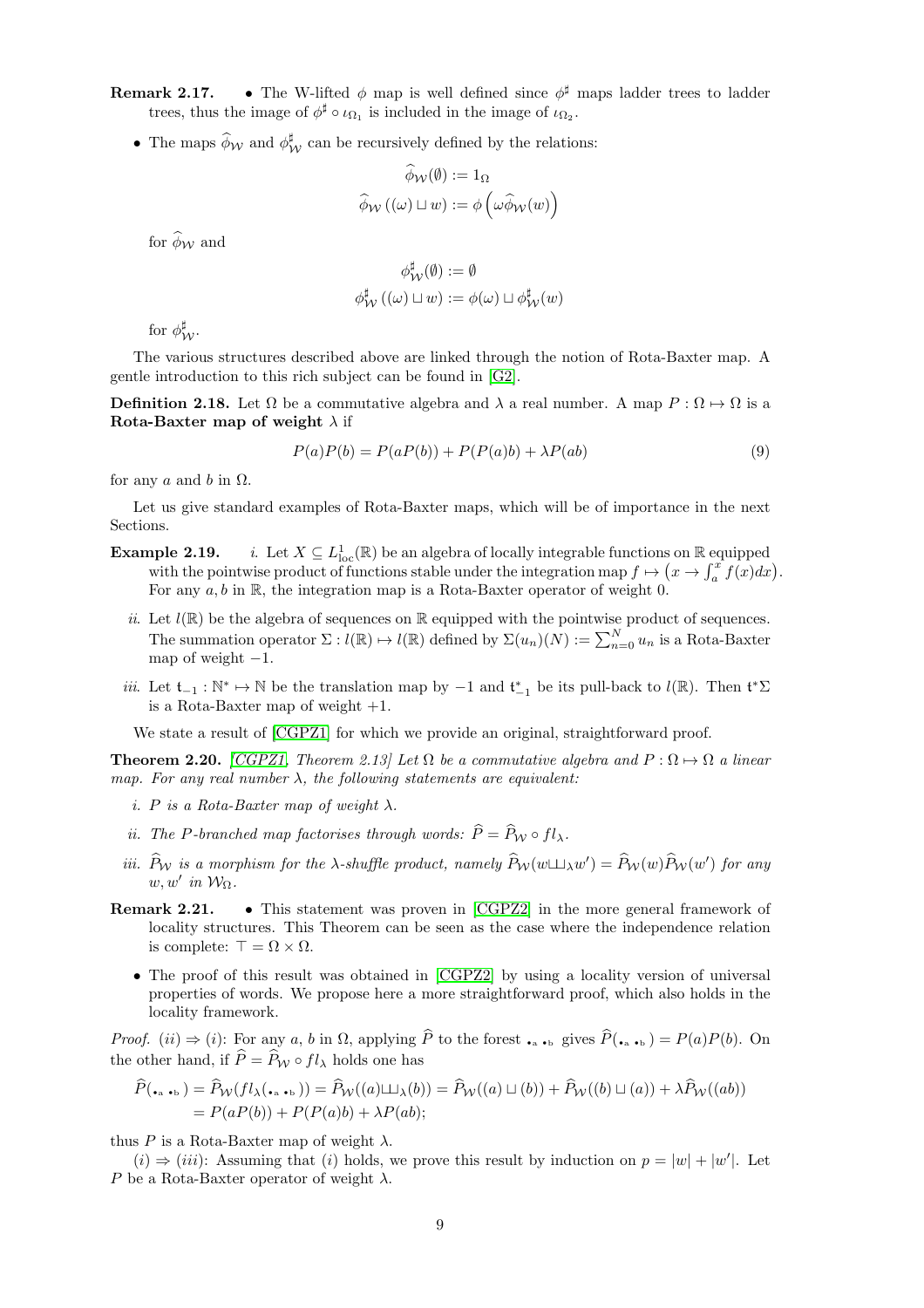- If  $p = 0$ , then  $w = w' = \emptyset$  and the result trivially holds as both sides are equal to 1.
- For p a natural number, let us assume that  $P_W(w \sqcup \perp_\lambda w') = P_W(w)P_W(w')$  for any words w and w' such that  $|w| + |w'| \leq p$ . Let w and w' be two words such that  $|w| + |w'| = p + 1$ . If  $w = \emptyset$  or  $w' = \emptyset$  the result once again trivially holds. Otherwise there exist two words  $\tilde{w}$ and  $\tilde{w}'$  (eventually empty) and  $\omega, \omega'$  in  $\Omega$  such that  $w = (\omega) \sqcup \tilde{w}$  and  $w' = (\omega') \sqcup \tilde{w}'$ . Then by definition of  $\widehat{P}_W$  we have

$$
\hat{P}_{\mathcal{W}}(w)\hat{P}_{\mathcal{W}}(w') = P\left(\omega\hat{P}_{\mathcal{W}}(\tilde{w})\right)P\left(\omega'\hat{P}_{\mathcal{W}}(\tilde{w}')\right)
$$
\n
$$
= P\left(\omega\hat{P}_{\mathcal{W}}(\tilde{w})P\left(\omega'\hat{P}_{\mathcal{W}}(\tilde{w}')\right)\right) + P\left(P\left(\omega\hat{P}_{\mathcal{W}}(\tilde{w})\right)\omega'\hat{P}_{\mathcal{W}}(\tilde{w}')\right) + \lambda P\left(\omega\hat{P}_{\mathcal{W}}(\tilde{w})\omega'\hat{P}_{\mathcal{W}}(\tilde{w}')\right)
$$
\n
$$
= P\left(\omega\hat{P}_{\mathcal{W}}(\tilde{w})\hat{P}_{\mathcal{W}}(w')\right) + P\left(\hat{P}_{\mathcal{W}}(w)\omega'\hat{P}_{\mathcal{W}}(\tilde{w}')\right) + \lambda P\left(\omega\hat{P}_{\mathcal{W}}(\tilde{w})\omega'\hat{P}_{\mathcal{W}}(\tilde{w}')\right)
$$

were we have used that P is a Rota-Baxter map of weight  $\lambda$ .

On the other hand we have by definition of  $\Box$ <sub>λ</sub> and from the definition of  $\widehat{P}_{W}$ :

$$
\hat{P}_{\mathcal{W}}(w \sqcup \perp_{\lambda} w') = \hat{P}_{\mathcal{W}}((\omega) \sqcup (\tilde{w} \sqcup \perp_{\lambda} w')) + \hat{P}_{\mathcal{W}}((\omega') \sqcup (w \sqcup \perp_{\lambda} \tilde{w}')) + \lambda \hat{P}_{\mathcal{W}}((\omega \omega') \sqcup (\tilde{w} \sqcup \perp_{\lambda} \tilde{w}'))
$$
\n
$$
= P\left(\omega \hat{P}_{\mathcal{W}}(\tilde{w} \sqcup \perp_{\lambda} w')\right) + P\left(\omega' \hat{P}_{\mathcal{W}}(w \sqcup \perp_{\lambda} \tilde{w}')\right) + \lambda P\left(\omega \omega' \hat{P}_{\mathcal{W}}(\tilde{w} \sqcup \perp_{\lambda} \tilde{w}')\right)
$$
\n
$$
= P\left(\omega \hat{P}_{\mathcal{W}}(\tilde{w}) \hat{P}_{\mathcal{W}}(w')\right) + P\left(\omega' \hat{P}_{\mathcal{W}}(w) \hat{P}_{\mathcal{W}}(\tilde{w}')\right) + \lambda P\left(\omega \omega' \hat{P}_{\mathcal{W}}(\tilde{w}) \hat{P}_{\mathcal{W}}(\tilde{w}')\right)
$$
\nby the induction hypothesis

$$
=P\left(\omega\widehat{P}_{\mathcal{W}}(\tilde{w})\widehat{P}_{\mathcal{W}}(w')\right)+P\left(\widehat{P}_{\mathcal{W}}(w)\omega'\widehat{P}_{\mathcal{W}}(\tilde{w}')\right)+\lambda P\left(\omega\widehat{P}_{\mathcal{W}}(\tilde{w})\omega'\widehat{P}_{\mathcal{W}}(\tilde{w}')\right)
$$

by commutativity of  $\Omega$ . This concludes this part of the proof.

 $(iii) \Rightarrow (ii)$ : Assuming that  $(iii)$  holds, we once again prove this result by induction, this time on  $p = |F|$ .

- If  $p = 0$  then  $F = \emptyset$  and the result trivially holds.
- For any p a natural number, let us assume that  $\widehat{P}(F) = \widehat{P}_{\mathcal{W}}(fl_\lambda(F))$  for any forest F such that  $|F| \leq p$ . Let F be a forest with exactly  $p+1$  vertices. Therefore F is nonempty and we have either  $F = T = B^{\omega}_{+}(\tilde{F})$  for some (eventually empty) forest  $\tilde{F}$  or  $F = F_1F_2$  with  $F_1$  and  $F_2$  nonempty forests. In the first case we have

$$
\hat{P}(F = T = B^{\omega}_{+}(\tilde{F})) = P\left(\omega \hat{P}(\tilde{F})\right) \text{ by definition of } \hat{P}
$$
\n
$$
= P\left(\omega \hat{P}_{\mathcal{W}}(fl_{\lambda}(\tilde{F}))\right) \text{ by the induction hypothesis}
$$
\n
$$
= \hat{P}_{\mathcal{W}}\left((\omega) \sqcup fl_{\lambda}(\tilde{F})\right) \text{ by definition of } \hat{P}_{\mathcal{W}}
$$
\n
$$
= \hat{P}_{\mathcal{W}}\left(fl_{\lambda}(F)\right) \text{ by definition of } fl_{\lambda}.
$$

In the second case we have

$$
\widehat{P}(F = F_1 F_2) = \widehat{P}(F_1)\widehat{P}(F_2) \text{ by definition of } \widehat{P}
$$
  
=  $\widehat{P}_{\mathcal{W}}(fl_{\lambda}(F_1))\widehat{P}_{\mathcal{W}}(fl_{\lambda}(F_2))$  by the induction hypothesis  
=  $\widehat{P}_{\mathcal{W}}(fl_{\lambda}(F_1)\sqcup_{\lambda}fl_{\lambda}(F_2))$  since *(iii)* holds by assumption  
=  $\widehat{P}_{\mathcal{W}}(fl_{\lambda}(F_1 F_2))$  by definition of  $fl_{\lambda}$ .

This conclude this induction.

Hence we have proven three implications, thus the theorem.

 $\Box$ 

## <span id="page-9-1"></span><span id="page-9-0"></span>3 Stuffle arborified zeta values

### 3.1 Log-polyhomogeneous symbols

We follow the presentation of  $[MP]$  and  $[Pa]$  to introduce log-polyhomogeneous symbols.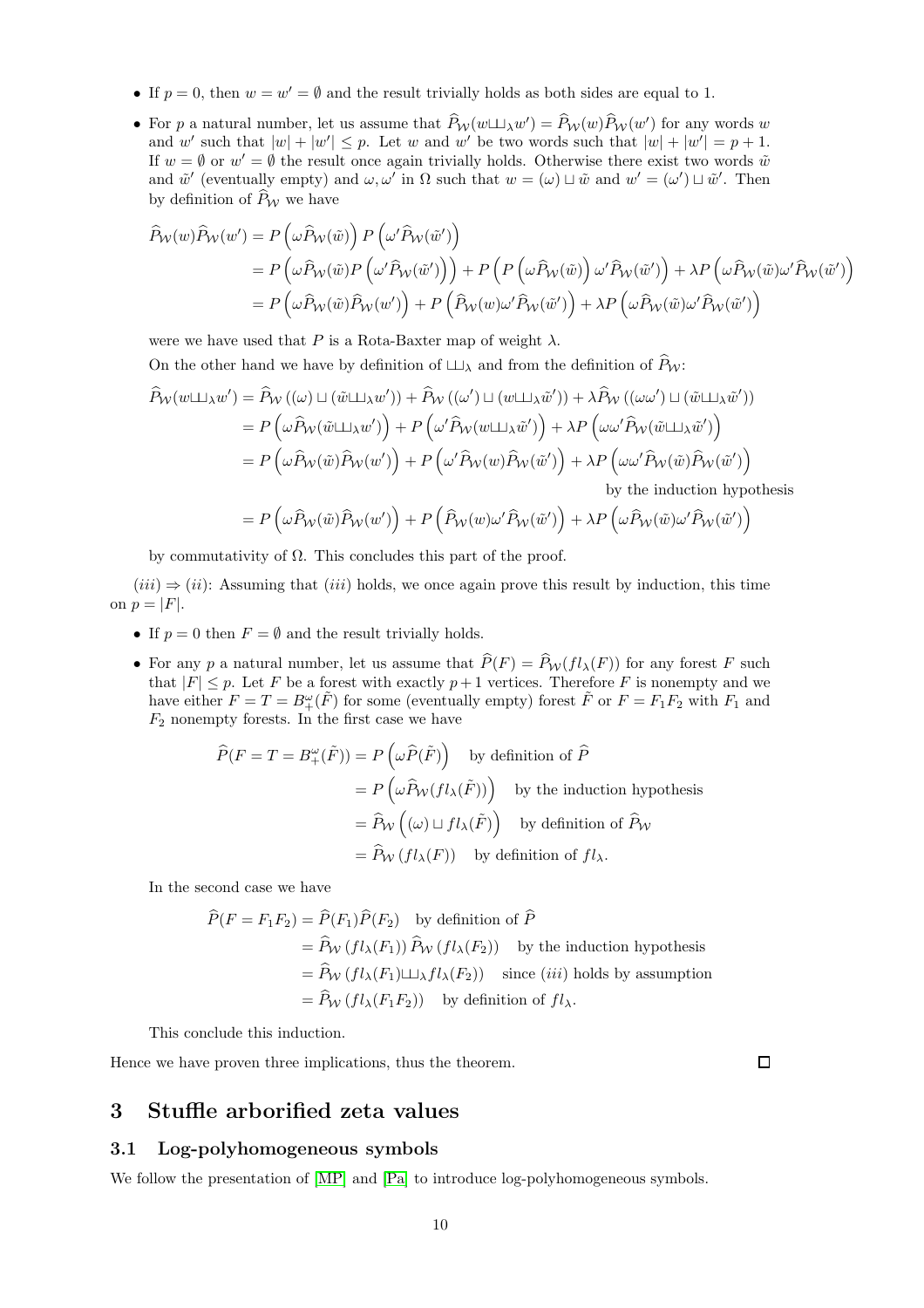**Definition 3.1.** *i.* Let  $r \in \mathbb{R}$ . A smooth function  $\sigma : \mathbb{R}_{\geq 1} \to \mathbb{C}$  is a symbol (with constant coefficients) of order  $r \in \mathbb{R}$  on  $\mathbb{R}_{\geq 1}$  if

<span id="page-10-1"></span>
$$
\forall k \in \mathbb{N}, \ \exists C_k : \ \forall x \in \mathbb{R}_{\geq 1}, \ |\partial_x^k \sigma(x)| \leq C_k x^{r-k}.\tag{10}
$$

The set of such symbols of order r on  $\mathbb{R}_{\geq 1}$  (with constant coefficients) is written  $\mathcal{S}^r(\mathbb{R}_{\geq 1})$ , which is a real vector space since  $r \leq r' \implies S^r(\mathbb{R}_{\geq 1}) \subseteq S^{r'}(\mathbb{R}_{\geq 1}).$ 

ii. Let  $\alpha \in \mathbb{R}$ . A symbol  $\sigma : \mathbb{R}_{\geq 1} \longmapsto \mathbb{R}$  is a classical symbol also called poly-homogeneous symbol on  $\mathbb{R}_{\geq 1}$  of order  $\alpha \in \mathbb{R}$  if it lies in  $\mathcal{S}^{\alpha}(\mathbb{R}_{\geq 1})$  and if there exists a sequence  $a_{\alpha-j} \in$  $\mathbb{R}, j \in \mathbb{N}$  such that for any  $N \in \mathbb{N}$ 

<span id="page-10-0"></span>
$$
\sigma_{(N)}(x) := \sigma(x) - \sum_{j=0}^{N-1} a_{\alpha-j} x^{\alpha-j}
$$
\n(11)

lies in  $\mathcal{S}^{\alpha-N}(\mathbb{R}_{\geq 1})$ . We shall write

$$
\sigma \sim \sum \sigma_{\alpha-j}
$$

The set of classical symbols on  $\mathbb{R}_{\geq 1}$  of order  $\alpha$  is written  $CS^{\alpha}(\mathbb{R}_{\geq 1})$ , and the set of symbols of order less of equal than  $\alpha$  is a real vector space. Notice that one needs to be careful, as the difference of two symbols of order  $\alpha$  can be of order  $\alpha - 1$ , and we set

$$
CS(\mathbb{R}_{\geq 1}):=\sum_{\alpha\in\mathbb{C}}CS^\alpha(\mathbb{R}_{\geq 1})
$$

the linear span of classical symbols of all orders.

iii. Let  $k \in \mathbb{N}$  and  $\alpha \in \mathbb{R}$ . A log-polyhomogeneous symbol of order  $(\alpha, k)$  is a function  $f : \mathbb{R}_{\geq 1} \longmapsto \mathbb{R}$  such that, for any  $x \in \mathbb{R}_{\geq 1}$ 

$$
f(x) = \sum_{l=0}^{k} f_l(x) \log^l(x)
$$
 (12)

with  $f_l \in CS^{\alpha}(\mathbb{R}_{\geq 1})$ . We write  $\mathcal{P}^{\alpha;k}(\mathbb{R}_{\geq 1})$  the real vector space spanned by log-polyhomogeneous symbol of order  $(\alpha, k)$ . We also define

$$
\mathcal{P}^{\alpha;*}(\mathbb{R}_{\geq 1}):=\bigcup_{k\in\mathbb{N}}\mathcal{P}^{\alpha; k}(\mathbb{R}_{\geq 1});\quad \mathcal{P}^{*;*}(\mathbb{R}_{\geq 1}):=\bigcup_{k\in\mathbb{N}}\mathcal{P}^{*,k}(\mathbb{R}_{\geq 1}).
$$

with  $\mathcal{P}^{*,k}(\mathbb{R}_{\geq 1})$  the linear span of  $\mathbb R$  of all  $\mathcal{P}^{\alpha;k}(\mathbb{R}_{\geq 1})$  for  $\alpha \in \mathbb{R}$ .

- **Remark 3.2.** We choose to restrict our discussion to the case  $\alpha \in \mathbb{R}$ . Complex-valued symbols (resp. classical, log-polyhomogeneous) can be introduced in a similar fashion, however we will not require this level of generality for the construction and study of stuffle arborified zeta values.
	- We further choose to take our symbols on  $\mathbb{R}_{\geq 1}$  rather than on  $\mathbb{R}^n$  or  $\mathbb{R}_{\geq 0}$ , once again in order to simplify the presentation.
	- Besides these restrictions, our definition of log-polyhomogeneous symbols differs of the one of [\[MP\]](#page-29-0) as we require the coefficients functions  $f_l$  to be classical symbols rather than symbols. This is because these objects appear more naturally in the subsequent developments.

For any connected subset I of  $\mathbb{R}_{\geq 1}$  we write  $\mathcal{P}^{\alpha,k}(I)$  for sets of log-polyhomogeneous symbols over I. These objects have the same definition as that of  $\mathcal{P}^{\alpha;k}(\mathbb{R}_{\geq 1})$  with  $x \in \mathbb{R}_{\geq 1}$  replaced by  $x \in I$ . Notice that for two connected subsets  $I, J$  of  $\mathbb{R}_{\geq 1}, I \subseteq J \Rightarrow \mathcal{P}^{\alpha,k}(J) \subseteq \mathcal{P}^{\alpha,k}(I)$ .

The following Lemma is a direct consequence of the definition of log-polyhomogeneous symbols and standard results of real analysis:

<span id="page-10-2"></span>**Lemma 3.3.** Let  $\sigma \in \mathcal{P}^{\alpha;k}(I)$  be a log-polyhomogeneous symbol over  $I \subseteq \mathbb{R}_{\geq 1}$ . If  $\alpha < 0$ , then  $\sigma$ admits a finite limit in  $+\infty$  for any k. If  $\alpha = 0$  then  $\sigma$  admits a finite limit in  $+\infty$  if and only if  $k = 0.$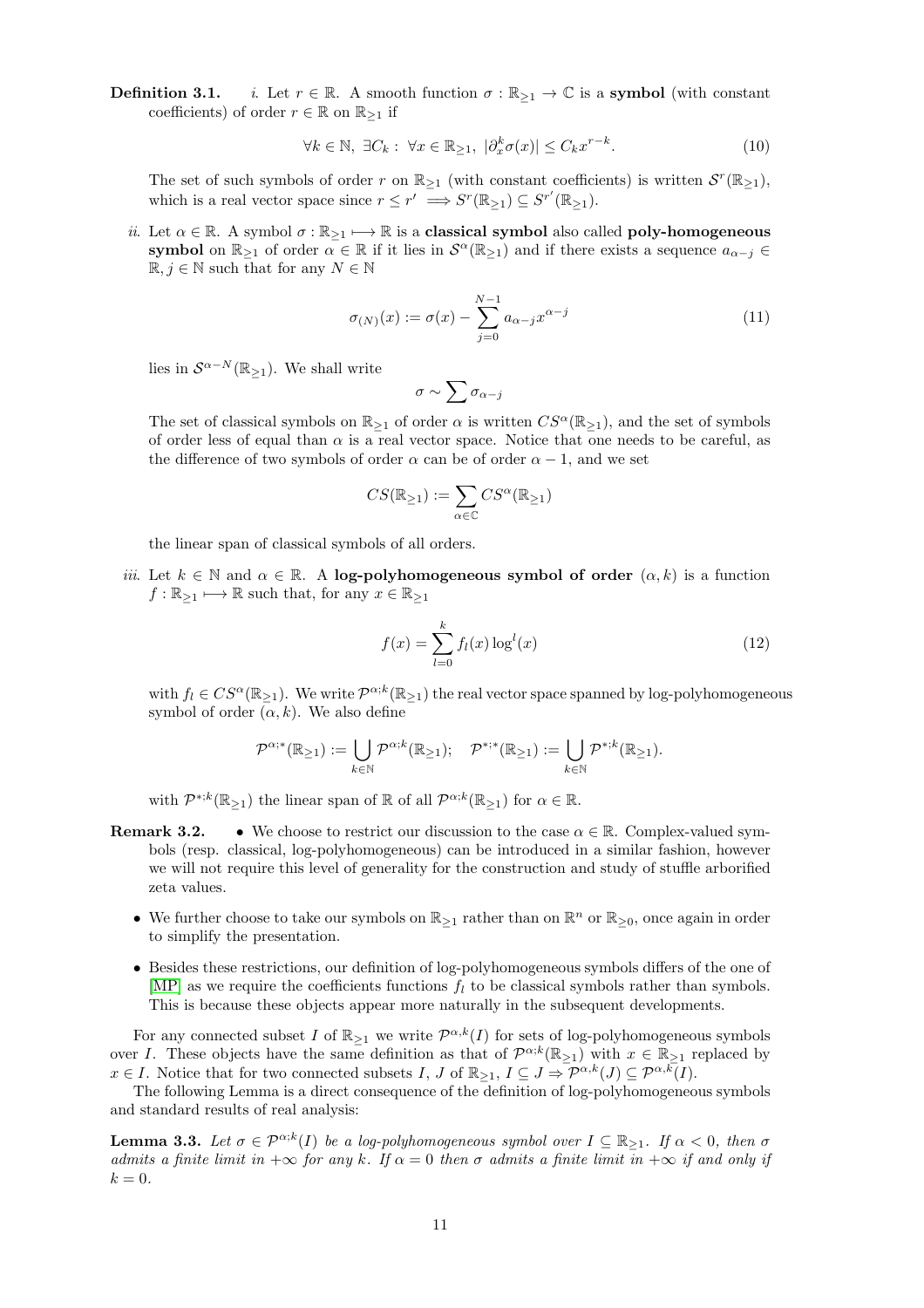In the following sections we will focus on the cases  $\alpha \in \mathbb{Z}$ , which is the reason why we need to introduce log-polyhomogeneous symbols rather than working only with classical symbols, as the space of classical symbols with integer orders is not stable under taking primitives.

Let us recall important properties of log-polyhomogeneous symbols:

<span id="page-11-5"></span>**Proposition 3.4.** ([\[Pa,](#page-29-1) Proposition 2.55]) Let  $\alpha \in \mathbb{R}$  and  $k \in \mathbb{N}$ . Then for any real number  $a < 0$ , the pull-back translation map  $\mathfrak{t}_a^*$  sends  $\mathcal{P}^{\alpha;k}(\mathbb{R}_{\geq 1})$  to  $\mathcal{P}^{\alpha;k}(\mathbb{R}_{\geq 1-a})$  i.e. for any  $\sigma \in \mathcal{P}^{\alpha;k}(\mathbb{R}_{\geq 1})$ 

$$
\mathfrak{t}_a^*\sigma := (x \longmapsto \sigma(x+a))
$$

is an element of  $\mathcal{P}^{\alpha;k}(\mathbb{R}_{\geq 1-a}).$ 

Furthermore, one easily checks the following property:

<span id="page-11-2"></span>**Proposition 3.5.** The space  $\mathcal{P}^{*,*}(\mathbb{R}_{\geq 1})$  is a bifiltration, i.e. for any  $\alpha, \beta \in \mathbb{R}$  and  $k, l \in \mathbb{N}$  we have

$$
\alpha \leq \beta \ \land \ \alpha - \beta \in \mathbb{Z} \implies \mathcal{P}^{\alpha;k}(\mathbb{R}_{\geq 1}) \subseteq \mathcal{P}^{\beta;k}(\mathbb{R}_{\geq 1});
$$

$$
k \leq l \implies \mathcal{P}^{\alpha;k}(\mathbb{R}_{\geq 1}) \subseteq \mathcal{P}^{\alpha;l}(\mathbb{R}_{\geq 1});
$$

$$
\mathcal{P}^{\alpha;k}(\mathbb{R}_{\geq 1}).\mathcal{P}^{\beta;l}(\mathbb{R}_{\geq 1}) \subseteq \mathcal{P}^{\alpha+\beta;k+l}(\mathbb{R}_{\geq 1}).
$$

As pointed out, our definition of  $\mathcal{P}^{\alpha;k}(\mathbb{R}_{\geq 1})$  slightly differs from the one in [\[Pa\]](#page-29-1) however the same proofs still hold.

Finally, in order to lighten the notations, the spaces  $\mathcal{P}^{\alpha;k}(\mathbb{R}_{\geq 1})$  (resp.  $\mathcal{P}^{\alpha;\ast}(\mathbb{R}_{\geq 1}); \mathcal{P}^{*,k}(\mathbb{R}_{\geq 1})$ and  $\mathcal{P}^{*,*}(\mathbb{R}_{\geq 1})$  will be written  $\mathcal{P}^{\alpha;k}$  (resp.  $\mathcal{P}^{\alpha;*}$ ;  $\mathcal{P}^{*,k}$  and  $\mathcal{P}^{*,*}$ ).

#### <span id="page-11-0"></span>3.2 Euler-MacLaurin formula

Following the notations of [\[CGPZ1\]](#page-28-0) we want to define iterated sums of log-polyhomogeneous symbols:

<span id="page-11-1"></span>
$$
S(\sigma)(N) := \sum_{n=1}^{N} \sigma(n).
$$

The Euler-MacLaurin formula (see [\[H\]](#page-29-18), formula (13.1.1)) relates such a sum with integral and derivatives of the summed function:

$$
S(\sigma)(N) = \int_{1}^{N} \sigma(x)dx + \frac{1}{2}(\sigma(N) + \sigma(1))
$$
  
+ 
$$
\sum_{k=2}^{K} \frac{B_k}{k!} (\sigma^{(k-1)}(N) - \sigma^{(k-1)}(1)) + \frac{(-1)^{K+1}}{K!} \int_{1}^{N} \overline{B_K}(x) \sigma^{(K)}(x) dx
$$
 (13)

where  $\overline{B_k}(x) = B_k(x-[x])$  with [x] the integer part of the real number x, and  $B_k(x)$  the k-ht Bernoulli polynomial. Notice that [\(13\)](#page-11-1) is independent of the choice of  $K \geq 2$ .

Following once more  $[MP]$  and  $[CGPZ2]$  we define an operator  $P$  acting on smooth functions by

$$
P(\sigma)(x) = \int_{1}^{x} \sigma(t)dt + \frac{1}{2} (\sigma(t) + \sigma(1))
$$
  
+ 
$$
\sum_{k=2}^{K} \frac{B_k}{k!} \left( \sigma^{(k-1)}(t) - \sigma^{(k-1)}(1) \right) + \frac{(-1)^{K+1}}{K!} \int_{1}^{x} \overline{B_K}(t) \sigma^{(K)}(t) dt.
$$
 (14)

<span id="page-11-3"></span>Notice that for any  $N \in \mathbb{N}^*$  we have  $P(\sigma)(N) = S(\sigma)(N)$ : P interpolates the discrete sum  $S(\sigma)$ . **Lemma 3.6.** For any  $\alpha \in \mathbb{R} \setminus \mathbb{Z}_{\geq -1}$  and  $l \in \mathbb{N}$  we have

<span id="page-11-4"></span>
$$
\int : \mathcal{P}^{\alpha;l} \longmapsto \mathcal{P}^{\alpha+1;l} + \mathcal{P}^{0;0}.
$$

Furthermore

$$
\int : \mathcal{P}^{-1;l} \longmapsto \mathcal{P}^{0;l+1} + \mathcal{P}^{0;0}.
$$

In both cases, the operator  $\int$  is defined by  $(\int f)(x) := \int_1^x \sigma(t)dt$ .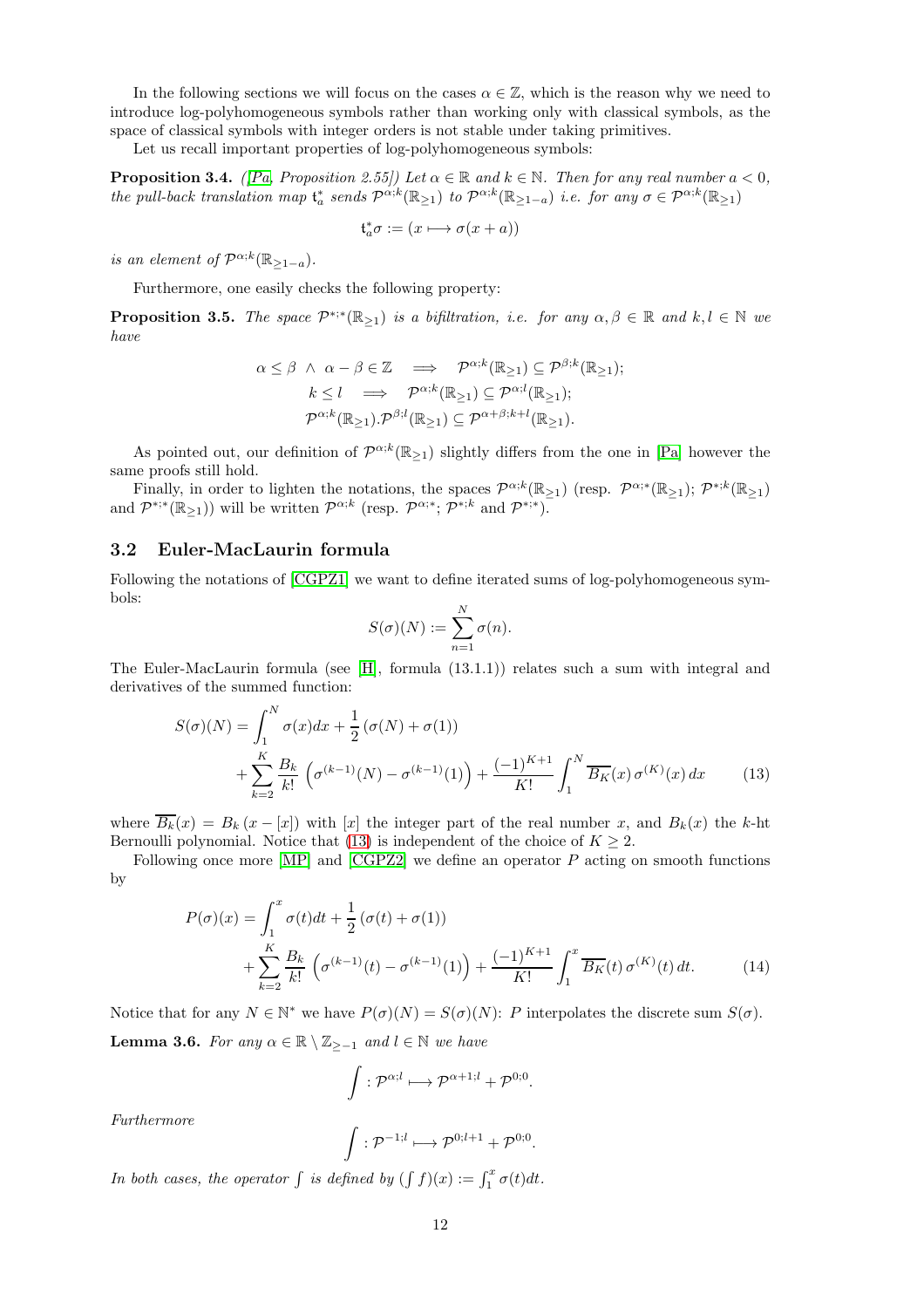*Proof.* For any  $\alpha \in \mathbb{R} \setminus \mathbb{Z}_{\geq -1}$  and  $l \in \mathbb{N}$  we have for  $\sigma \in \mathcal{P}^{\alpha; l}$ 

$$
\int_{1}^{x} \sigma(t)dt = \sum_{l=0}^{k} \left[ \sigma_{j=0}^{N_l} a_{\alpha-j}^{(l)} \int_{1}^{x} t^{\alpha-j} \log^{l}(t)dt + \int_{1}^{x} \sigma_{(N_l),l}(t) \log^{l}(t)dt \right]
$$

where we used  $(11)$  with obvious notations.

• Using that, if  $\alpha \in \mathbb{R} \setminus \mathbb{Z}_{\geq -1}$  then  $\alpha - j \in \mathbb{R} \setminus \mathbb{Z}_{\geq -1}$  for any  $j \in \mathbb{N}$ . Then we prove by induction on l that  $\int_0^x$ 

$$
x \mapsto \int_1^x t^{\alpha} \log^l(t) dt \in \mathcal{P}^{\alpha+1,l} + \mathcal{P}^{0,0}.
$$

The case  $l = 0$  is shown by direct integration.

Assuming that this result holds for some  $l \in \mathbb{N}$ , we have, by integration by part

$$
\int_1^x t^{\alpha} \log^{l+1}(t) dt = \frac{x^{\alpha+1}}{\alpha+1} \log^l(x) + \frac{l}{\alpha+1} \int_1^x t^{\alpha} \log^l(t) dt.
$$

By the induction hypothesis, we have  $\left(x \mapsto \int_1^x t^{\alpha} \log^l(t) dt\right) \in \mathcal{P}^{\alpha+1,l} + \mathcal{P}^{0,0}$ ; then Proposition [3.5](#page-11-2) allows to conclude this induction.

• To end this proof, it is now enough to show that, for any  $\alpha \in \mathbb{R} \setminus \mathbb{Z}_{\geq -1}$  and  $l \in \mathbb{N}$ , if  $\tau \in \mathcal{S}^{\alpha}(\mathbb{R}_{\geq 1})$  then it exists  $\rho \in \mathcal{S}^{\alpha+1}(\mathbb{R}_{\geq 1})$  and  $K \in \mathbb{R}$  such that

$$
\int_1^x \tau(t) \log^l(t) dt = \rho(x) \log^l(x) + K.
$$

Clearly,  $\int$  maps smooth functions of  $\mathbb{R}_{\geq 1}$  to smooth functions of  $\mathbb{R}_{\geq 1}$ . Moreover, using the bound  $(10)$  we have

$$
\left| \int_1^x \tau(t) \log^l(t) dt \right| \le C \int_1^x t^{\alpha} \log^l(t) dt
$$

For some  $C \in \mathbb{R}$ . Then the induction of the previous point allows us to conclude.

In the case of  $\mathcal{P}^{-1,l}$  the same arguments hold but the integration (resp. integration by parts) will add one logarithm.  $\Box$ 

We further recall a classical Lemma of the theory of log-polyhomogeneous symbols

<span id="page-12-0"></span>**Lemma 3.7.** The differentiation operator  $\partial : \sigma \mapsto \sigma'$  sends  $\mathcal{P}^{\alpha;l}$  to  $\mathcal{P}^{\alpha-1;l}$ . We also have, for any  $\sigma \in \mathcal{S}^{\alpha}(\mathbb{R}_{\geq 1})$  that  $\partial(\sigma \log^{l}) = \tau \log^{l}$  for some  $\tau \in \mathcal{S}^{\alpha - 1}$ .

We can now state and prove the main Proposition of this subsection.

<span id="page-12-1"></span>**Proposition 3.8.** For any  $\alpha \in \mathbb{R} \setminus \mathbb{Z}_{\geq -1}$  and  $k \in \mathbb{N}$  we have

$$
P: \mathcal{P}^{\alpha;k} \longmapsto \mathcal{P}^{\alpha+1;k} + \mathcal{P}^{0;0};
$$
  

$$
P: \mathcal{P}^{-1;k} \longmapsto \mathcal{P}^{0;k+1} + \mathcal{P}^{0;0}.
$$

Remark 3.9. This result is a refinement of [\[MP,](#page-29-0) Proposition 8]; which therefore also holds in the slightly smaller space  $\mathcal{P}^{*,*}$  of the present paper.

*Proof. i.* Let us start with the case  $\alpha \notin \mathbb{Z}_{\geq 1}$ . Applying Lemmas [3.6](#page-11-3) and [3.7](#page-12-0) in the Euler-MacLaurin formula [\(14\)](#page-11-4) we see that its is enough to show that it exists  $\tau \in \mathcal{S}^{\alpha+1-N}$  so that, for a big enough  $K$ 

$$
\int_1^x \overline{B_K}(t) \,\sigma^{(K)}(t) \, dt = \tau(x) \log^k(x).
$$

Using that  $B_K(t)$  is bounded and twice Lemma [3.7](#page-12-0) and Lemma [3.6](#page-11-3) we obtain that such a  $\tau \in \mathcal{S}^{\alpha-K+1}$  exists. Therefore we obtain the desired bound by taking  $K \geq N$ .

ii. The case  $\alpha = -1$  is exactly similar, using the second part of Lemma [3.6.](#page-11-3)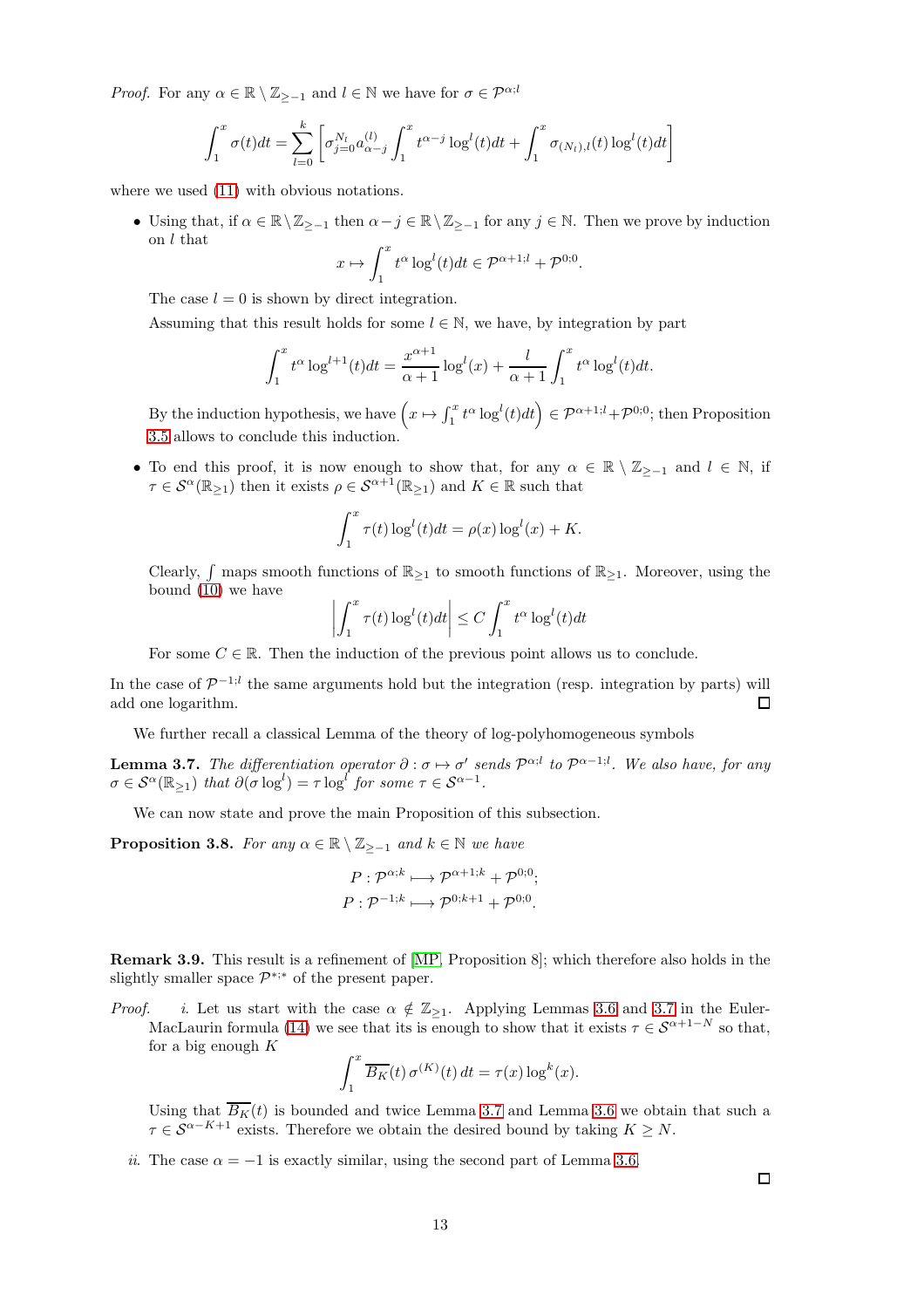## <span id="page-13-0"></span>3.3 Arborified zeta values as series

**Definition 3.10.** Let  $\mathcal{R}: \mathbb{N}^* \mapsto \mathcal{P}^{*,*}$  be the map defined by

$$
\mathcal{R}(\alpha) := (x \mapsto x^{-\alpha})
$$

for any  $\alpha \in \mathbb{N}^*$ .

We lift R as detailed in Definition [2.10](#page-6-1) to obtain the lifted R-map  $\mathcal{R}^{\sharp}: \mathcal{F}_{\mathbb{N}^*} \mapsto \mathcal{F}_{\mathcal{P}^{*,*}}$ .

**Definition 3.11.** For  $\lambda \in \{0, -1\}$ , we define the operator  $\mathfrak{S}_{\lambda}$  as  $\mathfrak{t}_{\lambda}^{*}P$ . We further define  $\mathcal{Z}_{\lambda}$  :=  $\widehat{\mathfrak{S}}_\lambda\circ\mathcal{R}^\sharp:\mathcal{F}_{\mathbb{N}^*}\mapsto\mathcal{P}^{*,*}$ 

The simple, yet important subsequent Lemma is a consequence of Propositions [3.8](#page-12-1) and [3.4](#page-11-5)

<span id="page-13-2"></span>**Lemma 3.12.** For any  $\alpha \in \mathbb{R} \setminus \mathbb{Z}_{\geq -1}$ ,  $k \in \mathbb{N}$  and  $\lambda \in \{0, -1\}$  we have

$$
\mathfrak{S}_{\lambda}: \mathcal{P}^{\alpha;k} \longmapsto \mathcal{P}^{\alpha+1;k}(\mathbb{R}_{\geq 1-\lambda}) + \mathcal{P}^{0;0}(\mathbb{R}_{\geq 1-\lambda})
$$
  

$$
\mathfrak{S}_{\lambda}: \mathcal{P}^{-1;k} \longmapsto \mathcal{P}^{0;k+1}(\mathbb{R}_{\geq 1-\lambda}) + \mathcal{P}^{0;0}(\mathbb{R}_{\geq 1-\lambda}).
$$

Before stating the main analytic property of  $\mathcal{Z}_\lambda$ , let us recall some useful notations for forests decorated by  $\mathbb{N}^*$ : for any  $\mathbb{N}^*$ -decorated forest  $(F, d)$ , we write

- i.  $|F| := |V(F)|$  as usual,
- *ii.*  $\sharp_n F$  the number of vertices of F decorated by  $n \in \mathbb{N}^*$ :

$$
\sharp_n F := |\{v \in V(F) : d(v) = n\}|.
$$

<span id="page-13-1"></span>**Proposition 3.13.** For any nonempty  $\mathbb{N}^*$ -decorated tree  $(T, d)$  of root r we have

$$
\mathcal{Z}_{\lambda}(T) \in \mathcal{P}^{1-d(r), \sharp_1 T}(\mathbb{R}_{\geq 1-\lambda|F|}) + \mathcal{P}^{0;0}(\mathbb{R}_{\geq 1-\lambda|F|}).
$$

For any nonempty  $\mathbb{N}^*$ -decorated tree  $(F,d)$  with  $F = T_1 \cdots T_k$ , with  $T_i$  nonempty and of root  $r_i$  for any  $i \in \{1, \dots k\}$ , we have

$$
\mathcal{Z}_{\lambda}(F) \in \mathcal{P}^{1-r_{\min}(F), \sharp_1 F}(\mathbb{R}_{\geq 1-\lambda|F|}) + \mathcal{P}^{0;0}(\mathbb{R}_{\geq 1-\lambda|F|})
$$

with  $r_{\min}(F) := \min_{i=1,\cdots,k} d(r_i)$ .

*Proof.* We prove this result by induction on the number  $n = |F|$  of vertices of the forest.

For the case  $n = 1$  we have, for any  $\alpha \in \mathbb{N}^*$ 

$$
\mathcal{Z}_{\lambda}(\centerdot_{\alpha}) = \mathfrak{S}_{\lambda}(t \to t^{-\alpha}).
$$

Since  $(t \to t^{-\alpha})$  lies in  $\mathcal{P}^{-\alpha,0}$ , the result follows from Lemma [3.12.](#page-13-2)

Let us assume this result to hold for any nonempty forests of  $n$  or fewer vertices. Let  $F$  be a forest of  $n + 1$  vertices. We distinguish two cases.

• If  $F = F_1F_2$  with  $F_1$  and  $F_2$  non empty then we can write

$$
\mathcal{Z}_{\lambda}(F) = \mathcal{Z}_{\lambda}(F_1)\mathcal{Z}_{\lambda}(F_2).
$$

Indeed  $\mathcal{Z}_{\lambda}$  being the composition of two algebra morphisms, it is an algebra morphism. Then, using the induction hypothesis, the filtration properties of Proposition [3.5](#page-11-2) (which can be applied since  $\mathcal{Z}_{\lambda}(F_i)$  has integer order) and the remark that  $I \subseteq J \Rightarrow \mathcal{P}^{\alpha,k}(J) \subseteq \mathcal{P}^{\alpha,k}(I)$ , we have

$$
\mathcal{Z}_{\lambda}(F) \in \mathcal{P}^{2-r_{\min}(F_1)-r_{\min}(F_2), \sharp_1 F}(\mathbb{R}_{\geq 1-\lambda|F|}) + \mathcal{P}^{1-r_{\min}(F_1), \sharp_1 F_1}(\mathbb{R}_{\geq 1-\lambda|F|})
$$
  
+  $\mathcal{P}^{1-r_{\min}(F_2), \sharp_1 F_2}(\mathbb{R}_{\geq 1-\lambda|F|}) + \mathcal{P}^{0,0}(\mathbb{R}_{\geq 1-\lambda|F|})$ 

Which, by Proposition [3.5](#page-11-2) implies the result for F since  $1 - r_{\min}(F_1) \le 0$ ;  $1 - r_{\min}(F_2) \le 0$ and since each of the orders are integers.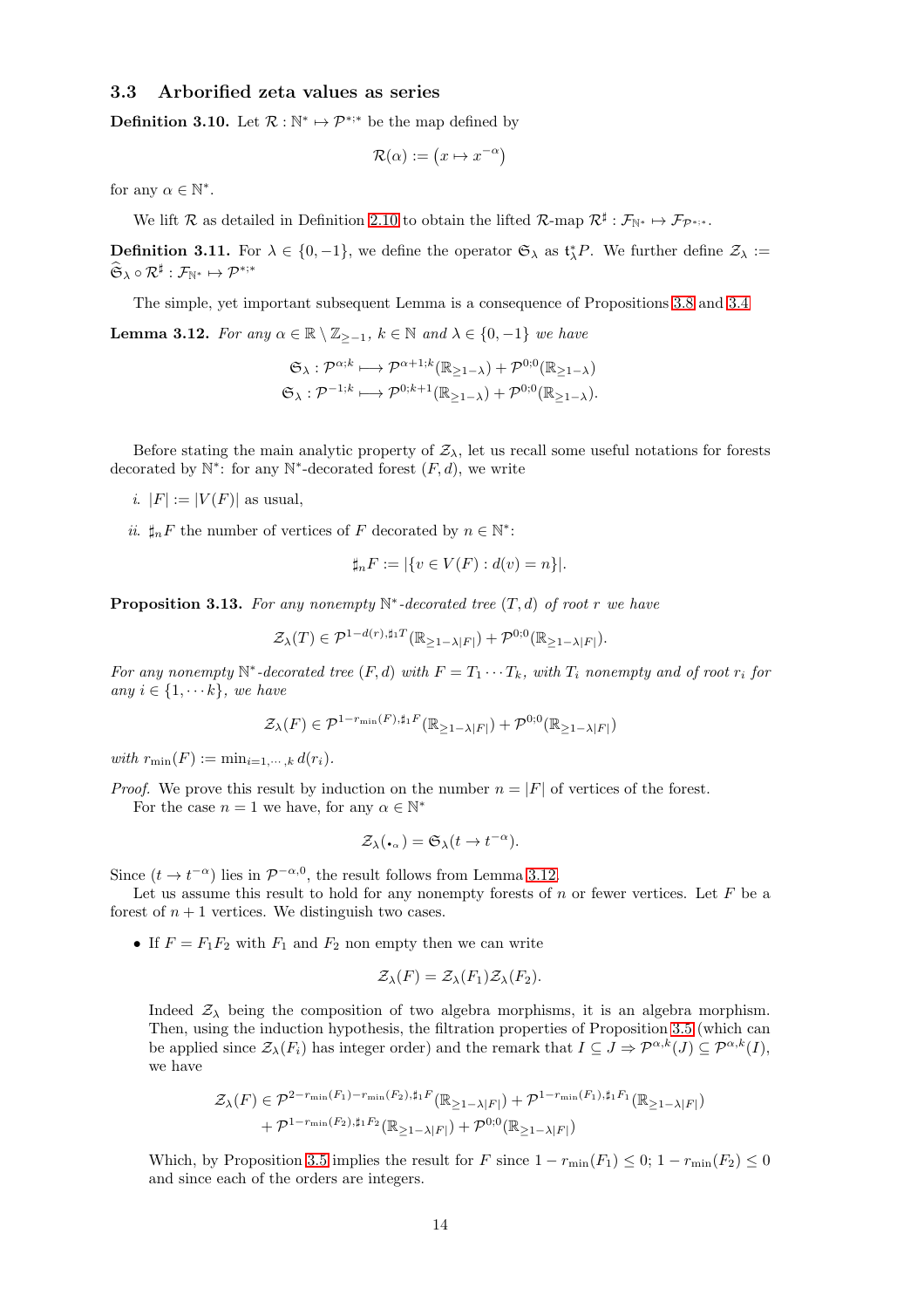• In the case  $F = T$  a tree, it exists a nonempty forest  $\tilde{F}$  and a positive natural number  $\alpha$ such that  $T = B^{\alpha}_{+}(\tilde{F})$  since  $|T| = n + 1 \geq 2$ . We then have

$$
\mathcal{Z}(T) = \mathfrak{S}\left(t \to t^{-\alpha} \mathcal{Z}(\tilde{F})(t)\right).
$$

Using the induction hypothesis on  $\tilde{F}$  and the bifiltration property we then obtain

$$
t \to t^{-\alpha} \mathcal{Z}(\tilde{F})(t) \in \mathcal{P}^{1-d_{\min}-\alpha, \sharp_1 \tilde{F}}(\mathbb{R}_{1-\lambda n}) + \mathcal{P}^{-\alpha,0}(\mathbb{R}_{1-\lambda n}).
$$

In the case  $\alpha \geq 2$ , from Lemma [3.12](#page-13-2) and the observation that  $1 - d_{\text{min}} \leq 0$ , we obtain the desired result, once again using Proposition [3.5](#page-11-2) (since in this case  $\sharp_1 T = \sharp_1 \overline{F}$ ), which can be used for the first and the second indices as well.

In the case  $\alpha = 1$ , the same argument holds if one notices that  $\sharp_1 T = \sharp_1 \tilde{F} + 1$ .

These two cases allow to conclude the proof of the Theorem.

**Definition 3.14.** A  $\mathbb{N}^*$ -decorated tree  $(T, d)$  is called **convergent** if it is empty or if it has root r and  $d(r) \geq 2$ , i.e. if the decoration of its root is strictly greater than one. A N<sup>\*</sup>-decorated forest  $(F = T_1 \cdots T_k, d)$  is called **convergent** if  $T_i$  is convergent for each  $i \in \{1, \dots, k\}$ . Let  $\mathcal{F}_{\mathbb{N}^*}^{\text{conv}}$  be the subalgebra of convergent forests.

It is clear that  $\mathcal{F}_{\mathbb{N}^*}^{\text{conv}}$  that is a subalgebra of  $\mathcal{F}_{\mathbb{N}^*}$  since by definition  $\emptyset \in \mathcal{F}_{\mathbb{N}^*}^{\text{conv}}$  and  $\mathcal{F}_{\mathbb{N}^*}^{\text{conv}}$  is stable by concatenation of forests.

<span id="page-14-0"></span>**Definition-Proposition 3.15.** For any convergent  $\mathbb{N}^*$ -decorated forest F and  $\lambda \in \{0, -1\}$ ,  $\mathcal{Z}_{\lambda}(F)(x)$ admits a finite limit as x goes to infinity. We define the maps  $\zeta_{\perp\perp}^T$ ,  $\zeta_{\perp\perp}^{T,*}$  :  $\mathcal{F}_{\mathbb{N}^*}^{\text{conv}} \mapsto \mathbb{R}$  by

$$
\zeta_{\textrm{L}\textrm{L}}^T(F) := \lim_{x \to \infty} \mathcal{Z}_{-1}(F)(x), \qquad \zeta_{\textrm{L}\textrm{L}}^{T,\star}(F) := \lim_{x \to \infty} \mathcal{Z}_0(F)(x)
$$

for any  $F \in \mathcal{F}_{\mathbb{N}^*}^{\text{conv}}$ .

*Proof.* For any convergent forest F we have  $1 - d_{\text{min}} \leq -1$ . Therefore by Lemma [3.3](#page-10-2) and Propo-sition [3.13](#page-13-1) the limits at  $+\infty$  of  $\mathcal{Z}_{\lambda}(F)$  are well-defined and finite for  $\lambda \in \{0, -1\}$  provided that F is convergent.  $\Box$ 

The definition of AZVs is illustrated by diagram [3.](#page-14-1)

Let us notice that the arborified zeta values defined here coincide with the branched zeta values of [\[CGPZ1\]](#page-28-0), in the convergent case where the renormalisation scheme reduces to a simple evaluation at 0 of the regularisation parameters. We could therefore have defined AZVs through the regularised branched zeta values of [\[CGPZ1\]](#page-28-0). We have not opted for this in order to obtain a self-contained presentation of AZVs. Furthermore, the question of renormalisation brings more involved analytic objects, such as meromorphic families of classical symbols, which are unnecessary in the convergent case.



<span id="page-14-1"></span>Figure 3: Definition of arborified zeta values.

Using the fact that  $\mathcal{Z}_\lambda$  and  $ev_\infty$  are both algebra morphisms, we obtain the simple, yet important subsequent Proposition

□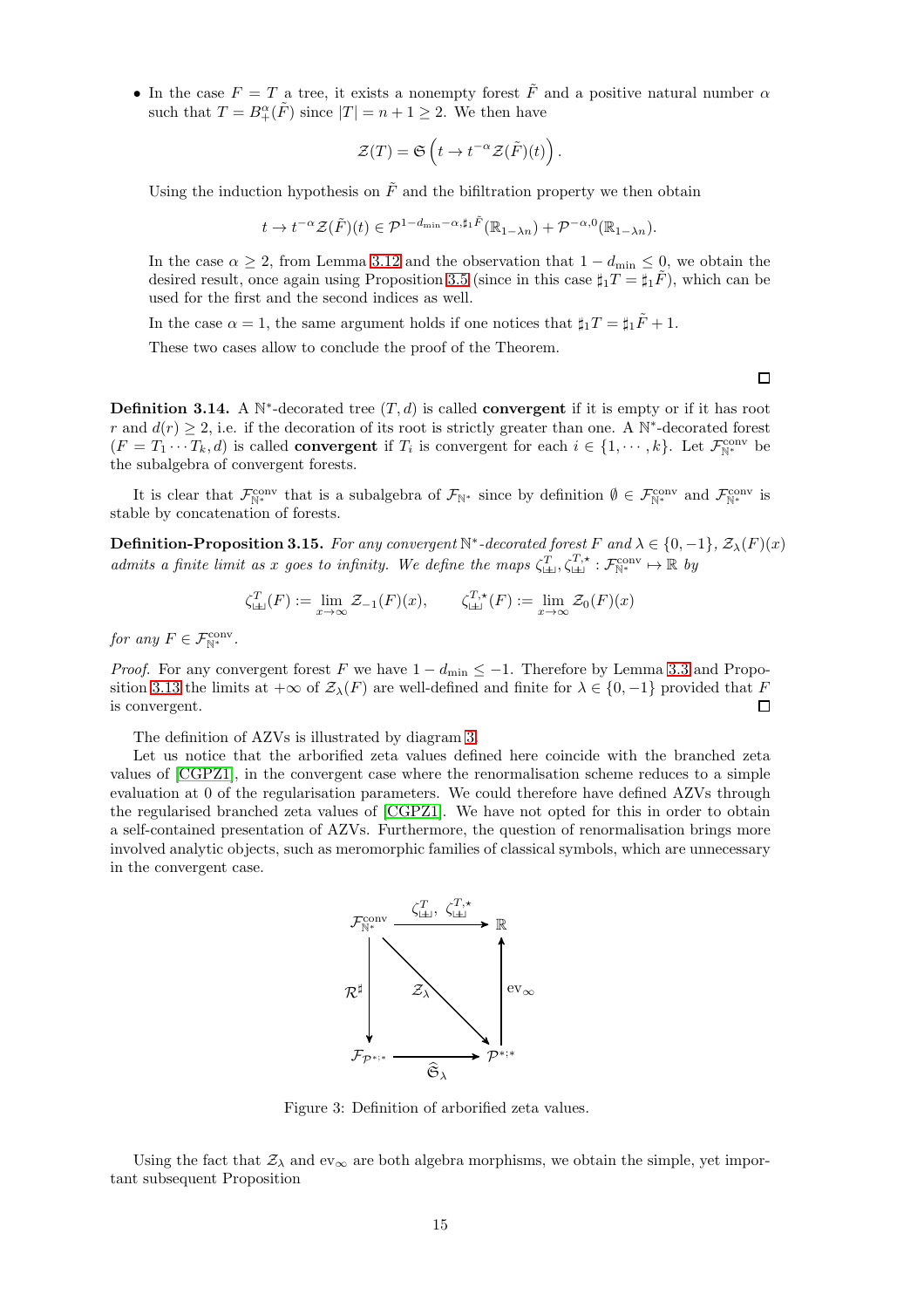<span id="page-15-1"></span>**Proposition 3.16.** The maps  $\zeta_{\perp\perp}^T$  and  $\zeta_{\perp\perp}^T$  are algebra morphisms for the concatenation product of trees.

- Remark 3.17. Using conical summation techniques, Zerbini [\[Ze\]](#page-29-19) was able to relate the values taken by  $\zeta_{\perp}^T$  and  $\zeta_{\perp}^T$ , (private communication).
	- Finally, let us notice that the techniques used above can also be used to define branched Euler sums which correspond (in the words case) to convergent MZVs with some negative arguments. These objects are an active area of research, see for example [\[WX\]](#page-29-20) for some recent results.

#### <span id="page-15-0"></span>3.4 Stuffle arborified zetas and multiple zetas

The construction of the previous subsection can be adapted to build multiple zeta values instead of arborified zetas simply by replacing  $\mathcal{R}^{\sharp}$  by  $\mathcal{R}_{\mathcal{W}}^{\sharp}$  and  $\widehat{\mathfrak{S}}_{\lambda}$  by  $\widehat{\mathfrak{S}}_{\lambda,\mathcal{W}}$ .

**Definition 3.18.** For  $\lambda \in \{0, -1\}$ , let  $\mathcal{Z}_{\lambda, \mathcal{W}} : \mathcal{W}_{\mathbb{N}^*} \mapsto \mathcal{P}^{*,*}$  be the operator defined by  $\mathcal{Z}_{\lambda, \mathcal{W}} :=$  $\mathcal{R}^\sharp_\mathcal{W} \circ \widehat{\mathfrak{S}}_\mathcal{W}.$ 

<span id="page-15-2"></span>**Theorem 3.19.** For any nonempty word  $w = (\omega_1 \cdots \omega_n)$ , we have

$$
\mathcal{Z}_{\lambda,\mathcal{W}}(w) \in \mathcal{P}^{1-\omega_1,\sharp_1 w}(\mathbb{R}_{\geq 1-\lambda|w|}) + \mathcal{P}^{0,0}(\mathbb{R}_{\geq 1-\lambda|w|}).
$$

Proof. The proof is carried out in the same fashion as the proof of Proposition [3.13,](#page-13-1) with only the case  $w = C^{\omega}_{+}(\tilde{w})$  to be considered. П

**Definition 3.20.** A word w written in the alphabet  $\mathbb{N}^*$  is called **convergent** if it is empty or if its first letter on the left is greater or equal to 2. Let  $\mathcal{W}_{\mathbb{N}^*}^{\text{conv}}$  be the linear span of convergent words.

As the terminology suggests, convergent words (resp. trees) will lie in the convergence domain of MZVs (resp. AZVs).

<span id="page-15-5"></span>**Lemma 3.21.** For any  $\lambda \in \mathbb{R}$ ,  $(\mathcal{W}_{\mathbb{N}^*}^{\text{conv}}, \emptyset, \sqcup \downarrow)$  is a subalgebra of  $(\mathcal{W}_{\mathbb{N}^*}, \emptyset, \sqcup \downarrow)$ .

*Proof.* By definition  $\emptyset \in \mathcal{W}_{\mathbb{N}^*}^{\text{conv}}$ . The rest of the proof is easily carried out by induction on  $|w|+|w'|$ for two convergent words w and w', using the induction definition 2.12 of the product  $\sqcup \downarrow$ .  $\Box$ 

<span id="page-15-3"></span>**Definition-Proposition 3.22.** For any convergent word written in the alphabet  $\mathbb{N}^*$  and  $\lambda \in$  ${0,-1}$ ,  $\mathcal{Z}_{\lambda,\mathcal{W}}(w)(x)$  admits a finite limit as x goes to infinity. We define the maps  $\zeta_{\pm 1}, \zeta_{\pm 1}^*$ :  $\mathcal{W}_{\mathbb{N}^*}^{\text{conv}} \mapsto \mathbb{R}$  by

$$
\zeta_{\perp\perp}(F) := \lim_{x \to \infty} \mathcal{Z}_{-1,\mathcal{W}}(F)(x), \qquad \zeta_{\perp\perp}^*(F) := \lim_{x \to \infty} \mathcal{Z}_{0,\mathcal{W}}(F)(x)
$$

for any  $w \in \mathcal{W}_{\mathbb{N}^*}^{\text{conv}}$ .

Proof. The proof of the statement is similar to the proof of Definition-Proposition [3.15.](#page-14-0)

Notice that this approach to multiple zeta values easily yields back well-known (see for example [\[Wa\]](#page-29-7)) results for these numbers:

<span id="page-15-4"></span>**Proposition 3.23.** The map  $\zeta_{\pm\pm}$  is a algebra morphism for the stuffle product  $\pm 1 = \pm 1$ . Furthermore the map  $\zeta_{\perp}^*$  is an algebra morphism for the anti-stuffle product  $\perp\perp_1$ .

*Proof.* By Examples 2.19, *[iii](#page-8-1)* (resp. 2.19, *[ii](#page-8-2)*) we know that  $\mathfrak{S}_{-1}$  (resp.  $\mathfrak{S}_0$ ), when restricted to  $\mathbb{N}^*$ , is a Rota-Baxter map of weight  $+1$  (resp  $-1$ ). One can then apply Theorem [2.20](#page-8-0) *[iii](#page-8-3)* to get that  $N \to \widehat{\mathfrak{S}}_{-1,\mathcal{W}}(N)$  (resp.  $N \to \widehat{\mathfrak{S}}_{0,\mathcal{W}}(N)$ ), is an algebra morphism for the stuffle (resp. anti-stuffle) product. Taking the limit  $N \to \infty$  gives to the result. product. Taking the limit  $N \to \infty$  gives to the result.

Before stating the main result of this subsection, let us state a simple Lemma.

<span id="page-15-6"></span>**Lemma 3.24.** For any  $\lambda \in \mathbb{R}$ , the flatting map  $f\ell_{\lambda}$  maps convergent forests to convergent words.

Proof. One can perform an easy proof by induction on the number of vertices of the convergent forest. For the empty forest, we have  $fl_\lambda(\emptyset) \in \mathcal{W}_{\mathbb{N}^*}^{\text{conv}}$ . For a nonempty convergent tree  $T =$  $B_+^{n\geq 2}(F)$  for some forest F. Then  $fl_\lambda(T)=C_+^{n\geq 2}(fl_\lambda(F))\in \mathcal{W}_{\mathbb{N}^*}^{\text{conv}}$ . Finally for the case  $F=F_1F_2$ , we have that  $F_1$  and  $F_2$  are convergent if F is and therefore  $fl_\lambda(F) = fl_\lambda(F_1) \sqcup \lambda fl_\lambda(F_2) \in \mathcal{W}_{\mathbb{N}^*}^{\text{conv}}$ by the induction hypothesis and Lemma [3.21.](#page-15-5)  $\Box$ 

 $\Box$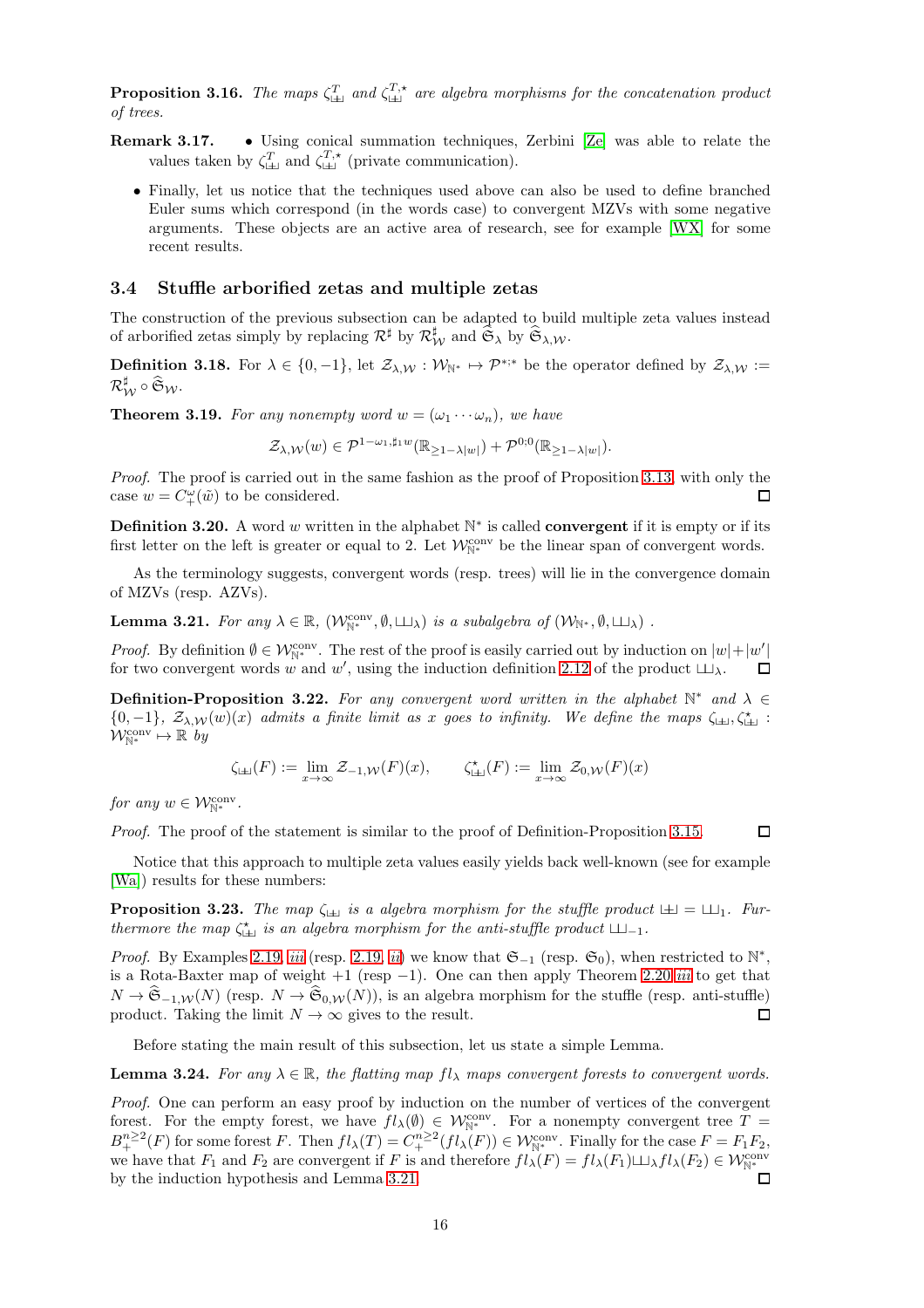We can now relate these two constructions.

<span id="page-16-0"></span>**Theorem 3.25.** For any convergent forest F, the convergent arborified zeta value  $\zeta_{\pm\pm}^T(F)$  (resp.  $\zeta_{\perp\perp}^{T,\star}(F)$ ) is a finite linear combination of convergent multiple zeta values  $\zeta_{\perp\perp}(w)$  (resp.  $\zeta_{\perp\perp}^{\star}(w)$ ) with rational coefficients and can be written as a finite linear combination of multiple zeta values with integer coefficients.

Proof. Let F be any convergent forest.

Once again, by Examples 2.19, [iii](#page-8-1) (resp. 2.19, [ii](#page-8-2)) we know that  $\mathfrak{S}_{-1}$  (resp.  $\mathfrak{S}_0$ ), when restricted to  $\mathbb{N}^*$ , is a Rota-Baxter map of weight +1 (resp -1). Applying Theorem [2.20](#page-8-0) [ii](#page-8-4) we get that  $N \to \hat{\mathfrak{S}}_{-1}(F)(N)$  (resp.  $N \to \hat{\mathfrak{S}}_{0}(F)(N)$ ), when restricted to  $\mathbb{N}^*$ , factorises through words, i.e. that  $\widehat{\mathfrak{S}}_{\lambda}(F)(N) = \widehat{\mathfrak{S}}_{\lambda,\mathcal{W}} \circ fl_{\lambda}(F)(N)$  for any N in  $\mathbb{Z}_{\geq |F|+1}$  and  $\lambda \in \{0,-1\}.$ 

Then by Lemma [3.24](#page-15-6) we can take the limit  $N \to \infty$  in both sides which gives the result. We obtain a finite sum with integer coefficients thanks to Proposition [2.15.](#page-7-1)  $\Box$ 

To summarize the main results of this Section, the definitions and relations between branched zetas and multiple zetas can be summarized as the commutativity of diagram [4.](#page-16-1)



<span id="page-16-1"></span>Figure 4: Multiple zetas and arborified zetas.

Furthermore, the relationships between convergent ordinary zeta values, arborified convergent zeta values and the flattening map is illustrated in the commutative diagram [5.](#page-16-2) The same diagram



<span id="page-16-2"></span>Figure 5: Convergent zetas and flattening.

holds with  $\zeta_{\perp\perp}$  (resp.  $fl_1$  and  $\zeta_{\perp\perp}^T$ ) replaced by  $\zeta_{\perp\perp}^*$  (resp.  $fl_{-1}$  and  $\zeta_{\perp\perp}^{T,\star}$ ).

Remark 3.26. Before moving on to shuffle arborified zeta values, let us mention that an integral representation of stuffle zeta values was proposed in [\[M\]](#page-29-2), but it does not preserves the structure of trees. Such an integral representation was also presented in [\[Ze\]](#page-29-19).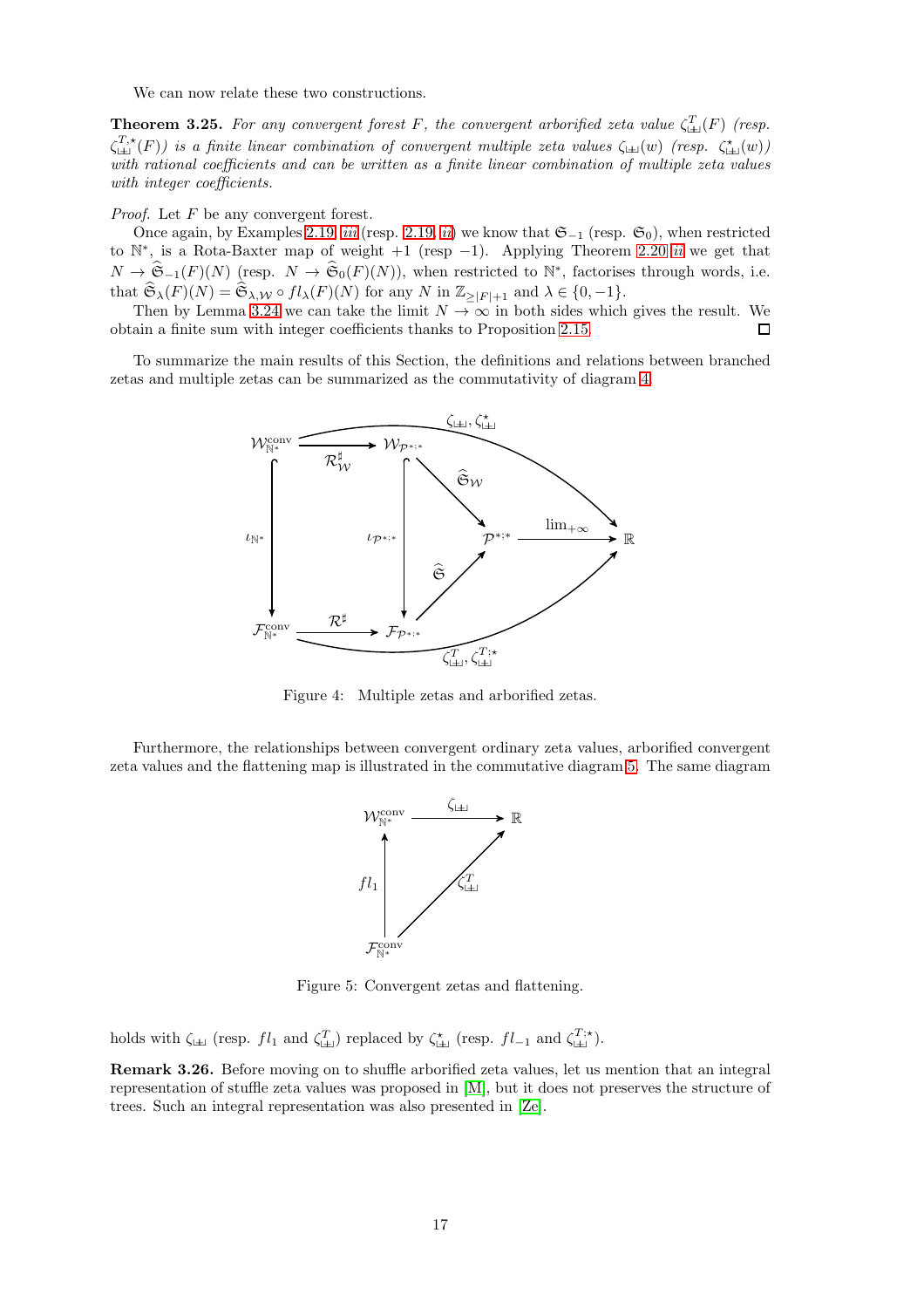## <span id="page-17-1"></span><span id="page-17-0"></span>4 Shuffle arborified zeta values

#### 4.1 Chen integrals and arborification

In [\[Ch\]](#page-28-3) iterated integrals are recursively defined. One way to define them is as a map  $Ch: \mathcal{W}_X \mapsto$  $\mathcal{I}(I)$ ; where  $I = [a, b]$  is a closed interval,  $\mathcal{I}(I)$  is the set of continuous, integrable functions over I and  $X = \{f_1, \dots, f_N\}$  is a finite subset of  $\mathcal{I}(I)$ . In [\[Ch\]](#page-28-3) this recursive definition goes as follows:

<span id="page-17-2"></span>**Definition-Proposition 4.1.** Let  $I = [a, b]$  be a closed interval in  $\mathbb{R}$  and  $X = \{f_1, \dots, f_N\}$  be a finite set with  $f_i: I \mapsto \mathbb{R}$  smooth, continuous functions over I. Ch :  $\mathcal{W}_X \mapsto \mathcal{I}(I)$  is the linear map, whose action on the basis elements of  $\mathcal{W}_X$  is recursively defined by

$$
Ch(\emptyset) := (x \mapsto 1 \,\forall x \in I) =: \mathbf{1},
$$
  

$$
Ch((f_i) \sqcup w) := \left(x \mapsto \int_a^x f_i(t)Ch(w)(t)dt \,\forall x \in I\right)
$$

for any  $f_i$  in X and w in  $\mathcal{W}_X$ .

*Proof.* In order to prove that this definition is consistent, one has to prove that  $Ch(w)$  lies in  $\mathcal{I}(I)$ for any word w in  $\mathcal{W}_X$ . We show by induction that it exists  $M \in \mathbb{R}$  such that for any x in I and w in  $\mathcal{W}_X$ , one has

$$
|Ch(w)(x)| \le (M|b-a|)^{|w|}.
$$

This can easily be done by induction on the length of the word w. For a word of length 0, it is trivially true. Now, since each  $f_i$  in X is continuous over the closed interval I,  $f_i$  is bounded by some constant  $M_i$ . Let  $M := \max_{i=1,\dots,n} M_i$ . If  $|Ch(w)(x)| \leq (M|b-a|)^{|w|}$  holds for every word w of length  $n \geq 1$ , then one has for any  $f_i$  in X

$$
|Ch((f_i) \sqcup w)(x)| \leq \int_a^x |f_i(t)Ch(w)(t)|dt \leq (M|b-a|)^{|w|+1}
$$

.

This shows that  $|Ch(w)(x)| \leq (M|b-a|)^{|w|}$  for any x in I and w in  $\mathcal{W}_X$ . Continuity of  $Ch(w)$ follows from the standard theorems of integration theory. п

We denote by  $Ch_X(I)$  the algebra (for the pointwise product) freely generated by the image of *Ch*. It admits  $\mathbf{1} = Ch(\emptyset)$  as a unit.

This approach shows that Chen integrals are the elements of the image of a map  $\mathcal{I}_{a}^{b}$  going from  $W_X$  to a subset of  $\mathcal{I}(I)$ , where  $\mathcal{I}_a^b$  is the integration map defined by  $\mathcal{I}_a^b(f)(x) := \int_a^x \widetilde{f}(t)dt$  for x in  $[a, b]$ . Indeed, standard results of integration theory states that, since the interval I is closed, the image of  $\mathcal{I}(I)$  under the map  $\mathcal{I}_a^b$  lies in  $\mathcal{I}(I)$ . This suggest a natural generalisation of Chen integrals to arborified Chen integrals.

First, observe that if  $X \subseteq Y$ , then  $\mathcal{F}_X$  forms a subalgebra of  $\mathcal{F}_Y$  (since  $\emptyset$  is an element of  $\mathcal{F}_X$ for any set  $X$ ).

<span id="page-17-3"></span>**Definition 4.2.** Let  $I = [a, b]$  and  $\mathcal{I}(I)$  be as above. Let  $\mathcal{I}_a^b : \mathcal{I}(I) \mapsto \mathcal{I}(I)$  be the integration map defined as above by  $\mathcal{I}_a^b(f)(x) := \int_a^x f(t)dt$ . Let  $X = \{f_1, \dots, f_N\}$  is a finite subset of  $\mathcal{I}(I)$ . arborified Chen integrals are elements of the image of  $\mathcal{I}_a^b : \mathcal{F}_X \mapsto \mathcal{I}(I)$ .

**Remark 4.3.** One could recursively prove that  $\mathcal{I}_a^b$  is well-defined as in the case of words, that is that the image of  $\mathcal{I}_a^b$  is indeed in  $\mathcal{I}(I)$ . However by Definition [2.8](#page-5-1) we already have this result since  $\mathcal{I}_a^b(\mathcal{I}(I)) \subseteq \mathcal{I}(I).$ 

<span id="page-17-4"></span>Proposition 4.4. Any arborified Chen integral is a finite sum of Chen iterated integrals with rational coefficients.

Proof. This follows from the observation above that Chen iterated integrals are elements of the [i](#page-8-5)mage of  $\mathcal{I}_{a}^{b}$ . Then by Example 2.19 *i* we can apply Theorem [2.20](#page-8-0) to  $\mathcal{I}_{a}^{b}$  which gives  $\mathcal{I}_{a}^{b} = \mathcal{I}_{a}^{b}$   $\gamma$   $f$   $l_0$ . For any finite forest F,  $fl_0(F)$  is a finite sum of words with rational coefficients by Proposition [2.15,](#page-7-1) thus we obtain the result. □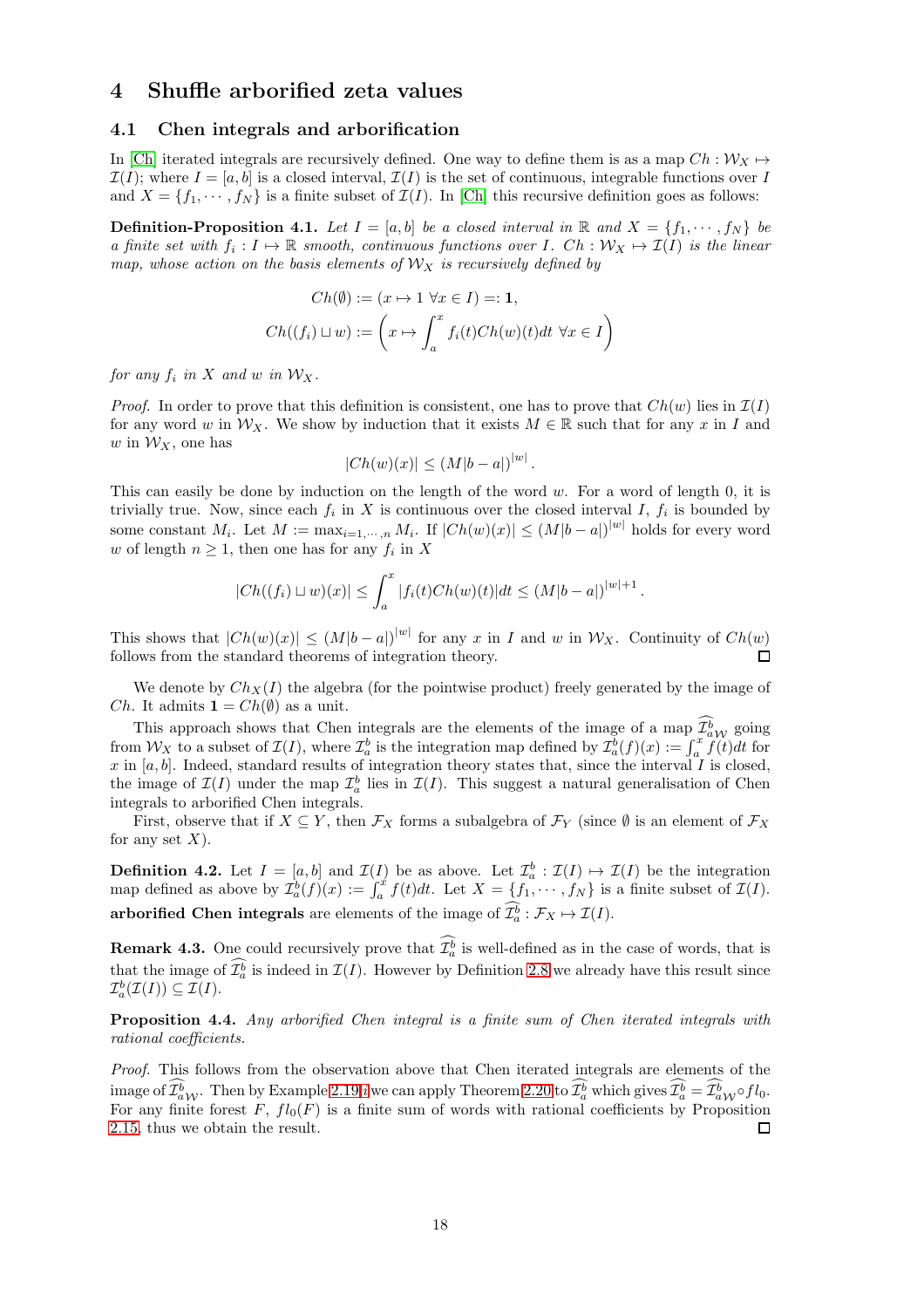### <span id="page-18-0"></span>4.2 Arborified polylogarithms

We specialise the construction of the previous subsection to the case  $X = \{\sigma_x, \sigma_y\}$  with  $\sigma_x(t) := 1/t$ and  $\sigma_y(t) := 1/(1-t)$ . Furthermore the above construction is carried out on  $I = [\epsilon, z]$  with  $0 < \epsilon < z < 1$ .

However arborified polylogarithms (resp. arborified shuffle zeta values) should be defined (up to convergence issues) as a map  $Li^T : \mathcal{F}_{\{x,y\}} \mapsto \Omega$  (resp.  $\zeta_{\perp\perp}^T : \mathcal{F}_{\{x,y\}} \mapsto \mathbb{R}$ ) for a suitable space  $\Omega$ of functions. In order to build such a map, we follow the same strategy as for stuffle zeta values. Let  $\mathcal{R}_{\{x,y\}} : \{x,y\} \mapsto {\sigma_x, \sigma_y}$  defined by  $\mathcal{R}_{\{x,y\}}(\varepsilon) = \sigma_{\varepsilon}$  for  $\varepsilon$  in  $\{x,y\}$ .

**Definition 4.5.** A forest F in  $\mathcal{F}_{\{x,y\}}$  is called **semiconvergent** if each of its leaves and branching vertices are decorated by y and convergent if it is semiconvergent and each of its roots are decorated by x. The linear span of semiconvergent forests is denoted by  $\mathcal{F}_{\{x,y\}}^{\text{semi}}$  and the linear span of convergent forests is denoted by  $\mathcal{F}_{\{x,y\}}^{\text{conv}}$ .

Similarly, a word w in  $\mathcal{W}_{\{x,y\}}$  is called **semiconvergent** if it is empty or if it ends by y and convergent if it is empty or if it ends by y and starts by x. We write  $\mathcal{W}^{\text{semi}}_{\{x,y\}}$  and  $\mathcal{W}^{\text{conv}}_{\{x,y\}}$  the linear span of semiconvergent and convergent words respectively.

**Lemma 4.6.**  $\mathcal{F}^{\text{semi}}_{\{x,y\}}$  and  $\mathcal{F}^{\text{conv}}_{\{x,y\}}$  are subalgebras of  $\mathcal{F}_{\{x,y\}}$  for the concatenation of forests;  $\mathcal{W}^{\text{semi}}_{\{x,y\}}$  and  $\mathcal{W}^{\text{conv}}_{\{x,y\}}$  are subalgebras of  $\mathcal{W}_{\{x,y\}}$  for the sh

Proof. As before, the result trivially holds for forests. For words the result follows from the fact that for any two words w and w', then we can write  $w \sqcup w' = \sum_i w_i$  and the first (resp. last) letter of each  $w_i$  is the first (resp. last) letter of w or w'.

In order to state an important result of this Section, let us recall the definition of multiple polylogarithms.

<span id="page-18-2"></span>**Definition 4.7.** Let  $w \in \mathcal{W}_{\{x,y\}}^{\text{semi}}$  be a word either empty or whose last letter is y. The **single** variable multiple polylogarithm (shortened in multiple polylogarithm in what follows) attached to  $w$  is defined by

$$
Li_w(z):=\begin{cases} & 0\quad \text{for} \quad z=0,\\ &\lim_{\epsilon\rightarrow 0}\widehat{\mathcal I_{\epsilon}^z}\ _\mathcal W\left(\mathcal R^{\sharp,\mathcal W}_{\{x,y\}}(w)\right) \quad \text{for}\quad z\in ]0,1[. \end{cases}
$$

We write  $Li: \mathcal{W}_{\{x,y\}}^{\text{semi}} \longrightarrow \mathcal{C}^{\infty}([0,1])$  the map which, to such a word, associates the map  $z \mapsto Li_w(z)$ .

The existence of the limit for semiconvergent words and the fact that  $Li_w$  is a smooth map are well-known results of polylogarithms theory, see for example [\[Br\]](#page-28-4).

<span id="page-18-1"></span>**Definition-Proposition 4.8.** For any  $z \in ]0,1[$  and semiconvergent F the limit

$$
Li_F^T(z):=\lim_{\epsilon\to 0}\widehat{\mathcal I_\epsilon^z}\left(\mathcal R^\sharp_{\{x,y\}}(F)\right)
$$

exists. Setting  $Li_F^T(z) = 0$  we obtain a map

$$
Li_F^T : [0,1] \mapsto \mathbb{R}
$$

$$
z \mapsto Li_F^T(z)
$$

is called the arborified polylogarithm associated to the semiconvergent forest  $F$ . The arborified polylogarithm map is defined by its action  $Li^T : F \mapsto Li_F^T$  on any semiconvergent forest F.

*Proof.* One needs to prove the existence of the limit for any  $z \in [0,1]$ . It follows from Example 2.19, [i](#page-8-5) that we can apply Theorem [2.20](#page-8-0) with  $\lambda = 0$ . Furthermore, one easily shows by induction that the image of a semiconvergent forest under the map  $fl_0$  is a finite sum of words, each ending with y. As stated above, it is a well-known fact (see for example  $[Br]$ ) that for such a word w, the limit

$$
\lim_{\epsilon\rightarrow 0}\widehat{\mathcal I^z_{\epsilon}}_\mathcal W\left(\mathcal R_{\{x,y\}}^{\sharp,\mathcal W}(w)\right)
$$

exists. The result then follows.

<span id="page-18-3"></span>**Lemma 4.9.** The flattening map of weight 0 maps  $\mathcal{F}_{\{x,y\}}^{\text{semi}}$  (resp.  $\mathcal{F}_{\{x,y\}}^{\text{conv}}$ ) to  $\mathcal{W}_{\{x,y\}}^{\text{semi}}$  (resp.  $\mathcal{W}_{\{x,y\}}^{\text{conv}}$ ).

 $\Box$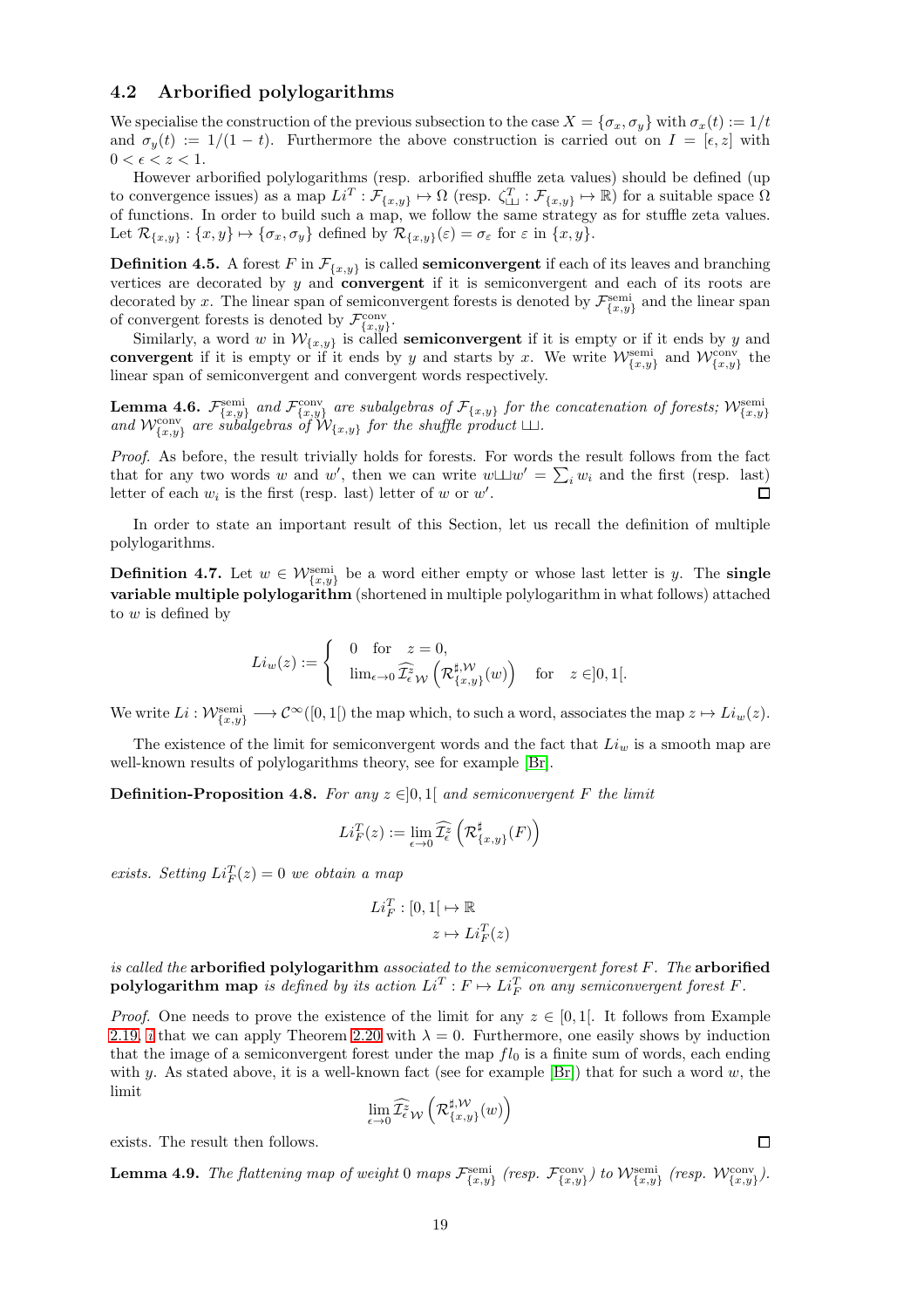<span id="page-19-1"></span>**Theorem 4.10.** For any semiconvergent forest  $F$ , the arborified polylogarithm associated to  $F$ enjoys the following properties

- i. it is a finite sum of multiple polylogarithms with rational coefficients that can be written as a finite linear combination of multiple polylogarithms with integer coefficients;
- ii. it is a smooth map on  $[0,1]$ ;
- iii. The arborified polylogarithm map  $Li^T : F \mapsto Li_F^T$  is a algebra morphism for the concatenation of trees and the pointwise product of functions.
- *Proof. i.* The proof of this result is the same as the proof of Theorem [3.25,](#page-16-0) using Example 2.19, [i](#page-8-5). The limits in the definition of  $Li_w$  are well-defined by Lemma [4.9.](#page-18-3)
	- ii. The second point follows from the first, since multiple polylogarithms are smooth maps of  $[0, 1[$ .
	- *iii.* This follows from the fact that  $Li^T$  is the composition of  $\widehat{\mathcal{I}_{\epsilon}}_{\epsilon}^z$  and  $\mathcal{R}_{\{x,y\}}^{\sharp,\mathcal{W}}$  $\{x,y\}$ , which are both algebra morphisms. Furthermore, if  $FF'$  is a semiconvergent forest, then F and F' are two semiconvergent forests. Then  $\lim_{\epsilon \to 0} \widehat{\mathcal{I}_{\epsilon}^{z}}$   $\left(\mathcal{R}_{\{}^{\sharp}\}\right)$  $\lim_{\epsilon \to 0} \widehat{\mathcal{I}^z_{\epsilon}}\left(\mathcal{R}^\sharp\right)$  and  $\lim_{\epsilon \to 0} \widehat{\mathcal{I}^z_{\epsilon}}\left(\mathcal{R}^\sharp\right)$  $_{\{x,y\}}^{\sharp}(F')$  exist and their product is equal to

$$
\lim_{\epsilon\rightarrow 0}\left[\widehat{\mathcal I^z_\epsilon}\left(\mathcal R^\sharp_{\{x,y\}}(F)\right)\widehat{\mathcal I^z_\epsilon}\left(\mathcal R^\sharp_{\{x,y\}}(F)\right)\right]
$$

Thus the limit in the definition of  $Li<sup>T</sup>$  is also an algebra morphism and  $Li<sup>T</sup>$  is an algebra morphism as stated.

As in the case of the stuffle branched zeta values, one can use this framework to provide a new proof that multiple polylogarithms are algebra morphisms for the shuffle product.

<span id="page-19-3"></span>**Proposition 4.11.** The map  $Li: \mathcal{W}_{\{x,y\}}^{\text{semi}} \mapsto \mathcal{C}^{\infty}([0,1],\mathbb{R})$  is an algebra morphism for the shuffle product.

<span id="page-19-0"></span>Proof. The proof follows the same steps as the proof of Proposition [3.23.](#page-15-4)

#### 4.3 Arborified zeta values as integrals

It is well-known (see for example [\[Br\]](#page-28-4) or [\[Wa\]](#page-29-7)) that for a convergent word w the limit  $\lim_{z\to 1} Li_w(z)$ exists. This allows the following definition.

<span id="page-19-2"></span>**Definition 4.12.** Let  $w \in \mathcal{W}_{\{x,y\}}$  be a word starting with x and ending with y, then the **shuffle** multiple zeta value associated to  $w$  is the real number

$$
\zeta_{\square\square}(w) := \lim_{z \to 1} Li_w(z).
$$

We write  $\zeta_{\Box\Box}$  the map defined by

$$
\zeta_{\square} : \{\emptyset\} \bigcup ((x) \sqcup \mathcal{W}_{\{x,y\}} \sqcup (y)) \longrightarrow \mathbb{R}
$$

$$
w \longmapsto \zeta_{\square}(w).
$$

This definition can easily be generalised to trees, thanks to the following Lemma.

<span id="page-19-4"></span>**Lemma 4.13.** For any convergent forest  $F \in \mathcal{F}_{\{x,y\}}^{\text{conv}}$ , the limit  $\lim_{z\to 1} Li_F^T(z)$  exists.

*Proof.* Let  $F \in \mathcal{F}_{\{x,y\}}^{\text{conv}}$ . If  $F = \emptyset$ , then  $fl_0(F) = \emptyset$  and the result trivially holds. Otherwise  $fl_0(F) \in (x) \sqcup \mathcal{W}_{\{x,y\}} \sqcup (y)$ . Indeed, we can write  $fl_0(F) = \sum_{i \in I} w_i$  for some finite set I. Then each  $w_i$  has the decoration of a root of F (thus a x) as its first letter; and the decoration of a leaf of F (thus a y) as its last letter. This is shown ad absurdum: if we have  $w_i = (y) \sqcup \tilde{w}$ , then a vertex decorated by y was not above all roots of  $F$ , since every roots of  $F$  is decorated by x. This is a contradiction. The same argument shows that no  $w_i$  cannot end with an x. The result then follows from Theorem [4.10](#page-19-1) and the observation above that  $\lim_{z\to 1} Li_w(z)$  exists for any  $w \in (x) \sqcup \mathcal{W}_{\{x,y\}} \sqcup (y).$  $\Box$ 

 $\Box$ 

 $\Box$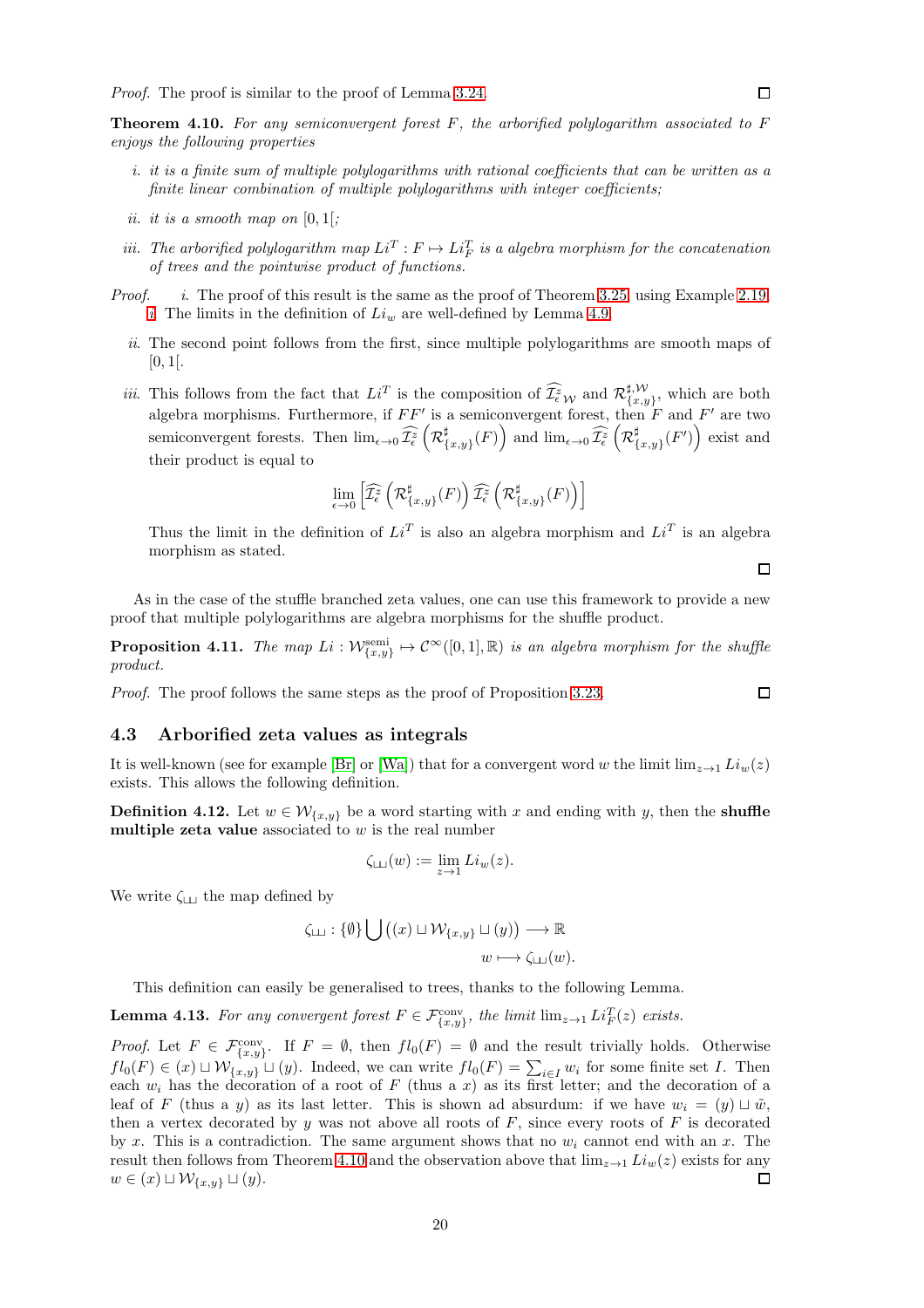This allows the following definition.

<span id="page-20-2"></span>**Definition 4.14.** For any convergent forest  $F \in \mathcal{F}_{\{x,y\}}^{\text{conv}}$  the corresponding shuffle arborified zeta values is defined as

$$
\zeta_{\perp\perp}^T(F) := \lim_{z \to 1} Li_F^T(z).
$$

We write  $\zeta_{\perp\perp}^T$  the map defined by

$$
\zeta^T_{\sqcup\!\sqcup} : \mathcal{F}^{\text{conv}}_{\{x,y\}} \longrightarrow \mathbb{R}
$$

$$
F \longmapsto \zeta^T_{\sqcup\!\sqcup}(F).
$$

Shuffle arborified zeta values enjoy the following properties.

<span id="page-20-3"></span>**Theorem 4.15.** For any convergent forest  $F \in \mathcal{F}_{\{x,y\}}^{\text{conv}}$ , the shuffle arborified zeta values  $\zeta_{\sqcup\sqcup}^T(F)$  is a finite sum of multiple zeta values with rational coefficients that can be written as a finite sum of multiple zeta values with integer coefficients. Furthermore the map  $\zeta_{\Box}^T : \mathcal{F}^{\text{conv}}_{\{x,y\}} \longrightarrow \mathbb{R}$  is an algebra morphism for the concatenation product of trees.

Proof. This Theorem is a consequence of Theorem [4.10](#page-19-1) applied to convergent forests, for which one can take the limit  $z \to 1$  according to Lemma [4.13.](#page-19-4) 囗

Remark 4.16. One could prove this theorem along the steps of the proof of Theorem [3.25.](#page-16-0) This is true in many occurrences throughout this section. Hence Sections [3](#page-9-0) and [4](#page-17-0) present two different (however equivalent) ways of building branched objects.

We conclude this section by pointing out that, as a consequence of our previous results, we also have shown that multiple zetas as iterated integrals are algebra morphism for the shuffle product.

<span id="page-20-4"></span>**Proposition 4.17.** The map  $\zeta_{\square}$  :  $\{\emptyset\} \cup ((x) \sqcup \mathcal{W}_{\{x,y\}} \sqcup (y)) \longrightarrow \mathbb{R}$  is an algebra morphism for the shuffle product.

*Proof.* The proof follows by using Proposition [4.11](#page-19-3) on words in  $\{\emptyset\} \bigcup ((x) \sqcup \mathcal{W}_{\{x,y\}} \sqcup (y))$  and taking the limit  $z \to 1$ .

## <span id="page-20-1"></span><span id="page-20-0"></span>5 Shuffles and arborified zetas

#### 5.1 Shuffles on trees

We have seen that Theorems [3.25](#page-16-0) and [4.15,](#page-20-3) together with the fact that the maps  $\zeta_{\perp\perp}^T$  and  $\zeta_{\perp\perp}^T$  are algebra morphisms for the concatenation product of trees, allow to prove that the maps  $\zeta_{\sqcup\!\sqcup}$  and  $\zeta_{\text{U}}$  are morphisms for the stuffle and shuffle product respectively. One can therefore interpret these theorems as the generalisation to trees of the stuffle and shuffle products. However, this interpretation is not entirely satisfactory as the flattening maps [\(2.14\)](#page-7-2) appearing in Theorems [3.25](#page-16-0) and [4.15](#page-20-3) obfuscates the tree structure.

Another issue with seeing the concatenation product as the generalisation to trees of the shuffle and stuffle products is that it does not impose relations of the AZVs. This is due to the fact that the AZV associated to a non connected forest  $F_1F_2$  can be *defined* as the product of the AZVs associated to  $F_1$  and  $F_2$  (see Equation [\(7\)](#page-6-4)). On the contrary, the shuffle and stuffle product do impose relation among MZVs.

Hence, in order to rightfully claim to have generalised the shuffle and stuffle products to trees, one should find suitable products  $\star : \mathcal{F}_{\Omega} \otimes \mathcal{F}_{\Omega} \longrightarrow \mathcal{F}_{\Omega}$  for which the maps  $\zeta_{\square}^T$  and  $\zeta_{\square}^T$  are non trivial algebra morphisms. This is achieved in Theorem [5.11.](#page-24-0) Furthermore, Corollary [5.13](#page-24-1) gives relations among the AZVs which have no equivalent among MZVs. We build these products using the same recursive recipe as for the shuffle products of Definition 2.12, with the concatenation of words replaced by the grafting.

<span id="page-20-5"></span>**Definition 5.1.** Let  $\Omega$  be a set (resp.  $(\Omega, \cdot)$  be a commutative semigroup and  $\lambda \in \mathbb{R}$ ). The **shuffle** product on trees  $\Box$  (resp. the  $\lambda$ -shuffle product on trees  $\Box$ ) of two forests F and F' is defined recursively on  $|F| + |F'|$ .

If  $|F| + |F'| = 0$  (and thus  $F = F' = \emptyset$ ), we set  $\emptyset \sqcup \emptyset = \emptyset \sqcup \emptyset = \emptyset$ .

For  $N \in \mathbb{N}$ , assume the shuffle (resp.  $\lambda$ -shuffle) products of forests has been defined on every forests f, f' such that  $|f| + |f'| \leq N$ . Then for any two forests F, F' such that  $|F| + |F'| = N + 1$ ;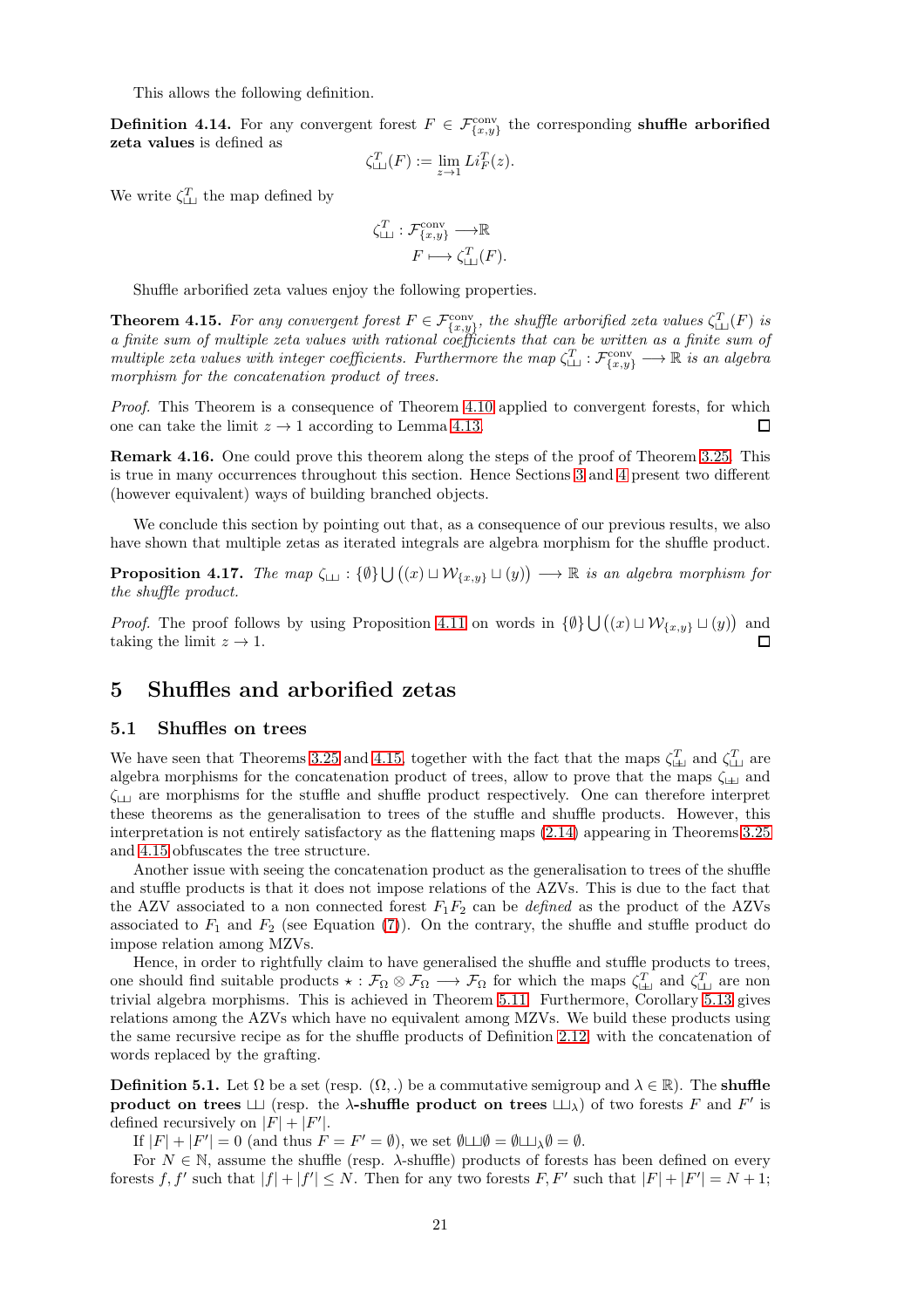- (Unit) if  $F' = \emptyset$ , set  $\emptyset \sqcup F = F \sqcup \emptyset = F$ ; and  $F \sqcup \Box_{\lambda} \emptyset = \emptyset \sqcup \Box_{\lambda} F = F$ .
- (Compatibility with the concatenation product) if  $F$  or  $F'$  is not a tree, then we can write F and f uniquely as a concatenation of trees:  $F = T_1 \cdots T_k$  and  $F' = t_1 \cdots t_n$  with the  $T_i$ s and  $t_i$ s nonempty,  $k + n \geq 3$  and set

$$
F \sqcup F' = \frac{1}{kn} \sum_{i=1}^{k} \sum_{j=1}^{n} \left( (T_i \sqcup t_j) T_1 \cdots \widehat{T}_i \cdots T_n t_1 \cdots \widehat{t}_j \cdots t_k \right)
$$

(resp.

$$
F \sqcup \qquad {}_{\lambda} F' = \frac{1}{kn} \sum_{i=1}^{k} \sum_{j=1}^{n} \left( (T_i \sqcup \qcup_{\lambda} t_j) T_1 \cdots \widehat{T}_i \cdots T_n t_1 \cdots \widehat{t}_j \cdots t_k \right) ),
$$

where  $T_1 \cdots T_i \cdots T_n$  stands for the concatenation of the trees  $T_1, \cdots, T_n$  without the tree  $T_i$ .

• (Compatibility with the grafting) if  $F = T = B^a_+(f)$  and  $F' = T' = B^{a'}_+(f')$  are two nonempty trees, we set

$$
T{\sqcup\!\sqcup} T'=B^a_+(f{\sqcup\!\sqcup} T')+B^{a'}_+(T{\sqcup\!\sqcup} f')
$$

(resp.

$$
T{\sqcup\!\sqcup_{\lambda}}T'=B^a_+(f{\sqcup\!\sqcup_{\lambda}}T')+B^{a'}_+(T{\sqcup\!\sqcup_{\lambda}}f')+ \lambda B^{a.a'}_+(f{\sqcup\!\sqcup_{\lambda}}f')).
$$

- **Remark 5.2.** The well-definedness of the products  $\Box \Box$ ,  $\Box \Box$  follows from the fact that any forest can be uniquely written (up to permutation) as an iteration of concatenations and graftings.
	- As before (Remark 2.13), we notice that  $\Box$ 0 =  $\Box$ . We nevertheless make a distinction between the cases  $\lambda = 0$  and  $\lambda \neq 0$  as in the former case, the set  $\Omega$  is not required to have a semigroup structure. We will however treat the  $\Box$  product as a special case of  $\Box$ <sub>λ</sub>, keeping in mind that when dealing with  $\lambda = 0$  (so with the shuffle product), we will always implicitly allow the decoration set to not have a semigroup structure.
	- We use the same symbols for shuffles on trees and shuffles and words, as whether we are working with words or with trees shall be clear from context. So, as for words, we write  $\perp$  :=  $\perp$  the stuffle product on trees and  $\perp$  the anti-stuffle product on trees.

**Example 5.3.** Here are examples of stuffle of trees with  $(\Omega, .) = (\mathbb{N}, +)$ :

$$
\centering\begin{aligned} \mathbf{L}_{n}\centering\mathbf{L}_{n} & \mathbf{L}_{n} = \frac{1}{2}\Big(\mathbf{L}_{n}\left(\mathbf{I}_{m}^{\mathrm{p}}+\mathbf{I}_{p}^{\mathrm{m}}+\lambda_{\bullet\mathrm{m}+\mathrm{p}}\right)+\mathbf{L}_{m}\left(\mathbf{I}_{n}^{\mathrm{p}}+\mathbf{I}_{p}^{\mathrm{m}}+\lambda_{\bullet\mathrm{n}+\mathrm{p}}\right)\Big)\\ \mathbf{L}_{n}^{n}\mathbf{L}_{n} & \mathbf{L}_{n} & \mathbf{L}_{n} & \mathbf{L}_{n} & \mathbf{L}_{n} & \mathbf{L}_{n} & \mathbf{L}_{n} & \mathbf{L}_{n} & \mathbf{L}_{n} & \mathbf{L}_{n} & \mathbf{L}_{n} & \mathbf{L}_{n} & \mathbf{L}_{n} & \mathbf{L}_{n} & \mathbf{L}_{n} & \mathbf{L}_{n} & \mathbf{L}_{n} & \mathbf{L}_{n} & \mathbf{L}_{n} & \mathbf{L}_{n} & \mathbf{L}_{n} & \mathbf{L}_{n} & \mathbf{L}_{n} & \mathbf{L}_{n} & \mathbf{L}_{n} & \mathbf{L}_{n} & \mathbf{L}_{n} & \mathbf{L}_{n} & \mathbf{L}_{n} & \mathbf{L}_{n} & \mathbf{L}_{n} & \mathbf{L}_{n} & \mathbf{L}_{n} & \mathbf{L}_{n} & \mathbf{L}_{n} & \mathbf{L}_{n} & \mathbf{L}_{n} & \mathbf{L}_{n} & \mathbf{L}_{n} & \mathbf{L}_{n} & \mathbf{L}_{n} & \mathbf{L}_{n} & \mathbf{L}_{n} & \mathbf{L}_{n} & \mathbf{L}_{n} & \mathbf{L}_{n} & \mathbf{L}_{n} & \mathbf{L}_{n} & \mathbf{L}_{n} & \mathbf{L}_{n} & \mathbf{L}_{n} & \mathbf{L}_{n} & \mathbf{L}_{n} & \mathbf{L}_{n} & \mathbf{L}_{n} & \mathbf{L}_{n} & \mathbf{L}_{n} & \mathbf{L}_{n} & \mathbf{L}_{n} & \mathbf{L}_{n} & \mathbf{L}_{n} & \mathbf{L}_{n} & \mathbf{L}_{n} & \mathbf{L}_{n} & \mathbf{L}_{n} & \mathbf{L}_{n}
$$

On the ground of these intermediate computations, one can compute more involved shuffles of trees. However due to their length, we will not write down the result here. For example the shuffle  $\bigvee_{r}^{n} \Box_{\lambda} \bigvee_{s}^{p}$  is a sum of forty-four trees, of which twenty have six vertices, twenty have five vertices, and four have four vertices.

We turn now our attention to the structures inherited by  $\mathcal{F}_{\Omega}$  from these products.

<span id="page-21-0"></span>**Proposition 5.4.** Let  $\lambda \in \mathbb{R}^*$  and  $(\Omega, .)$  be a commutative semigroup; or  $\lambda = 0$  and  $\Omega$  a set. Then  $(\mathcal{F}, \sqcup \sqcup_{\lambda}, \emptyset)$  is an nonassociative, commutative, unital algebra.

*Proof.* The case  $\lambda = 0$  is a consequence of the more general case as every undefined product in  $\Omega$ disappear if  $\lambda$  is set to 0. Therefore we will only explicitly work out the case  $\lambda \neq 0$ .

Let  $(\Omega,.)$  be a commutative semigroup and  $\lambda \in \mathbb{R}$ .

- i. By definition of  $\Box \Box_{\lambda}$ ,  $\emptyset \Box \Box_{\lambda}F = F \Box \Box_{\lambda} \emptyset = F$  for any  $F \in \mathcal{F}_{\Omega}$ . Therefore  $\emptyset$  is the unit for  $\Box \Box_{\lambda}$ as claimed.
- *ii.* We prove the commutativity of  $\Box$  by induction on  $|F| + |F'|$ . If  $|F| + |F'| = 0$  then  $F = F' = \emptyset$  and  $F \sqcup_{\lambda} F' = \emptyset = F' \sqcup_{\lambda} F$  by definition. Let  $N \in \mathbb{N}$  and assume that, for any pair of forest f, f' such that  $|f| + |f'| \leq N$  we have  $f \sqcup \bigcup_{\lambda} f' = f' \sqcup \bigcup_{\lambda} f$ . Let  $F, F'$  be two forests such that  $|F| + |F'| = N + 1$ . We then distinguish three cases: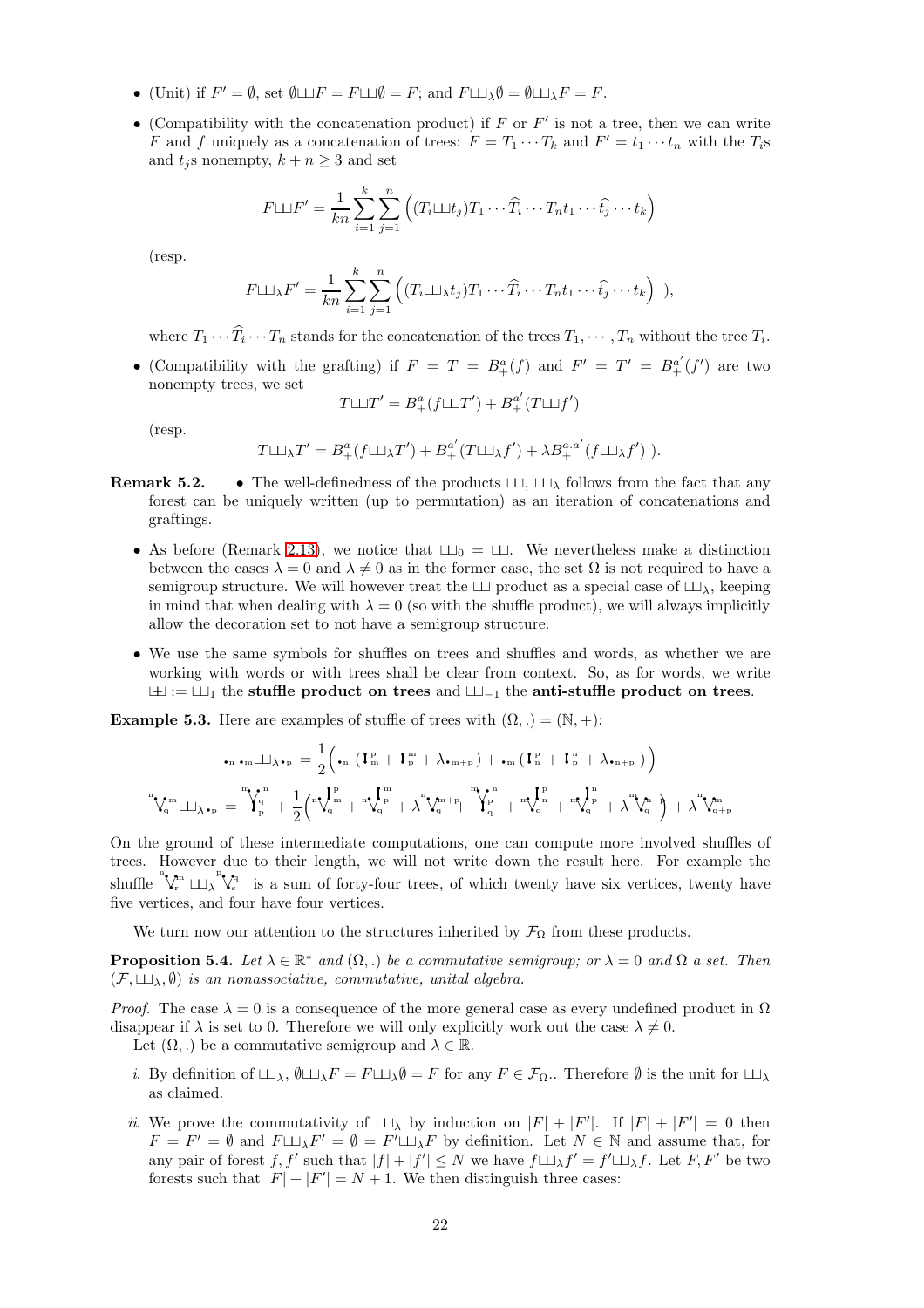- If  $F = \emptyset$  or  $F' = \emptyset$ , then  $F \sqcup_{\lambda} F' = F' \sqcup_{\lambda} F$  since  $\emptyset$  is the unit of  $\sqcup_{\lambda}$ .
- If  $F = T = B^a_+(f)$  and  $F' = T' = B^{a'}_+(f')$  are two nonempty trees, then

$$
T \sqcup \sqcup_{\lambda} T' - T' \sqcup \sqcup_{\lambda} T = \lambda B_+^{a,a'} (f \sqcup \sqcup_{\lambda} f') - \lambda B_+^{a',a}(f' \sqcup \sqcup_{\lambda} f).
$$

The R.H.S. vanishes by commutativity of  $(\Omega, \cdot)$  and the induction hypothesis.

• If F or F' is not a tree, we write  $F = T_1 \cdots T_k$  and  $F' = t_1 \cdots t_n$  with  $k + n \geq 3$ . Then

$$
F \sqcup \varphi_k F' = \frac{1}{kn} \sum_{i=1}^k \sum_{j=1}^n \left( (T_i \sqcup \varphi_k) T_1 \cdots \widehat{T}_i \cdots T_n t_1 \cdots \widehat{t}_j \cdots t_k \right)
$$
  
= 
$$
\frac{1}{kn} \sum_{i=1}^k \sum_{j=1}^n \left( (t_j \sqcup \varphi_k) T_i \cdots \widehat{t}_j \cdots t_k T_1 \cdots \widehat{T}_i \cdots T_n \right)
$$

by the induction hypothesis and the commutativity of the concatenation product of trees. Exchanging the order of the summations we indeed find  $F \sqcup \Box_\lambda F' = F' \sqcup \Box_\lambda F$ .

We have treated the three possible cases. Thus  $\sqcup \sqcup_{\lambda}$  is indeed commutative.

 $\Box$ 

<span id="page-22-3"></span>Remark 5.5. We will focus here on the applications of these new shuffle products of trees and their nonassociativity to the study of AZVs. Linked question, such that the existence of a coproduct associated to these shuffles and the eventual existence of a comodule-bialgebra structure [\[E-FFM\]](#page-28-5) are interesting questions, but away from the scope of the present work. As such, they are left for further investigations.

**Remark 5.[6](#page-22-2).** One can see<sup>6</sup> that the coefficient  $1/kn$  arising in the compatibility with the concatenation product of trees equation of the definition of the shuffle products on trees will prevent associativity. However, neither is the same product defined without these factors associative. If one computes  $((T_1 \ldots T_n) \sqcup \sqcup_{\lambda} T) \sqcup \sqcup_{\lambda} (t_1 \cdots t_m)$ , we will see terms containing the forests  $(T_i \sqcup \sqcup_{\lambda} T)(T_j \sqcup \sqcup_{\lambda} t_k)$  appear. Such terms will not be present in products  $(T_1 \dots T_n) \sqcup_{\lambda} (T \sqcup \sqcup_{\lambda} (t_1 \cdots t_m)).$ 

Let us end this subsection by an illustration of the nonassocativity of  $\Box\Box$ ), with  $\lambda$  set to 0 in order to have simpler expressions to handle.

**Counterexample 5.7.** Let  $\Omega$  be a set. Then an easy computation gives, for any  $(a, b, c, d) \in \Omega^4$ 

$$
(\centerdot_{a}\centerdot_{b}\sqcup\hspace{-0.12cm}\sqcup\hspace{-0.12cm}\bullet_{c})\sqcup\hspace{-0.12cm}\sqcup\hspace{-0.12cm}\bullet_{d}=\centerdot_{a}\centerdot_{b}\sqcup\hspace{-0.12cm}\sqcup(\centerdot_{c}\sqcup\hspace{-0.12cm}\sqcup\hspace{-0.12cm}\bullet_{d})+\frac{1}{2}\big(\mathbf{I}_{a}^{d}~+~\mathbf{I}_{d}^{a}~\big)\big(\mathbf{I}_{b}^{c}~+~\mathbf{I}_{c}^{b}~\big)+\frac{1}{2}\big(\mathbf{I}_{b}^{d}~+~\mathbf{I}_{d}^{b}~\big)\big(\mathbf{I}_{a}^{c}~+~\mathbf{I}_{c}^{a}~\big)\,.
$$

## <span id="page-22-0"></span>5.2 Shuffles of trees and Rota-Baxter maps

Shuffle products on trees are also linked to Rota-Baxter operators, as stated in the following theorem. It is a generalisation to the case of trees of Theorem 2.9 of [\[CGPZ1\]](#page-28-0). However its proof differs from the proof of the theorem below in two ways. First, the proof in [\[CGPZ1\]](#page-28-0) uses the universal property of words while purely combinatorial techniques are used here (note that purely combinatorial techniques could also have been used in [\[CGPZ1\]](#page-28-0)). Moreover, the compatibility of the shuffle products on trees with the concatenation product of trees have no equivalence for words. Therefore, the last part of the current proof does not have an counterpart in [\[CGPZ1\]](#page-28-0).

<span id="page-22-1"></span>**Theorem 5.8.** Let  $\lambda \in \mathbb{R}^*$  and  $(\Omega,.)$  be a commutative algebra. Let  $P : \Omega \longrightarrow \Omega$  be a linear map. The following two statements are equivalents:

- i. P is a Rota-Baxter operator of weight  $\lambda$ :
- ii.  $\hat{P}$  is an algebra morphism for the  $\lambda$  shuffle product on trees:

 $\widehat{P}(F \sqcup \!\!\!\perp_{\lambda} F') = \widehat{P}(F) \widehat{P}(F').$ 

<span id="page-22-2"></span><sup>6</sup> I thank Dominique Manchon for his very useful comments on this point.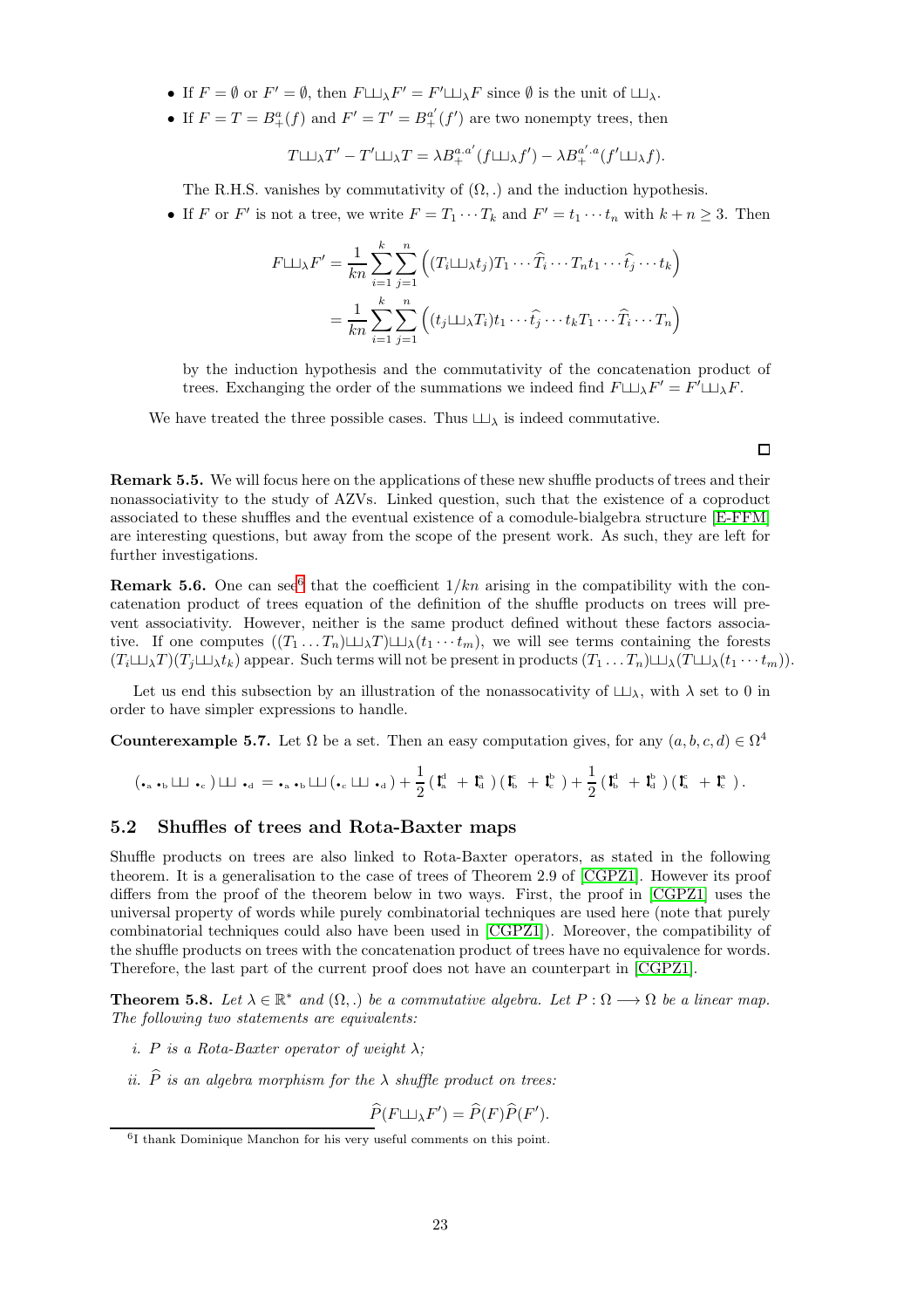*Proof.*  $\Leftarrow$ : as in the proof of Theorem [2.20,](#page-8-0) writing  $\hat{P}(F \sqcup \sqcup_{\lambda} F') = \hat{P}(F)\hat{P}(F')$  for two forests F and  $F'$  having only one vertex leads to the Rota-Baxter equation  $(9)$ .

⇒: We prove the result by induction on  $|F| + |F'|$ . For  $|F| + |F'| = 0$  we have  $F = F' = \emptyset$ . Then the result holds by definition of  $\widehat{P}$ .

Assuming the result holds for any f, f' such that  $|f| + |f'| \leq n$  for some  $n \in \mathbb{N}$ . Let F, F' be two forests such that  $|F| + |F'| = n$ . We separate three cases:

- If F or F' is empty, then the result holds since  $\emptyset$  is the unit of  $\Box \Box_{\lambda}$  and  $\widehat{P}(\emptyset) := 1_{\Omega}$ .
- If F and F' are two nonempty trees, we write  $F = B^a_+(f)$  and  $F' = B^b_+(f')$ . Then by definition of  $\Box$  and linearity of  $\widehat{P}$  we have

$$
\widehat{P}(B^a_+(f)\sqcup_A B^b_+(f')) = \widehat{P}\left(B^a_+(f\sqcup_A B^b_+(f')) + \widehat{P}\left(B^b_+(B^a_+(f)\sqcup_A f'\right)\right) + \lambda \widehat{P}\left(B^{ab}_+(f\sqcup_A f')\right)
$$
\n
$$
= P\left(a\widehat{P}(f)\widehat{P}(B^b_+(f'))\right) + P\left(b\widehat{P}(B^a_+(f))\widehat{P}(f')\right) + \lambda P\left(ab\widehat{P}(f)\widehat{P}(f')\right)
$$

where we have used the definition of  $\widehat{P}$  and the induction hypothesis. To increase readability, let us write  $A := a\widehat{P}(f)$  and  $B := b\widehat{P}(f')$ . Then using the commutativity of  $\Omega$  we can write

$$
\widehat{P}(B^a_+(f)\sqcup_A B^b_+(f')) = P(AP(B)) + P(P(A)B) + \lambda P(AB) = P(A)P(B)
$$

since P is a Rota-Baxter operator of weight  $\lambda$ . Observing that  $P(A) = \hat{P}(F)$  and  $P(B) =$  $\widehat{P}(F')$  we obtain the result.

• Finally, if F or F' is non-tree forest, we write  $F = T_1 \cdots T_k$  and  $F' = t_1 \cdots t_n$  with  $k + n \geq 3$ . Then, using the definitions of  $\Box \Box_\lambda$  and  $\widehat{P}$  (with the convention that an empty product  $\prod_{n\in\emptyset}$ is one) we got

$$
\widehat{P}(F \sqcup \sqcup_{\lambda} F') = \frac{1}{kn} \sum_{i=1}^{k} \sum_{j=1}^{n} \widehat{P}(T_i \sqcup \sqcup_{\lambda} t_j) \prod_{\substack{p=1 \ p \neq i}}^{n} \widehat{P}(T_p) \prod_{\substack{q=1 \ q \neq j}}^{n} \widehat{P}(t_q)
$$
\n
$$
= \frac{1}{kn} \sum_{i=1}^{k} \sum_{j=1}^{n} \widehat{P}(T_i) \widehat{P}(t_j) \prod_{\substack{p=1 \ p \neq i}}^{n} \widehat{P}(T_p) \prod_{\substack{q=1 \ q \neq j}}^{n} \widehat{P}(t_q) \quad \text{by induction hypothesis}
$$
\n
$$
= \frac{1}{kn} \sum_{i=1}^{k} \sum_{j=1}^{n} \prod_{p=1}^{k} \widehat{P}(T_p) \prod_{q=1}^{k} \widehat{P}(t_q)
$$
\n
$$
= \widehat{P}(F) \widehat{P}(F')
$$

since  $\hat{P}$  is an algebra morphism for the concatenation product of trees.

This concludes the induction step and the proof of the Theorem.

 $\Box$ 

## <span id="page-23-0"></span>5.3 Applications to arborified zetas

In order to apply Theorem [5.8](#page-22-1) to the case of AZVs we first need the following Lemmas.

<span id="page-23-2"></span>**Lemma 5.9.**  $(\mathcal{F}_{\mathbb{N}^*}^{\text{conv}},\sqcup)$  (resp.  $(\mathcal{F}_{\mathbb{N}^*}^{\text{conv}},\sqcup\sqcup)$ ) is a subalgebra of  $(\mathcal{F}_{\mathbb{N}^*},\sqcup)$  $(resp.$   $(\mathcal{F}_{\mathbb{N}^*}, \sqcup \sqcup_{-1}), resp.$   $(\mathcal{F}_{\{x,y\}}, \sqcup \sqcup)).$ 

*Proof.* Using the fact that  $F \sqcup \exists Y \in \sum_i f_i$  implies  $|f_i| \leq |F| + |F'|$ , we can easily prove the Lemma by induction on  $|F| + |F'|$ , which then holds by definition of  $\mathcal{F}_{\mathbb{N}^*}^{\text{conv}}$  and  $\mathcal{F}_{\{x,y\}}^{\text{conv}}$ .

<span id="page-23-1"></span>**Lemma 5.10.** For any algebras morphism  $P: \Omega_1 \longrightarrow \Omega_2$  between two commutative algebras, the lifted map  $P^{\sharp}: \mathcal{F}_{\Omega_1} \longrightarrow \mathcal{F}_{\Omega_2}$  is an algebra morphism for the  $\lambda$ -shuffles of trees, for any value of  $\lambda \in \mathbb{R}$ .

*Proof.* This result clearly holds from the definition of  $P^{\sharp}$  and the fact that P is an algebra morphism. However, it is easily proven, once again by induction on the number of vertices of forests, using the fact that  $P^{\sharp}$  is a morphism of operated algebras.  $\Box$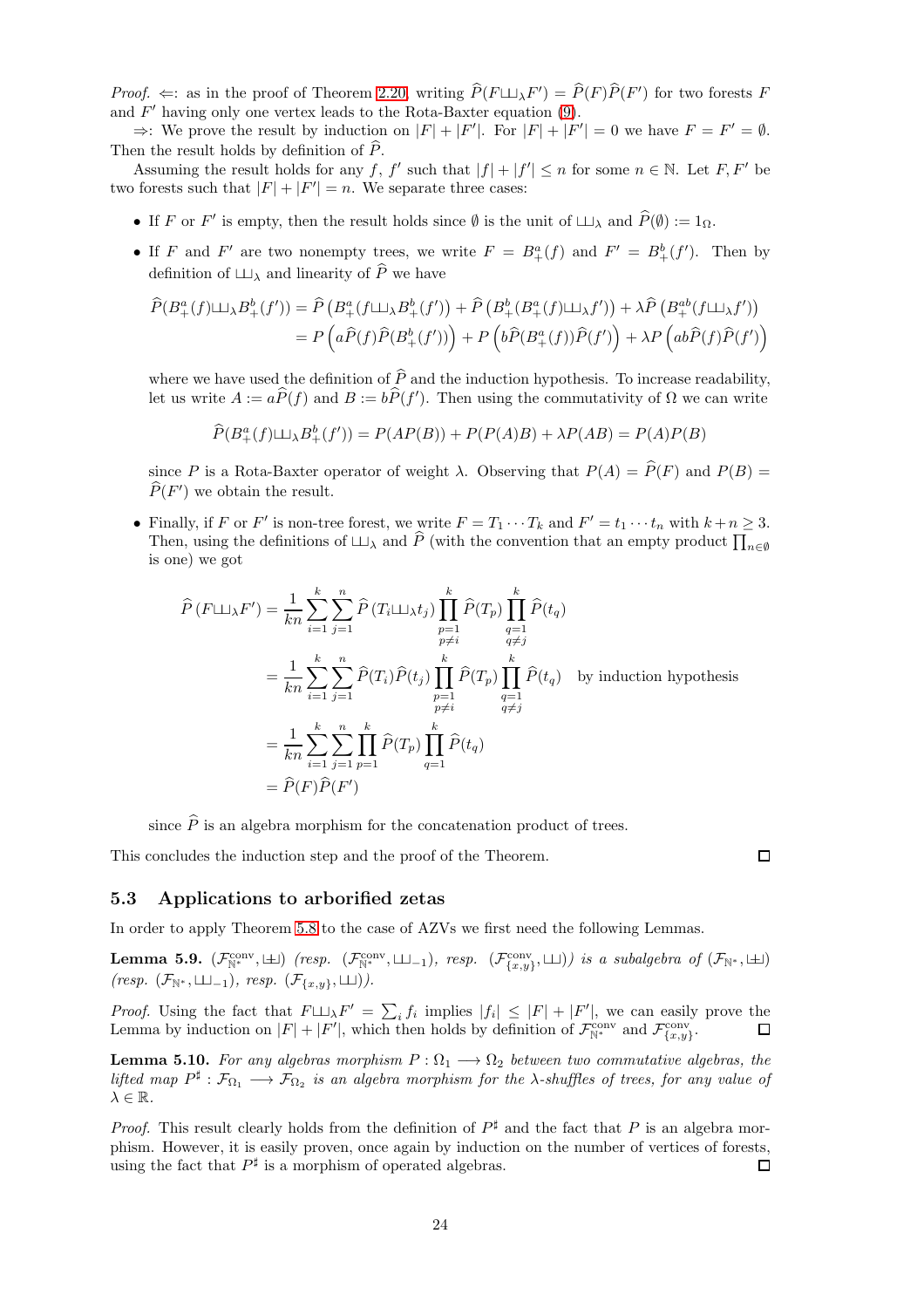We can now prove the main result of this Section.

<span id="page-24-0"></span>**Theorem 5.11.** The map  $\zeta_{\perp\perp}^T : \mathcal{F}_{\mathbb{N}^*}^{\text{conv}} \longrightarrow \mathbb{R}$  (resp.  $\zeta_{\perp\perp}^{T,*} : \mathcal{F}_{\mathbb{N}^*}^{\text{conv}} \longrightarrow \mathbb{R}$ , resp.  $\zeta_{\perp\perp}^T : \mathcal{F}_{\{x,y\}}^{\text{conv}} \longrightarrow \mathbb{R}$ ) is an algebra morphism for the stuffle (resp. anti-stuffle, resp. shuffle) product on trees.

Proof. Recall that  $\zeta_{\perp\perp}^T = \text{ev}_{\infty} \circ \widehat{\mathfrak{S}}_{-1} \circ \mathcal{R}^{\sharp}$  and  $\zeta_{\perp\perp}^{T,\star} = \text{ev}_{\infty} \circ \widehat{\mathfrak{S}}_0 \circ \mathcal{R}^{\sharp}$ . By Lemma [5.10](#page-23-1) and Theorem [5.8](#page-22-1) (which can be used since  $\mathfrak{S}_{-1}$  is a Rota-Baxter operator of weight +1 and  $\mathfrak{S}_{+1}$  is a Rota-Baxter operator of weight  $-1$ , as stated in Example 2.19), the maps  $\hat{\mathfrak{S}}_{-1} \circ \mathcal{R}^{\sharp}$  and  $\hat{\mathfrak{S}}_{0} \circ \mathcal{R}^{\sharp}$  are a morphism for the stuffle product on trees and the anti-stuffle product respectively. The result then follows from Lemma [5.9](#page-23-2) and the fact that  $\mathrm{ev}_\infty$  is an algebra morphism.

The case of  $\zeta_{\perp\perp}^T = \text{ev}_1 \circ Li^T \circ \mathcal{R}_{\{x,y\}}^{\sharp}$  is proven exactly in the same fashion, using the fact that the map  $Li<sup>T</sup>$  is obtained from the branching of the integration map  $\mathcal{I}$ , which is a Rota-Baxter operator of weight 0. □

**Remark 5.12.** Since  $\iota_{\Omega}(w \sqcup \sqcup_{\lambda} w') = \iota_{\Omega}(w) \sqcup \sqcup_{\lambda} \iota_{\Omega}(w')$  and since AZVs restricted to ladder trees coincide with MZVs, this result also implies that  $\zeta_{\sqcup\!\sqcup}$  (resp.  $\zeta_{\sqcup\!\sqcup}$ ) is an algebra morphism for the stuffle (resp. anti-stuffle, resp. shuffle) product.

As a concluding observation for this section, let us show that Theorem [5.11](#page-24-0) induces relations amongst AZVs, namely that the images of the associators of the shuffle products on trees lie in the kernels of the AZVs.

Recall that the **associator**  $[.,.,.]_{\sqcup}$  of the stuffle product is defined by

$$
[.,.,.]_{\perp} : \mathcal{F}_{\mathbb{N}^*} \times \mathcal{F}_{\mathbb{N}^*} \times \mathcal{F}_{\mathbb{N}^*} \longmapsto \mathcal{F}_{\mathbb{N}^*}
$$

$$
(F_1, F_2, F_3) \longrightarrow (F_1 \sqcup F_2) \sqcup F_3 - F_1 \sqcup (F_2 \sqcup F_3).
$$

We similarly define associators for the shuffle and anti-stuffle products.

<span id="page-24-1"></span>Corollary 5.13. For any  $\lambda \in \{-1,0,1\}$ ,

$$
\mathrm{Im}\left([.,.,.]_{\sqcup\!\sqcup_{\lambda}}\right)\subseteq \mathrm{Ker}\left(\zeta_{\sqcup\!\sqcup_{\lambda}}^{T}\right).
$$

More specifically, for any  $(F_1, F_2, F_3) \in (\mathcal{F}_{\mathbb{N}^*}^{\text{conv}})^3$  and  $(f_1, f_2, f_3) \in (\mathcal{F}_{\{x,y\}}^{\text{conv}})^3$  we have

$$
(F_1 \sqcup F_2) \sqcup F_3 - F_1 \sqcup (F_2 \sqcup F_3) \in \text{Ker}(\zeta_{\sqcup}^T)
$$
  

$$
(F_1 \sqcup_{-1} F_2) \sqcup_{-1} F_3 - F_1 \sqcup_{-1} (F_2 \sqcup_{-1} F_3) \in \text{Ker}(\zeta_{\sqcup}^{T,\star})
$$
  

$$
(f_1 \sqcup f_2) \sqcup f_3 - f_1 \sqcup (f_2 \sqcup f_3) \in \text{Ker}(\zeta_{\sqcup}^T).
$$

Proof. This result is a direct consequence of Theorem [5.11](#page-24-0) together with the associativity of the usual product on R.  $\Box$ 

Remark 5.14. These relations between AZVs have non equivalent among MZVs. However, it shall not be expected that it will induce relations among MZVs that cannot be obtained from the usual regularised double shuffle relations. Indeed, there are more AZVs of a given weight than MZVs of the same weight, but all AZVs can be written as MZVs, according to Theorems [3.25](#page-16-0) and [4.15.](#page-20-3) Therefore we should indeed find more relations amongst AZVs. This indicates that the nonassocativity of the shuffle products of trees encodes the nonlinearity<sup>[7](#page-24-2)</sup> of trees.

**Example 5.15.** We illustrate the above Remark by a simple example. Computing  $(\cdot_2 \cdot_2 \sqcup \perp \cdot_2) \sqcup \perp \cdot_2$ and  $\bullet_2 \bullet_2 \Box \Box (\bullet_2 \Box \Box \bullet_2)$ , we find

$$
\zeta_{\text{L}}^T \Big( (\bullet_2 \bullet_2 \sqcup \sqcup \bullet_2) \sqcup \sqcup_2 \bullet \bullet_2 \sqcup \sqcup (\bullet_2 \sqcup \sqcup_2 \bullet_2) \Big) = 0
$$
\n
$$
\Longleftrightarrow \Big[ 6 \zeta(2,2,2) + 3 \zeta(2,4) + 3 \zeta(4,2) + \zeta(6) \Big] \zeta(2) = \Big[ 2 \zeta(2,2) + \zeta(4) \Big]^2;
$$

which can indeed be shown using the stuffle product on words and checked using e.g. the online calculator [\[BLI\]](#page-28-6).

To conclude this Section, let us emphasize that the shuffle products on trees, while relevant to the study of AZVs, also lead to new and exciting questions, some of which were pointed out in Remark [5.5.](#page-22-3) We have opted to not treat them here, as they would carry us away from AZVs that are the main concern of this paper and are left for future work.

<span id="page-24-2"></span><sup>7</sup> in the sense that not all trees are ladder trees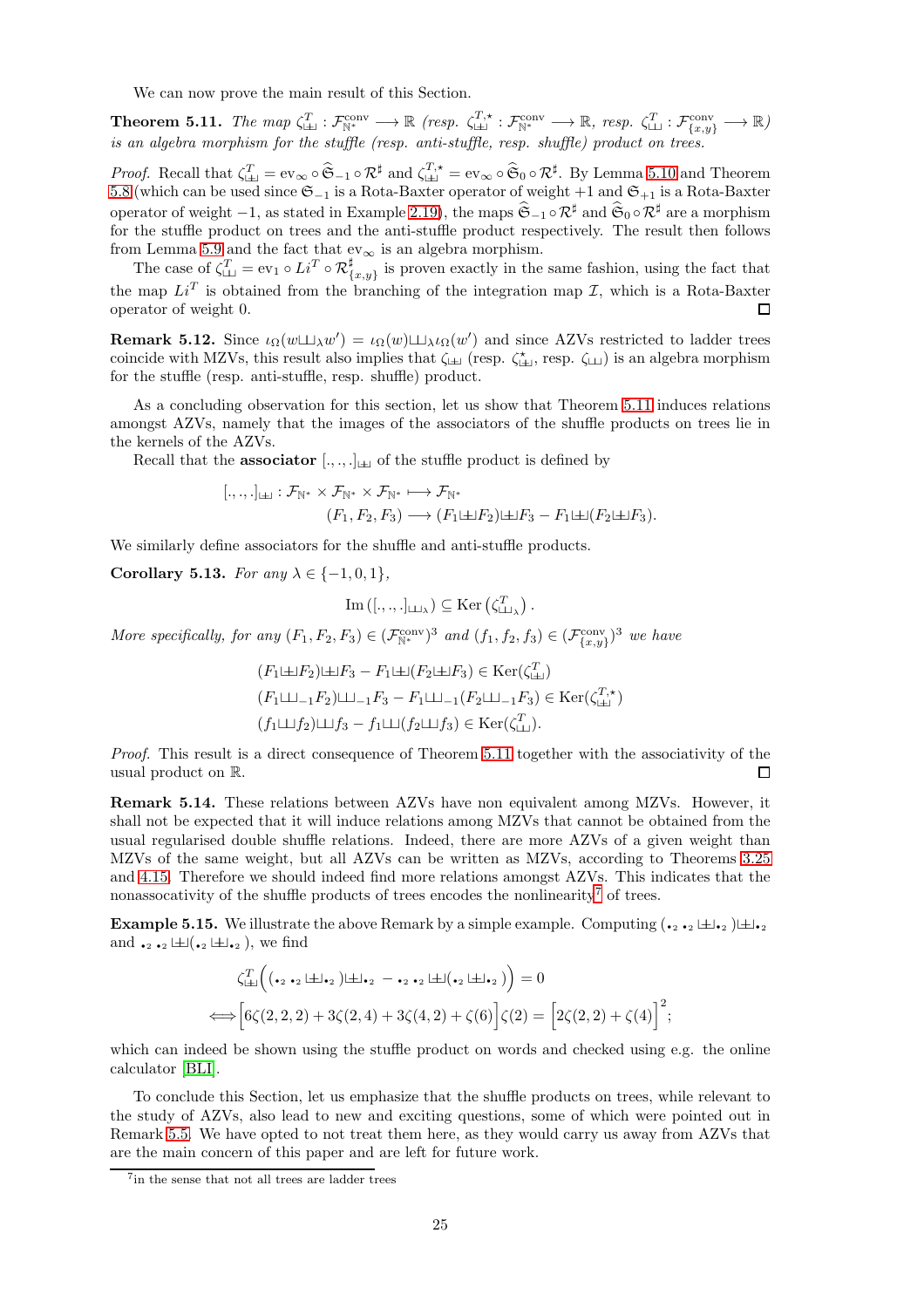## <span id="page-25-1"></span><span id="page-25-0"></span>Appendix: Further relations amongst arborified zetas

## A.1 Branched binarisation map

We aim to generalise the map [\(4\)](#page-2-4) to trees, that is to build a map  $\mathfrak{s}^T : \mathcal{F}_{\mathbb{N}^*} \longrightarrow \mathcal{F}_{\{x,y\}}$  which coincide with  $\iota_{\{x,y\}} \circ \mathfrak{s}$  when restricted to ladder trees. In order to do so, once again we use the universal property of trees given by [2.7.](#page-5-2)

<span id="page-25-2"></span>**Definition A.1.** Let  $\beta : \mathbb{N}^* \times \mathcal{F}_{\{x,y\}} \longrightarrow \mathcal{F}_{\{x,y\}}$  defined by

$$
\beta(1, F) := B_{+}^{y}(F)
$$

$$
\beta(n, F) := (B_{+}^{x})^{n-1} (B_{+}^{y}(F))
$$

for any  $n \geq 2$ . The **branched binarisation map** is the morphism of operated algebras  $\mathfrak{s}^T$ :  $\mathcal{F}_{\mathbb{N}^*} \longrightarrow \mathcal{F}_{\{x,y\}}$  whose existence and uniqueness is given by Theorem [2.7.](#page-5-2)

Example A.2. Here are some example of the action of the binarisation map:

$$
\mathfrak{s}^T(\centerdot_1) = \centerdot_y \qquad \mathfrak{s}^T(\centerdot_2) = \mathfrak{t}^y_x \qquad \mathfrak{s}^T\left(\overset{^2}\mathsf{V}_1^{\mathfrak{u}}\right) = \overset{^y}\ast\bigvee_y^y \qquad \mathfrak{s}^T\left(\overset{^2}\mathsf{V}_2^{\mathfrak{u}}\right) = \overset{^y}\ast\bigvee_y^y.
$$

 $\boldsymbol{y}$ 

Now we state a simple lemma relating convergent forests in  $\mathcal{F}_{\mathbb{N}^*}$  and in  $\mathcal{F}_{\{x,y\}}$ .

<span id="page-25-4"></span>Lemma A.3. The branched binarisation map maps convergent forests to convergent forests:

$$
\mathfrak{s}^T\left(\mathcal{F}^{\text{conv}}_{\mathbb{N}^*}\right) = \mathcal{F}^{\text{conv}}_{\{x,y\}}.
$$

Furthermore,  $\mathfrak{s}^T$  is a bijection.

*Proof.* By definition of the operation  $\beta$ , if  $F \in \mathcal{F}_{\{x,y\}}$  is in the image of  $\beta$ , then F is semiconvergent. Therefore  $\mathfrak{s}^T(\mathcal{F}_{\mathbb{N}^*}) \subseteq \mathcal{F}_{\{x,y\}} \subseteq \mathcal{F}_{\{x,y\}}$ . Thus we only need to prove that the image of a convergent forest has its roots decorated by xs only.

Let  $T \in \mathcal{F}_{\mathbb{N}^*}^{\text{conv}}$  be a convergent tree. If  $T = \emptyset$  then  $\mathfrak{s}^T(\emptyset) = \emptyset \in \mathcal{F}_{\{x,y\}}^{\text{conv}}$  by definition of  $\mathcal{F}_{\{x,y\}}^{\text{conv}}$ . If  $T \neq \emptyset$  then it exists a forest F such that  $T = B^p_+(F)$  with  $p \geq 2$ . Then by definition of  $\mathfrak{s}^T$ we have

$$
\mathfrak{s}^T(T) = \left(B_+^x\right)^{p-1} \left(B_+^y(\mathfrak{s}^T(F))\right)
$$

which lies in  $\mathcal{F}_{\{x,y\}}^{\text{conv}}$  since  $p-1 \geq 1$ .

Let  $F \in \mathcal{F}_{\mathbb{N}^*}^{\text{conv}}$  be a convergent forest. Then we have  $F = T_1 \cdots T_k$  with  $T_i \in \mathcal{F}_{\mathbb{N}^*}^{\text{conv}}$  by definition of  $\mathcal{F}_{\mathbb{N}^*}^{\text{conv}}$ . Then

$$
\mathfrak{s}^T(F) = \mathfrak{s}^T(T_1) \cdots \mathfrak{s}^T(T_1) \in \mathcal{F}_{\{x,y\}}^{\text{conv}}
$$

by definition of  $\mathcal{F}_{\{x,y\}}^{\text{conv}}$ . Therefore  $\mathfrak{s}^T(\mathcal{F}_{\mathbb{N}^*}^{\text{conv}}) \subseteq \mathcal{F}_{\{x,y\}}^{\text{conv}}$ .

The bijectivity of  $\mathfrak{s}^T$  is also shown by induction, using  $|\mathfrak{s}^T(F)| = ||F||$ . The same argument on  $(\mathfrak{s}^T)^{-1}$  allows to show that  $(\mathfrak{s}^T)^{-1} \left( \mathcal{F}_{\{x,y\}}^{\text{conv}} \right)$  $\Big) \subseteq \mathcal{F}_{\mathbb{N}^*}^{\text{conv}}$ ; concluding the proof.

Recall that a branching vertex is a vertex that has strictly more than one direct successor. This concept will be of importance when relating shuffle and stuffle arborified zeta values through the branched binarisation map.

Furthermore, in order to lighten the notations, we will write

$$
B_+^{\omega_1\cdots\omega_k} := B_+^{\omega_1} \circ \cdots \circ B_+^{\omega_k}.
$$

<span id="page-25-3"></span>**Theorem A.4.** For any convergent forest  $F \in \mathcal{F}_{\mathbb{N}^*}^{\text{conv}}$  we have

$$
\zeta^T_{\rm LL}(\mathfrak{s}^T(F)) \leq \zeta^T_{\rm LL}(F).
$$

Furthermore, the inequality is an equality if, and only if,  $F$  has no branching vertex (i.e.  $F$  is the empty tree or  $F = l_1 \cdots l_k$  with  $l_i$  being ladder trees).

*Proof.* • If  $F = \emptyset$ , then  $\mathfrak{s}^T(F) = \emptyset$  and the result holds by construction.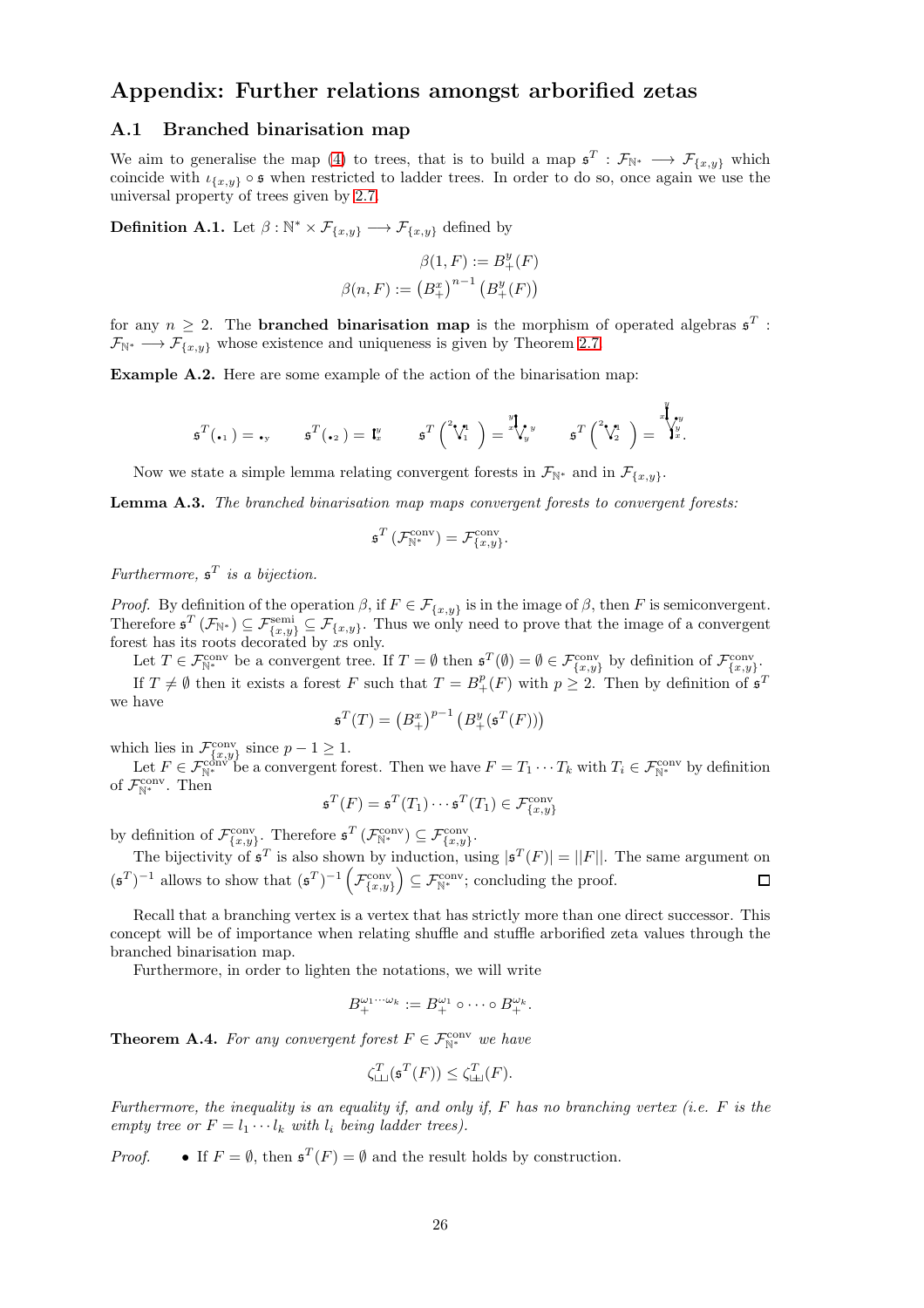- If  $F = l_1 \cdots l_k$  with  $l_i$  being ladder trees, then the result follows from the classical property [\(5\)](#page-2-6) of the binarisation map together with the facts that  $\zeta_{\perp\perp}^T$  and  $\zeta_{\perp\perp}^T$  are algebra morphisms for the concatenation product of trees,  $\zeta_{\Box}(w) = \zeta_{\Box}(w)(w)$  and  $\zeta_{\Box}(w) = \zeta_{\Box}(u)(w)(w)$ .
- We will work out explicitly that for a tree  $T$  with exactly one branching vertex, one has

$$
\zeta_{\text{L}}^T(\mathfrak{s}^T(T)) < \zeta_{\text{L}}^T(T).
$$

Let  $T$  be a tree with  $l$  leaves but only one branching vertex. We have

$$
T = B_+^{p_1 \cdots p_k} \left( B_+^{p_1^1 \cdots p_{k_1}^1}(\emptyset) \cdots B_+^{p_1^l \cdots p_{k_l}^l}(\emptyset) \right)
$$

with  $p_1 \geq 2$ . Then

$$
\mathfrak{s}^T(T) = B_+^{\mathfrak{s}(p_1 \cdots p_k)} \left( B_+^{\mathfrak{s}(p_1^1 \cdots p_{k_1}^1)}(\emptyset) \cdots B_+^{\mathfrak{s}(p_1^l \cdots p_{k_l}^l)}(\emptyset) \right).
$$

For any  $i \in \{1, \dots, l\}$ , let  $b_i := B_+^{\mathfrak{s}(p_1^i \dots p_{k_i}^i)}(\emptyset)$ . The  $b_i$ s are ladder trees in  $\mathcal{F}_{\{x,y\}}$ . Then, by definition we have

$$
\zeta_{\sqcup\sqcup}^T(\mathfrak{s}^T(T)) = \int_{1 \ge t_1 \ge \cdots \ge t_{|p_1| + \cdots + |p_k|-1} \ge 0} \prod_{i=1}^k \left( \prod_{j=1}^{p_i - 1} \frac{dt_{p_1 + \cdots + p_{i-1} + j}}{t_{p_1 + \cdots + p_{i-1} + j}} \right) \frac{dt_{p_1 + \cdots + p_i}}{1 - t_{p_1 + \cdots + p_i}} \prod_{r=1}^l \int_0^{t_{|p_1| + \cdots + |p_k|-1}} Li_{b_r}^T(z_r) dz_r.
$$

Using the standard trick of expanding in series

$$
\frac{1}{1-t} = \sum_{n=0}^{\infty} t^n
$$

and exchanging series and integral, we can write the last integrations as series:

$$
\int_0^{t_{|p_1|+\cdots+|p_k|-1}} Li_{b_r}^T(z_r) dz_r = \sum_{n_1 > \cdots n_{k_r} > 0}^{\infty} \frac{(t_{|p_1|+\cdots+|p_k|-1})^{n_1}}{(n_1)^{p_1^r}\cdots(n_{k_r})^{p_{k_r}^r}}.
$$

Thus we have

$$
\prod_{r=1}^{l} \left( \int_{0}^{t_{|p_{1}| + \dots + |p_{k}| - 1}} Li_{b_{r}}^{T}(z_{r}) dz_{r} \right) = \sum_{\substack{n_{1}^{1} > \dots n_{k_{1}}^{1} > 0 \\ \dots \\ n_{1}^{l} > \dots n_{k_{l}}^{l} > 0}}^{(t_{|p_{1}| + \dots + |p_{k}| - 1}) \sum_{r=1}^{l} n_{1}^{r}} \frac{(t_{|p_{1}| + \dots + |p_{k}| - 1}) \sum_{r=1}^{l} n_{1}^{r}}{(n_{1}^{1})^{p_{1}^{l}} \dots (n_{k_{1}}^{1})^{p_{k_{1}}^{l}} \dots (n_{k_{l}}^{1})^{p_{k_{l}}^{l}}}.
$$

Using the series expansion and exchanging series and integrals allow to perform the next  $p_k$  integrations. They produce a new series, for a parameter  $n > \sum_{r=1}^{l} n_1^r$ . This series is associated to the branching vertex of  $T \in \mathcal{F}_{\mathbb{N}^*}^{\text{conv}}$ .

On the other hand, the series associated to the branching vertex of  $T \in \mathcal{F}_{\mathbb{N}^*}^{\text{conv}}$  in  $\zeta_{\mathbb{H}}^T(T)$  is over a parameter  $n > \min\{n_1^1, \dots, n_1^l\}$ . We therefore obtain that  $\zeta_{\pm}^T(T) - \zeta_{\pm}^T(\mathfrak{s}^T(T))$  is a convergent series of positive terms, therefore a positive number.

This shows that a branching vertex in a tree T induces a loss when writing  $\zeta^T_{\perp\perp}(\mathfrak{s}^T(T))$  in terms of series. The same argument holds for the more general case of a tree with an arbitrary number of branching vertices. We therefore obtain  $\zeta_{\perp\perp}^T(\mathfrak{s}^T(T)) < \zeta_{\perp\perp}^T(T)$  for any non-ladder tree T.

• The result for a forest follows from the previous point and the fact that  $\zeta_{\perp\perp}^T$  and  $\zeta_{\perp\perp}^T$  are algebra morphisms for the concatenation of trees (Proposition [3.16](#page-15-1) and Theorem [4.15\)](#page-20-3).

口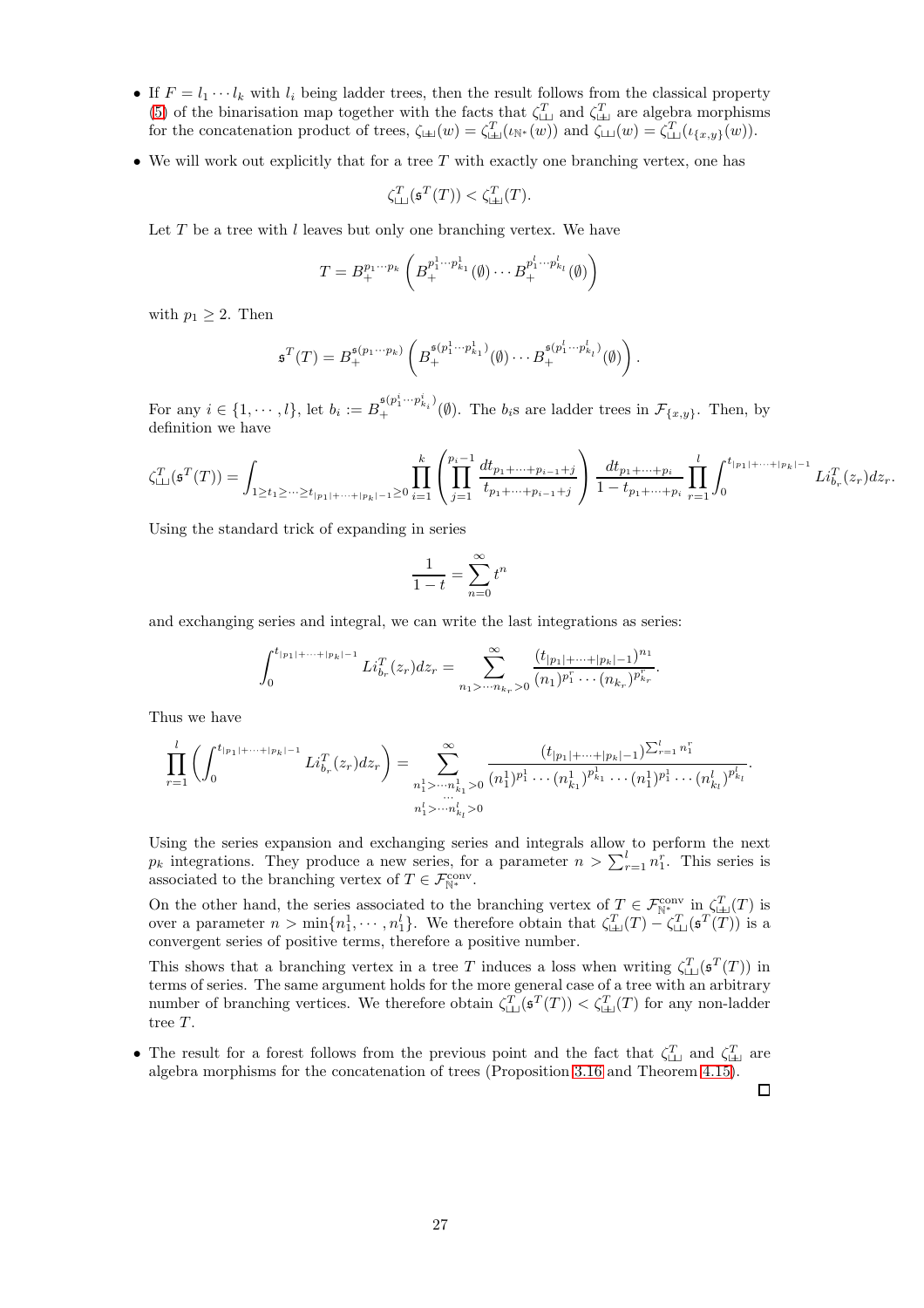## <span id="page-27-0"></span>A.2 Hoffman's relations for branched zetas

In order to find the branched equivalent of Hoffman's regularisation relations, it is useful to recall that the concatenation product of trees can be seen as lift to trees of both the shuffle and stuffle products. The latter only differ in the way one goes back to words, that is to say by a choice of the flattening map. Therefore the most naive candidate for this relations is that  $\mathfrak{s}^T(\bullet, F) - \mathfrak{s}^T(\bullet, \bullet) \mathfrak{s}^T(F)$ is convergent for any convergent forest F and lies in the kernel of  $\zeta_{\square\perp}^T$ .

However, this statement is trivially true and does not impose any new relation on the algebra spanned by branched zetas. Indeed, since  $\mathfrak{s}^T$  is an algebra morphism we have  $\mathfrak{s}^T(\cdot, F)$  –  $\mathfrak{s}^T(\cdot, 1)$   $\mathfrak{s}^T(F) = 0^8$  $\mathfrak{s}^T(F) = 0^8$ . This observation is a consequence of the fact that the distinction between the stuffle and shuffle products can only be made at the level of words, reached through flattening maps. Consequently, a more relevant quantity to study is

$$
\mathfrak{s}\left(f l_1 \left(\mathbf{I} \cdot \mathbf{I} F\right)\right) - f l_0 \left(\mathfrak{s}^T \left(\mathbf{I} \cdot \mathbf{I} F\right)\right)
$$

for any convergent forest F.

<span id="page-27-1"></span>**Proposition A.5.** For any convergent forest  $F \in \mathcal{F}_{\mathbb{N}^*}^{\text{conv}}$ ,

$$
\mathfrak{s}\left(f l_1\left(\mathbf{I} \cdot {}_i F\right)\right) - f l_0\left(\mathfrak{s}^T\left(\mathbf{I} \cdot {}_i F\right)\right)
$$

lies in the algebra of convergent words if, and only if, F is empty or  $F = l_1 \cdots l_k$  with the  $l_i$  ladder trees. In this case

$$
\mathfrak{s}(fl_1(\centerdot, l_1\centerdot\centerdot l_k)) - fl_0\left(\mathfrak{s}^T(\centerdot, l_1\centerdot\centerdot l_k)\right) \in Ker(\zeta_{\perp\perp}).
$$

*Proof.* • If F is empty, then  $\mathfrak{s}(fl_1(\bullet_1 F)) - fl_0(\mathfrak{s}^T(\bullet_1 F)) = 0$  and the result trivially holds.

• If  $F = l_1 \cdots l_k$  with the  $l_i$  ladder trees then, by definition of the flattening maps we have

$$
\mathfrak{s}(fl_1(\centerdot, F)) - fl_0\left(\mathfrak{s}^T(\centerdot, F)\right) = \mathfrak{s}\left((y) \pm w_1 \pm \cdots \pm w_k\right) - (y) \pm \mathfrak{s}(w_1) \pm \cdots \pm \mathfrak{s}(w_k)
$$

with  $w_i := \iota_{\mathbb{N}^*}^{-1}(l_i)$ . Then the result holds by Hoffman's regularisation relations [\(6\)](#page-2-5).

• Let T be a non ladder tree, and v a branching vertex of T with decoration  $p_1$ . Let v' and  $v''$  be two direct successors of V with decorations  $p_2$  and  $p_3$  respectively. Then it exists two eventually empty words  $w$  and  $w'$  such that

$$
fl_1(\bullet, T) = (1) \sqcup w \sqcup (p_1[p_2 + p_3]) \sqcup w' + X
$$

with X a finite linear combination of words written in the alphabet  $\mathbb{N}^*$ .

By definition of  $fl_0$ ,  $\mathfrak{s}((1) \sqcup w \sqcup (p_1[p_2 + p_3]) \sqcup w')$  will not show up in  $fl_0(\mathfrak{s}^T(\cdot, F))$ . Thus we obtain

$$
\mathfrak{s}(fl_1(\square, F)) - fl_0(\mathfrak{s}^T(\square, F)) = \mathfrak{s}((1) \sqcup w \sqcup (p_1[p_2 + p_3]) \sqcup w') + Y
$$

with Y a finite linear combination of words written in the alphabet  $\{x, y\}$  without the divergent tree  $\mathfrak{s}((1) \sqcup w \sqcup (p_1[p_2 + p_3]) \sqcup w')$ . This implies the result for any non-ladder tree.

For a forest with at least one branching point, the result follows from the fact that  $\mathfrak{s}^T$  and the flattening maps are algebras morphisms and the previous discussion on non ladder trees. П

This result was derived from the picture that the shuffle and stuffle products of words are lifted to trees to the concatenation of trees. We have seen in Section [5](#page-20-0) that one can instead define shuffle and stuffle products on trees. This leads us to an alternative possible generalisation of Hoffman's

$$
\centerdot_1 \boxplus T - (\mathfrak{s}^T)^{-1} \left( \centerdot_\mathbf{y} \boxminus \mathfrak{s}^T(T) \right) \quad \text{and} \quad \mathfrak{s}^T \left( \centerdot_1 \boxplus T \right) - \centerdot_\mathbf{y} \boxminus \mathfrak{s}^T(T)
$$

lie in  $\mathcal{F}_{\mathbb{N}^*}^{\text{conv}}$  for any convergent tree  $T \in \mathcal{F}_{\mathbb{N}^*}^{\text{conv}}$ . And indeed

relations [\(6\)](#page-2-5); namely that

<span id="page-27-2"></span>**Proposition A.6.** For any convergent forest  $F \in \mathcal{F}_{\mathbb{N}^*}$  conv, one has

$$
\begin{aligned}\n\bullet_t &\sqcup \!\!\!\perp F - (\mathfrak{s}^T)^{-1} \left( \bullet_y \sqcup \!\!\!\perp \mathfrak{s}^T(F) \right) \in \mathcal{F}_{\mathbb{N}^*}^{\text{conv}}; \\
\mathfrak{s}^T \left( \bullet_t &\sqcup \!\!\!\perp F \right) - \bullet_y \sqcup \mathfrak{s}^T(F) \in \mathcal{F}_{\{x,y\}}^{\text{conv}}.\n\end{aligned}
$$

<span id="page-27-3"></span> $\frac{8 \text{ notice}}{8 \text{ notice}}$  that 0 and  $\emptyset$  are distinct elements of our algebra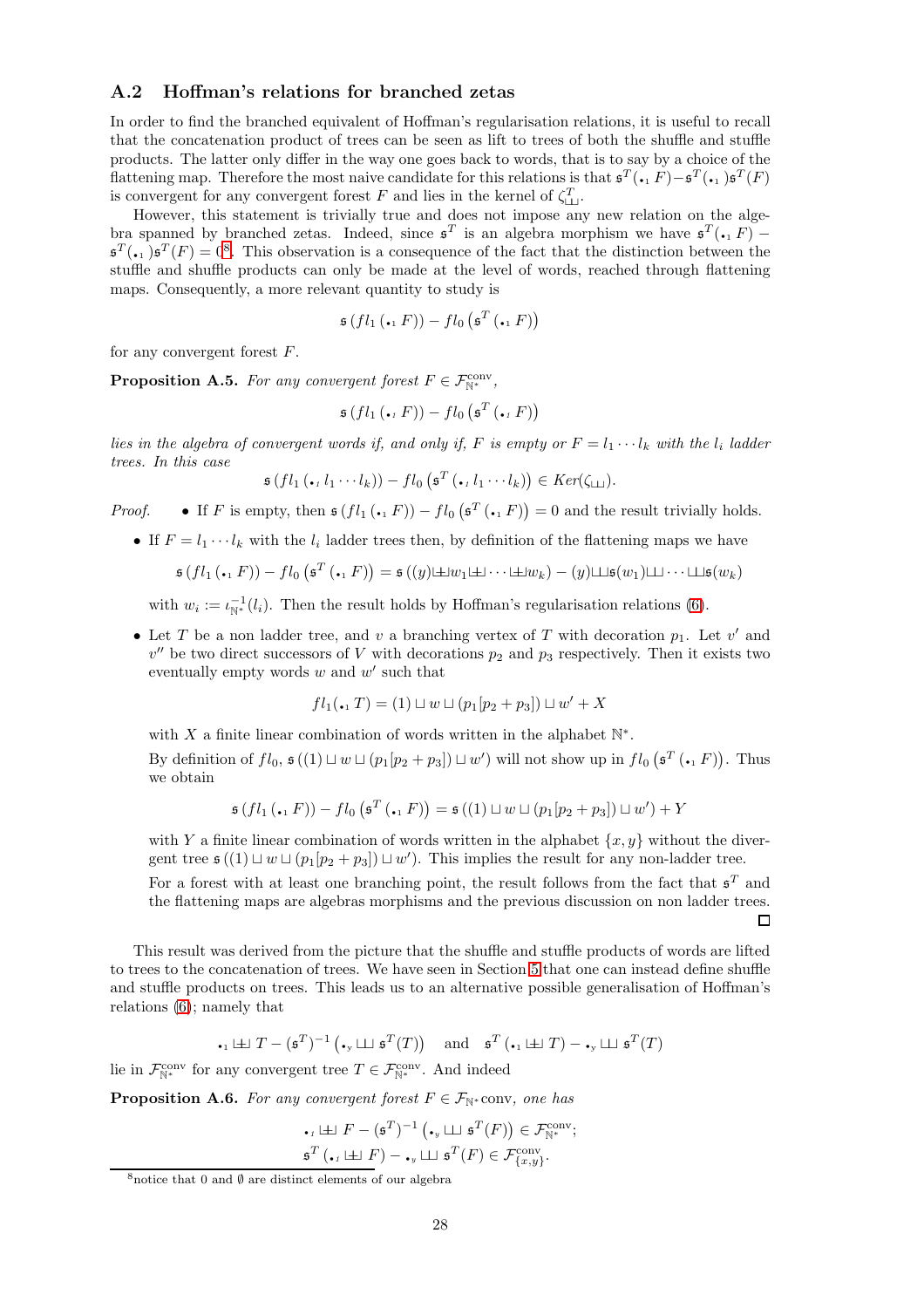Proof. First, notice that by Lemma [A.3](#page-25-4) the two statements are equivalent. We therefore only prove the second one.

For a convergent forest  $F = T_1 \cdots T_k$ , we have  $\mathfrak{s}^T(F) = \mathfrak{s}^T(T_1) \cdots \mathfrak{s}^T(T_k)$ . Then we have, with obvious notations:

$$
\therefore
$$
  $\perp$   $F = \frac{1}{k} \sum_{i=1}^{k} (B_{+}^{1}(T_{i}) + X_{i,F}) F \setminus T_{i}$ 

for some finite sum of trees  $X_{i,F} \in \mathcal{F}_{\mathbb{N}^*}$ conv. Therefore we have

$$
\mathfrak{s}^T(\bullet_1 \sqcup \sqcup F) = \frac{1}{k} \sum_{i=1}^k \left( B^y_+(\mathfrak{s}^T(T_i)) + \mathfrak{s}^T(X_{i,F}) \right) \mathfrak{s}^T(F \setminus T_i).
$$

On the other hand we have

$$
\mathbf{F}_{\mathbf{y}} \sqcup \mathbf{y}^T(F) = \frac{1}{k} \sum_{i=1}^k \left( B_+^y(\mathfrak{s}^T(T_i)) + Y_{i,F} \right) \mathfrak{s}^T(F \setminus T_i)
$$

for some  $Y_{i,F} \in \mathcal{F}^{\text{conv}}_{\{x,y\}}$ . Taking the difference of these two quantities, one obtain the result, since by Lemma [A.3](#page-25-4) the branched binarisation map  $\mathfrak{s}^T$  maps convergent forests to convergent forests.  $\Box$ 

While this result might give us hope, one should expect Theorem [A.4](#page-25-3) to prevent the quantities  $\mathfrak{s}^T(\bullet_1 \sqcup \perp F) - \bullet_{\mathfrak{y}} \sqcup \mathfrak{s}^T(F)$  from lying in the kernel of  $\zeta_{\sqcup\sqcup}^T$ . And indeed, one finds, after a long yet straightforward computation, that

$$
\zeta_{\perp\perp}^T \left( \mathfrak{s}^T \left( \mathfrak{t}_1 \boxplus^1 \mathsf{V}_2^1 \right) - \mathfrak{t}_y \boxminus^y \mathsf{V}_x^y \right) = \zeta(2,3) + \zeta(3,2) > 0.
$$

The precise characterisation of quantities of the form  $\mathfrak{s}^T(\cdot_1 \sqcup F) - \cdot_y \sqcup \mathfrak{s}^T(F)$  are left for future investigations. For now, let us write that the conclusion of this Section is that branching vertices, at least with the current definitions of branched zeta values, induce an important change when lifting the properties of multiple zeta values to arborified zeta values.

Acknowledgments: The author thanks Dominique Manchon for initial discussions that kickstarted this project and further fruitful interactions. I also thank Loïc Foissy and Li Guo for helpful suggestions regarding the literature and Sylvie Paycha for support, encouragements and advice. Finally, many thanks Dominique Manchon, Sylvie Paycha and Li Guo for comments on preliminary versions of this paper.

## References

- <span id="page-28-6"></span>[BLI] J. Borwein, P. Lisonek, and P. Irvine; EZ-Face; [http://wayback.cecm.sfu.ca/cgi-bin/EZFace/zetaform.cgi.](http://wayback.cecm.sfu.ca/cgi-bin/EZFace/zetaform.cgi)
- <span id="page-28-2"></span>[Bo] O. Bouillot; On Hurwitz Multizeta Functions; Adv. Appl. Math. 71 (2015).
- <span id="page-28-4"></span>[Br] F.C.S. Brown; Multiple zeta values and periods of moduli spaces  $\overline{\mathfrak{M}}_{0,n}(\mathbb{R})$ ; Annales scientifiques de l'École Normale Supérieure, Série 4, Volume  $42$  (2009) no. 3, pp. 371-489, [arXiv:math/0606419](http://arxiv.org/abs/math/0606419) [math.AG].
- <span id="page-28-3"></span>[Ch] K.-T. Chen; Iterated path integrals; Bull. Amer. Math. Soc. 83 (1977), 831-879.
- <span id="page-28-0"></span>[CGPZ1] P. Clavier, L. Guo, S. Paycha and B. Zhang; Renormalisation and locality: Branched Zeta Values; [arXiv:1807.07630](http://arxiv.org/abs/1807.07630) [math-ph].
- <span id="page-28-1"></span>[CGPZ2] P. Clavier, L. Guo, S. Paycha and B. Zhang; Locality and renormalisation: Universal properties and integrals on trees; [arXiv:1811.01215](http://arxiv.org/abs/1811.01215) [math-ph].
- <span id="page-28-5"></span>[E-FFM] K. Ebrahimi-Fard, F. Fauvet, D. Manchon; A comodule-bialgebra structure for wordseries substitution and mould composition; Jour. of Alg., Vol. 489, (2017) 552-581; [arXiv:1609.03549v](http://arxiv.org/abs/1609.03549)2 [math.CO].